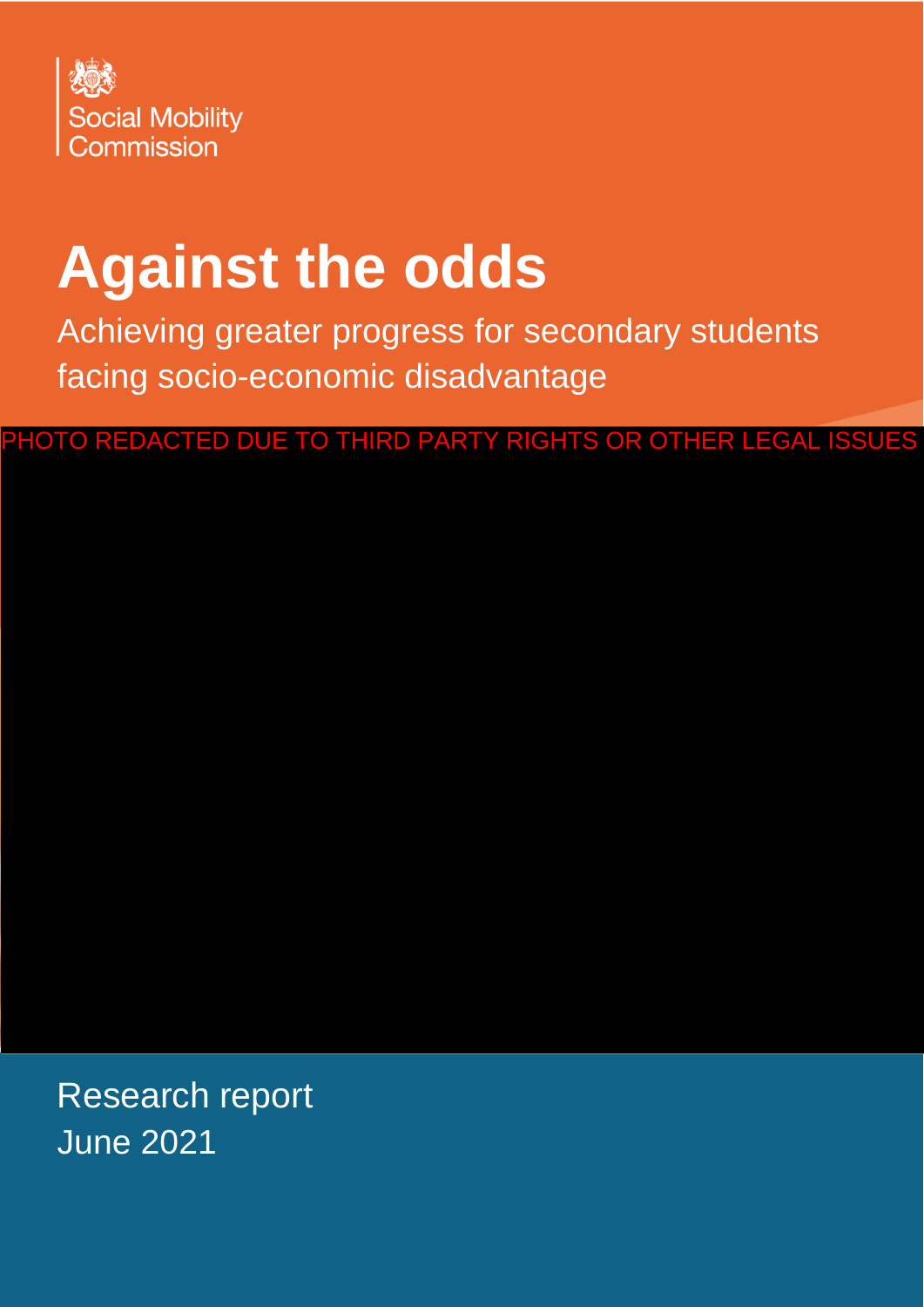#### About the Commission

The Social Mobility Commission is an independent advisory non-departmental public body established under the Life Chances Act 2010 as modified by the Welfare Reform and Work Act 2016. It has a duty to assess progress in improving social mobility in the UK and to promote social mobility in England.

The Commission board comprises:

- Steven Cooper, Chair of Experian UK and CEO of Aldermore Bank Plc interim Co-Chair
- Sandra Wallace, Partner and Joint Managing Director at law firm DLA Piper interim Co-Chair
- Saeed Atcha MBE, Chief Executive of the charity Youth Leads UK
- Alastair Da Costa, Chair of Capital City College Group
- Pippa Dunn, Co-Founder of Broody, helping entrepreneurs and start ups
- Sam Friedman, Associate Professor in Sociology at the London School of **Economics**
- Harvey Matthewson, Aviation Activity Officer at Aerobility, a charity for disabled people
- Jessica Oghenegweke, Director of Association of Apprentices and student at Brunel University
- Farrah Storr, Editor-in-Chief of ELLE UK
- Jody Walker, Director of retail company TJX Europe
- Liz Williams MBE, CEO of FutureDotNow, a coalition focused on accelerating digital skills
- Sammy Wright, Vice-Principal of Southmoor Academy in Sunderland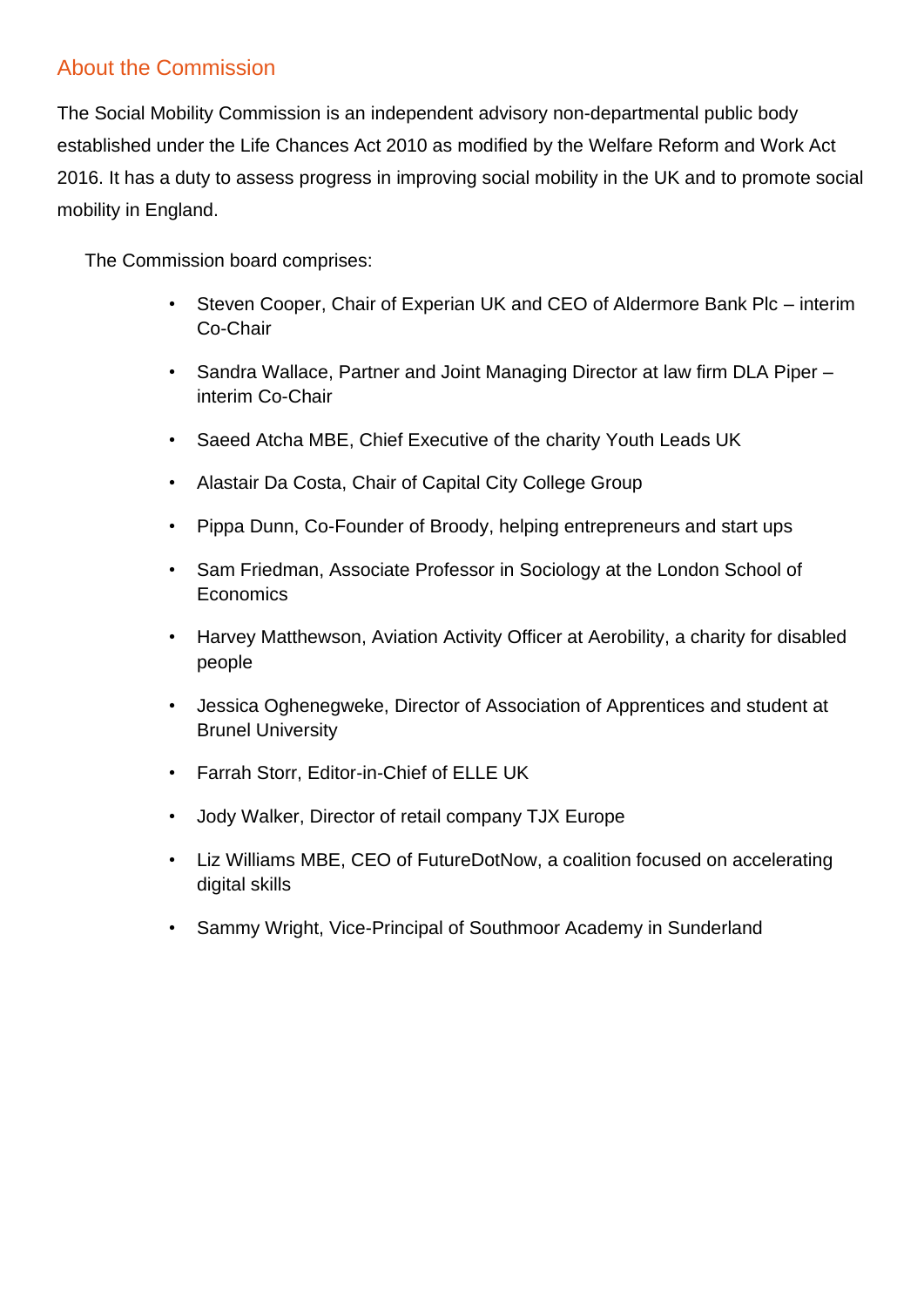



#### About the authors

This report is by Dr Sally Riordan, Professor Michael Jopling and Dr Sean Starr from the Education Observatory at the University of Wolverhampton.

The Education Observatory undertakes research in all areas of education and allied areas of social policy to secure social justice and regional transformation in the West Midlands. It aims to undertake high quality research and consultancy, which informs debate and has an impact on practice and policy. The Observatory encourage collaborations among researchers, practitioners, policy-makers and other local, regional and national stakeholders.

[http://educationobservatory.co.uk](http://educationobservatory.co.uk/)

#### **Acknowledgements**

The authors would like to thank all the teachers, support staff, senior leaders and students who gave their time to take part in this research by sharing their views in surveys, interviews and focus groups. We would also like to thank Ali Jaffer, Sammy Wright, Erin Hawkins, Sasha Morgan and members of our technical advisory group for their insightful comments and feedback. This work could not have been completed without a team of researchers who conducted interviews across 32 schools in England. We especially thank Andy Aston for leading this work, as well as Brendan Bartram, Andy Cramp, Debbie Hayes and Lydia Lewis for their very useful contributions and Matt Johnson and Amy Welham for their invaluable project management skills. Finally, we thank Catherine Bassindale for her skilful editing and finishing of this report.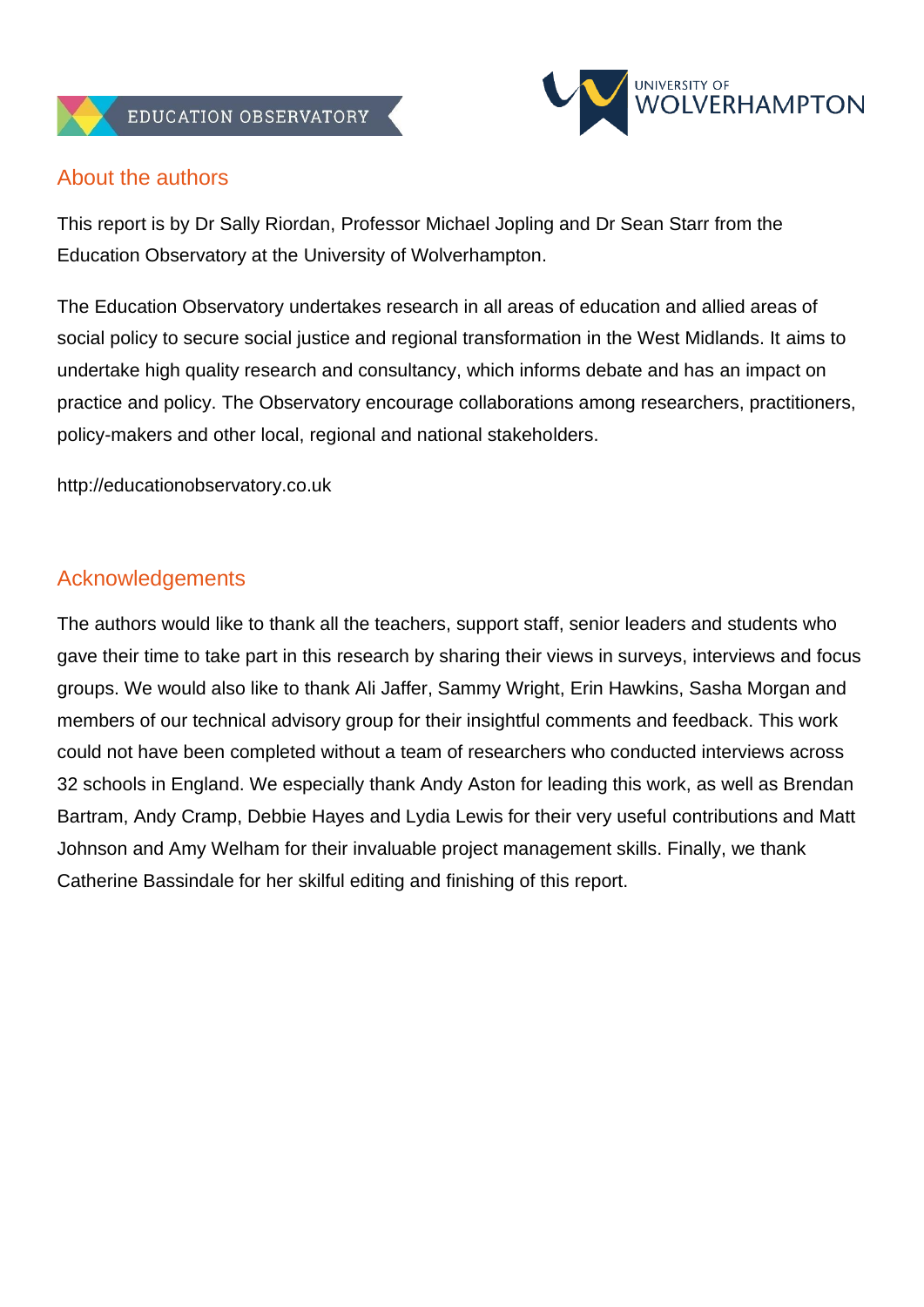#### For further information

Any enquiries regarding this publication should be sent to:

#### **Social Mobility Commission**

Sanctuary Buildings 20 Great Smith Street London SW1P 3BT Email: contact@socialmobilitycommission.gov.uk

#### **Licensing**

This publication is licensed under the terms of the Open Government Licence v3.0 except where otherwise stated. Where we have identified any third party copyright information you will need to obtain permission from the copyright holders concerned.

This publication is available at [https://www.gov.uk/government/organisations/social-mobility](https://www.gov.uk/government/organisations/social-mobility-commission)[commission](https://www.gov.uk/government/organisations/social-mobility-commission)

© Social Mobility Commission 2021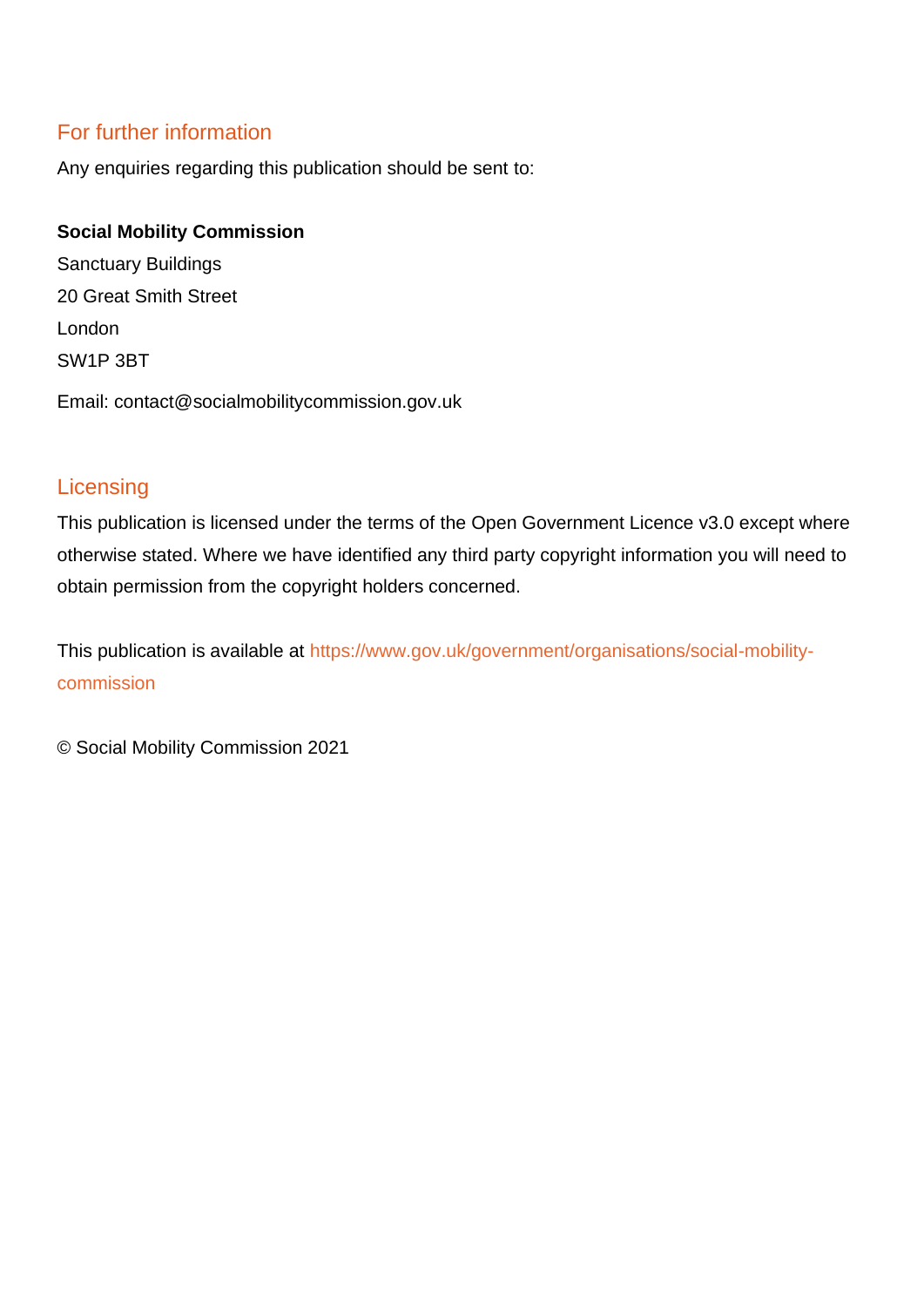### **Contents**

| <b>Executive summary</b><br>4<br>Key findings<br>6<br>1. Introduction<br>10<br>10<br>Background to the pupil premium<br>11<br><b>Background to Progress 8</b><br><b>Study summary</b><br>12<br>13<br>2. Methodology<br>13<br>Literature review<br>13<br>Online survey of school leaders<br>Analysis of national Progress 8 data<br>15<br>15<br><b>Fieldwork in schools</b><br>Limitations of the methodology<br>21<br>3. The volatile landscape of pupil premium strategy<br>23<br>Increased focus on socio-economic disadvantage in secondary<br>23<br>schools |
|-----------------------------------------------------------------------------------------------------------------------------------------------------------------------------------------------------------------------------------------------------------------------------------------------------------------------------------------------------------------------------------------------------------------------------------------------------------------------------------------------------------------------------------------------------------------|
|                                                                                                                                                                                                                                                                                                                                                                                                                                                                                                                                                                 |
|                                                                                                                                                                                                                                                                                                                                                                                                                                                                                                                                                                 |
|                                                                                                                                                                                                                                                                                                                                                                                                                                                                                                                                                                 |
|                                                                                                                                                                                                                                                                                                                                                                                                                                                                                                                                                                 |
|                                                                                                                                                                                                                                                                                                                                                                                                                                                                                                                                                                 |
|                                                                                                                                                                                                                                                                                                                                                                                                                                                                                                                                                                 |
|                                                                                                                                                                                                                                                                                                                                                                                                                                                                                                                                                                 |
|                                                                                                                                                                                                                                                                                                                                                                                                                                                                                                                                                                 |
|                                                                                                                                                                                                                                                                                                                                                                                                                                                                                                                                                                 |
|                                                                                                                                                                                                                                                                                                                                                                                                                                                                                                                                                                 |
|                                                                                                                                                                                                                                                                                                                                                                                                                                                                                                                                                                 |
|                                                                                                                                                                                                                                                                                                                                                                                                                                                                                                                                                                 |
|                                                                                                                                                                                                                                                                                                                                                                                                                                                                                                                                                                 |
|                                                                                                                                                                                                                                                                                                                                                                                                                                                                                                                                                                 |
| Shifting attitudes to whole-school approaches to the pupil premium 25                                                                                                                                                                                                                                                                                                                                                                                                                                                                                           |
| Teachers' beliefs aren't always demonstrated in practice<br>26                                                                                                                                                                                                                                                                                                                                                                                                                                                                                                  |
| Schools want more guidance and support to tackle disadvantage<br>28                                                                                                                                                                                                                                                                                                                                                                                                                                                                                             |
| Changes to the identification of students facing disadvantage<br>29<br>Shifting priorities for funding<br>30                                                                                                                                                                                                                                                                                                                                                                                                                                                    |
| 32<br>The pupil premium journey                                                                                                                                                                                                                                                                                                                                                                                                                                                                                                                                 |
| 36<br><b>4. Context matters</b>                                                                                                                                                                                                                                                                                                                                                                                                                                                                                                                                 |
| 37                                                                                                                                                                                                                                                                                                                                                                                                                                                                                                                                                              |
| How important is school context to the progress of students?<br><b>Schools with hidden resources</b><br>38                                                                                                                                                                                                                                                                                                                                                                                                                                                      |
| Schools facing extreme contextual challenges<br>47                                                                                                                                                                                                                                                                                                                                                                                                                                                                                                              |
| The challenges of student mobility<br>49                                                                                                                                                                                                                                                                                                                                                                                                                                                                                                                        |
| The importance of student attendance<br>50                                                                                                                                                                                                                                                                                                                                                                                                                                                                                                                      |
| <b>Other contextual factors</b><br>52                                                                                                                                                                                                                                                                                                                                                                                                                                                                                                                           |
| 5. Staff culture matters<br>54                                                                                                                                                                                                                                                                                                                                                                                                                                                                                                                                  |
| 55<br>A strategy can have different results in similar contexts                                                                                                                                                                                                                                                                                                                                                                                                                                                                                                 |
| The staff culture in successful schools with few hidden resources<br>57                                                                                                                                                                                                                                                                                                                                                                                                                                                                                         |
| The impact of vertical tutoring<br>62<br><b>Mixed attainment classes</b><br>62                                                                                                                                                                                                                                                                                                                                                                                                                                                                                  |
| Staff attitudes to the pupil premium<br>64                                                                                                                                                                                                                                                                                                                                                                                                                                                                                                                      |
| Schools are unaware of the impact of their policy on students<br>66                                                                                                                                                                                                                                                                                                                                                                                                                                                                                             |
| The long-term challenge facing 'ordinary' schools<br>68                                                                                                                                                                                                                                                                                                                                                                                                                                                                                                         |
| 70<br><b>Glossary</b>                                                                                                                                                                                                                                                                                                                                                                                                                                                                                                                                           |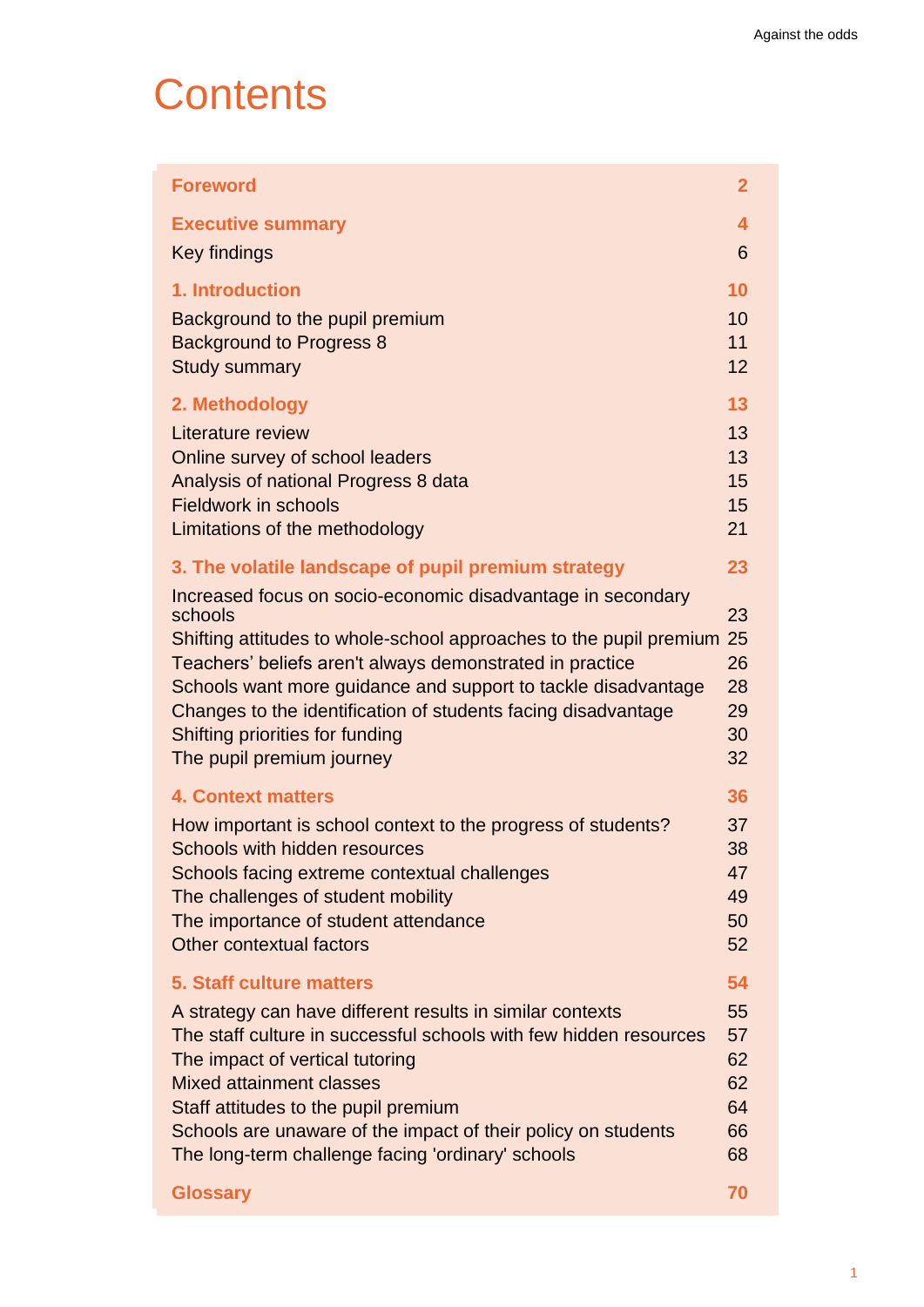## Foreword



It has never been more important for all pupils, whatever their background, to be able to make the progress they deserve at school. And yet, in my job as Vice-Principal of a large secondary school, I constantly see how otherwise able pupils are held back by their circumstances of birth.

It shouldn't be this way. While the pupil premium has

become a vital part of school funding as part of schools' strategies to support social mobility, it is also true that most of the successes seen so far are in the primary sector. In this report we provide one of the most thorough investigations to date on the characteristics of secondary schools able to start closing the progress gap and achieve better outcomes for disadvantaged pupils.

The blunt truth is that despite schools' best efforts, this is staggeringly rare. Our research looked closely at the approaches which made a difference, through a survey of 285 schools across England, in-depth fieldwork, and analysis of national Progress 8 data.

We found that the pupil premium picture across schools is extremely volatile. Nationally the gap has widened every year since 2016, but there is little evidence of a universally applicable approach to tackling this. Instead, we found that schools' individual context was crucial, as was the role of staff culture in the effective use of the pupil premium. Schools varied significantly in their context and resources, so we produced a taxonomy of schools to better understand what works for each broad type.

To this end, we have produced the [pupil premium primer.](http://educationobservatory.co.uk/pupilpremiumprimer/) This is a resource for schools that we hope will allow them to compare themselves to similar schools, learn about other schools' pupil premium journey and approaches, and take a longer-term approach to tackling disadvantage.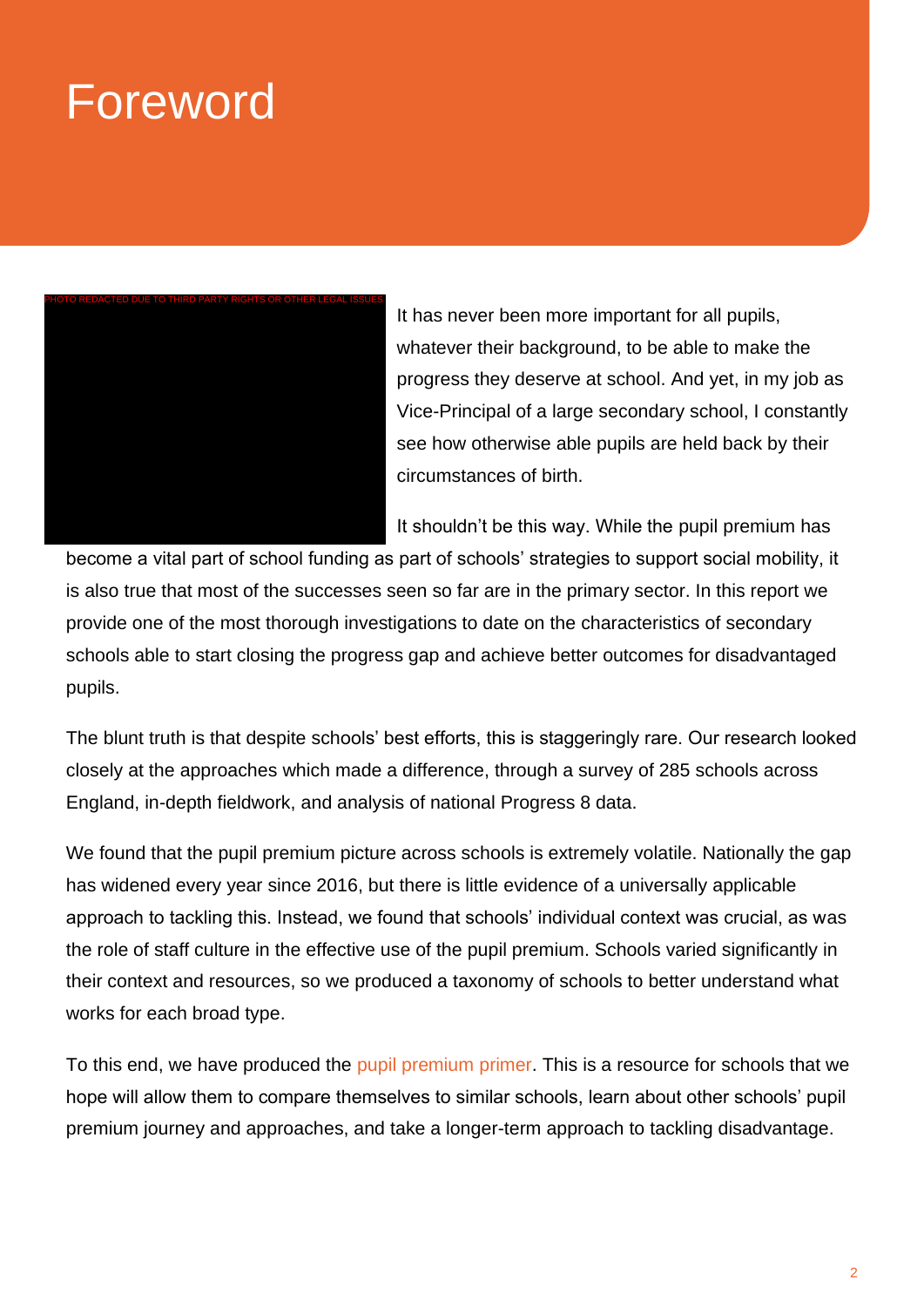We recognise that the causes of educational inequality stretch far beyond the classroom, and at the core teachers need to do the best for each child in their care. Yet in light of the pandemic there has never been a more pressing time to revisit what disadvantage means and how best to address it.

The scale of the challenge is huge. Pupil premium is one of the only tools we have right now to get resources to those schools that need it most. This research shows clearly that the model of schools utilising pupil premium funding in whatever way they see fit, is by far the best strategy to deal with the individual needs of children in vastly differing circumstances. But if we are to have any hope of real change we need to refine the measure, recognising different disadvantages, and extend it into the 16-19 sector. Anything less is acquiescing to the continuing widening of the gap – and to the deep unfairness at the core of our system.

Gottes

**Sammy Wright** Commissioner and Vice-Principal of Southmoor Academy in Sunderland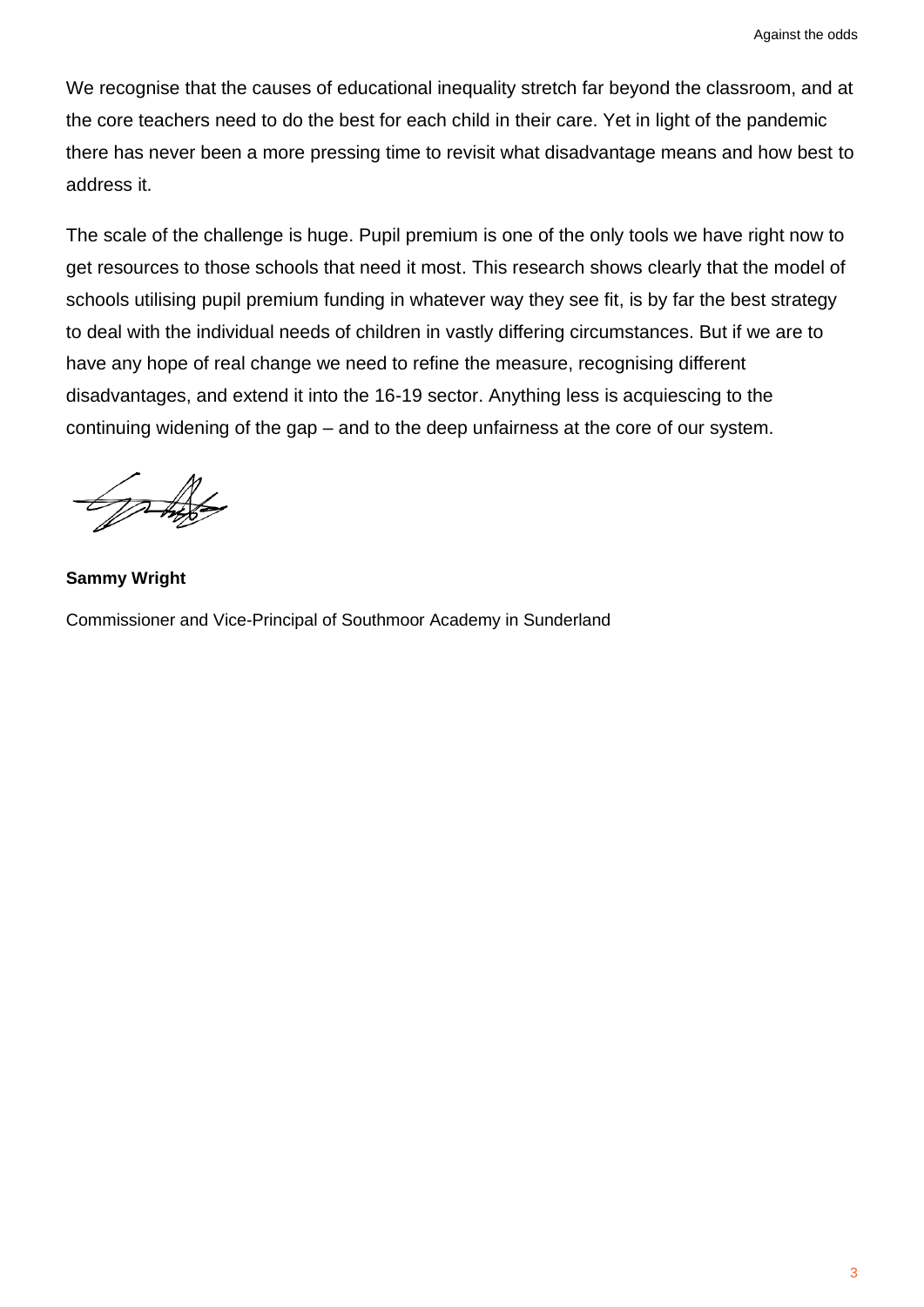## Executive summary

In 2011, the UK government introduced new funds to tackle socio-economic disadvantage in schools in England: the pupil premium. Ten years later, students from the lowest income homes, and children in care, still do not progress as well as their peers in most secondary schools. This 'Against the odds' study investigates the characteristics and strategies of schools that have bucked this trend. Having conducted fieldwork in 32 English secondary schools, it is the largest study of its kind.

As the coronavirus pandemic threatens to widen the progress gap between pupil premium students and non-pupil premium students it has never been more urgent to ask what teachers, school leaders, researchers and policy makers can do to tackle the negative educational consequences of poverty. 'Against the odds' has shown that, for most schools, the pupil premium has become a vital component of their budgets.

The pupil premium initiative has so far successfully focused financial resources on the education of some of the most vulnerable children in our schools. It has also changed school culture and policy making by making staff more aware of the challenges faced by some of their students. It is now time to build on the experiences of the last ten years to improve how schools implement the pupil premium.

There are many positive stories to be heard. We have found that schools with the most successful outcomes for pupil premium students are likely to share certain characteristics regarding their context and staff culture. However, many of these characteristics are accidents of history or location and not easy to replicate. Approaches believed to be working in some schools are perceived to fail elsewhere, but the impact of pupil premium at the system level remains difficult to identify.

Schools face immense challenges and the reasons why the progress gap continues to widen, despite their best efforts, are complex. There has been insufficient longitudinal evaluation of the pupil premium since it was introduced and this is necessary now. The findings from 'Against the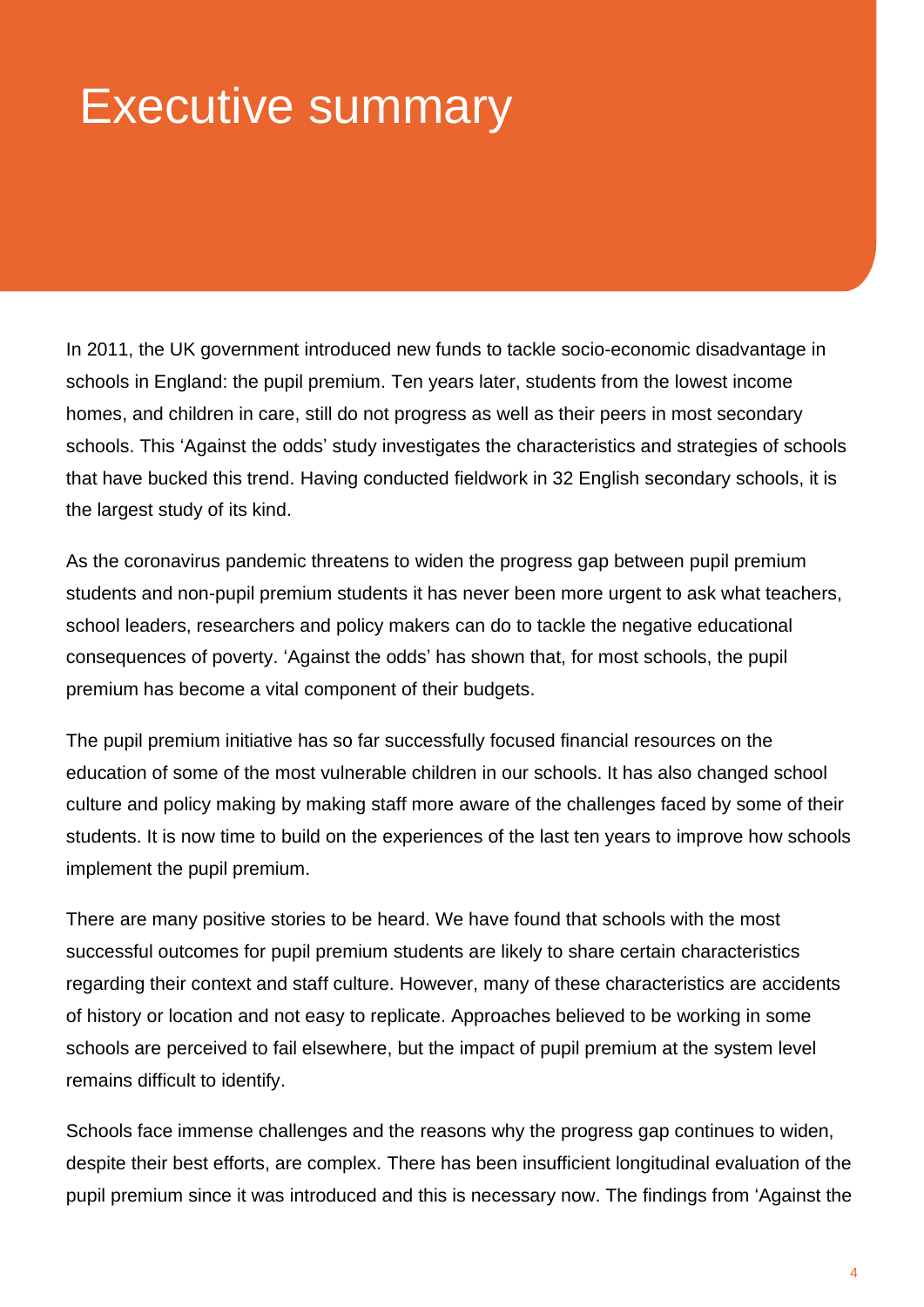odds' suggest that, having made promising and positive steps to support students from lowerincome homes, a more variegated, coordinated and collaborative approach is now required nationally.

We have created a [pupil premium primer](http://educationobservatory.co.uk/pupilpremiumprimer/) to help schools take a longer-term approach to tackling socio-economic disadvantage. This is a complementary resource to the [Education](https://educationendowmentfoundation.org.uk/evidence-summaries/teaching-learning-toolkit/)  [Endowment Foundation's toolkit,](https://educationendowmentfoundation.org.uk/evidence-summaries/teaching-learning-toolkit/) providing detailed case studies of what it is like to implement a strategy on the ground. The primer's resources enable schools to compare their contexts to other schools, learn about the journeys of similar schools, explore the attitudes of their staff, and consider the impact of policies on students' wellbeing. They do not provide a simple solution, but enable school leaders to consider their pupil premium strategy more broadly, knowing that deeper, more prolonged effort is necessary to bring about lasting change.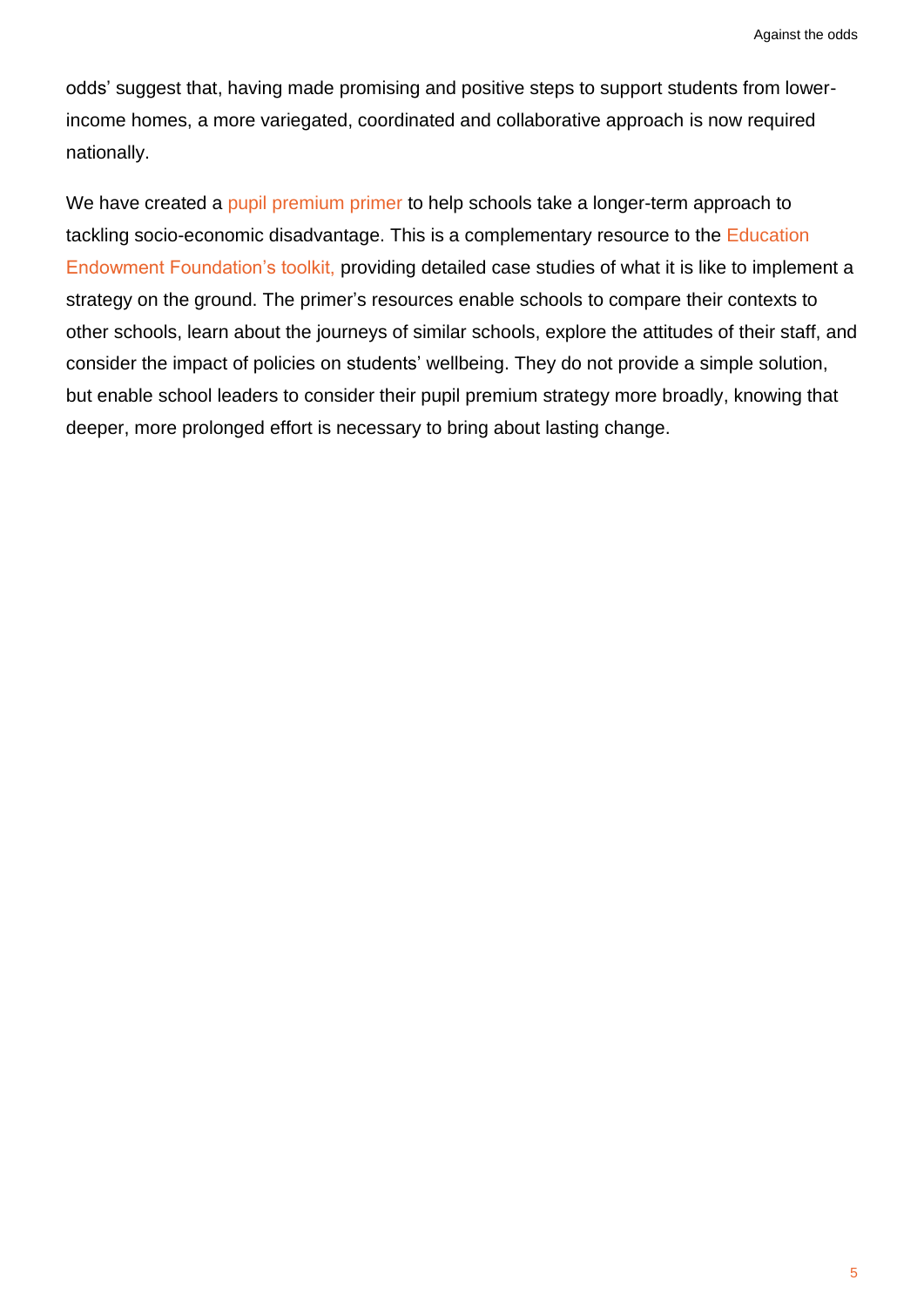#### **Key findings**

#### **The pupil premium landscape is volatile**

- The disadvantage gap initially decreased after the introduction of the pupil premium, but then stagnated and began increasing (even prior to the pandemic). Since the introduction of Progress 8 in 2016, the progress gap between students allocated pupil premium funds and their peers has increased each year (measured at a school level). This is despite the fact that most schools implement a wide range of interventions to tackle socio-economic disadvantage and have done so for many years. Schools where pupil premium students make exceptional progress struggle to sustain this over time.
- The economic impact of coronavirus is likely to increase poverty and the disadvantage gap. This looks set to drive up the number of pupil premium students and sharpen the focus on its effective use.
- Schools are increasingly likely to spend the pupil premium on initiatives aimed at boosting students' cultural capital. Teachers believe that quality teaching and personalisation are the most effective ways to support students facing socio-economic disadvantage, but these beliefs are not always translated into practice.
- Most school leaders are aware of the Education Endowment Foundation's (EEF) teaching and learning toolkit and use it occasionally. However, they would welcome further detailed guidance, including examples of how to implement interventions in practice and of the contexts in which they have been effective, as well as more external support in tackling socio-economic disadvantage.

#### **Context matters**

- Where pupil premium students show exceptional progress, we estimate that around threequarters of the schools have contextual advantages. These 'hidden resources' are not easy to identify from standard school data. They include historically strong reputations, high levels of parental engagement, and active alumni networks. Our estimates suggest that 15-20% of mainstream state secondary schools in England fall into this category.
- Schools with hidden resources are more likely to take a straightforward approach to socioeconomic disadvantage: one person knows all pupil premium students, resources are tailored to students' needs, and a simple and accessible pastoral system is in place.
- Some schools face extreme contextual challenges, which are associated with lower levels of progress among pupil premium students. Examples of these challenges include high levels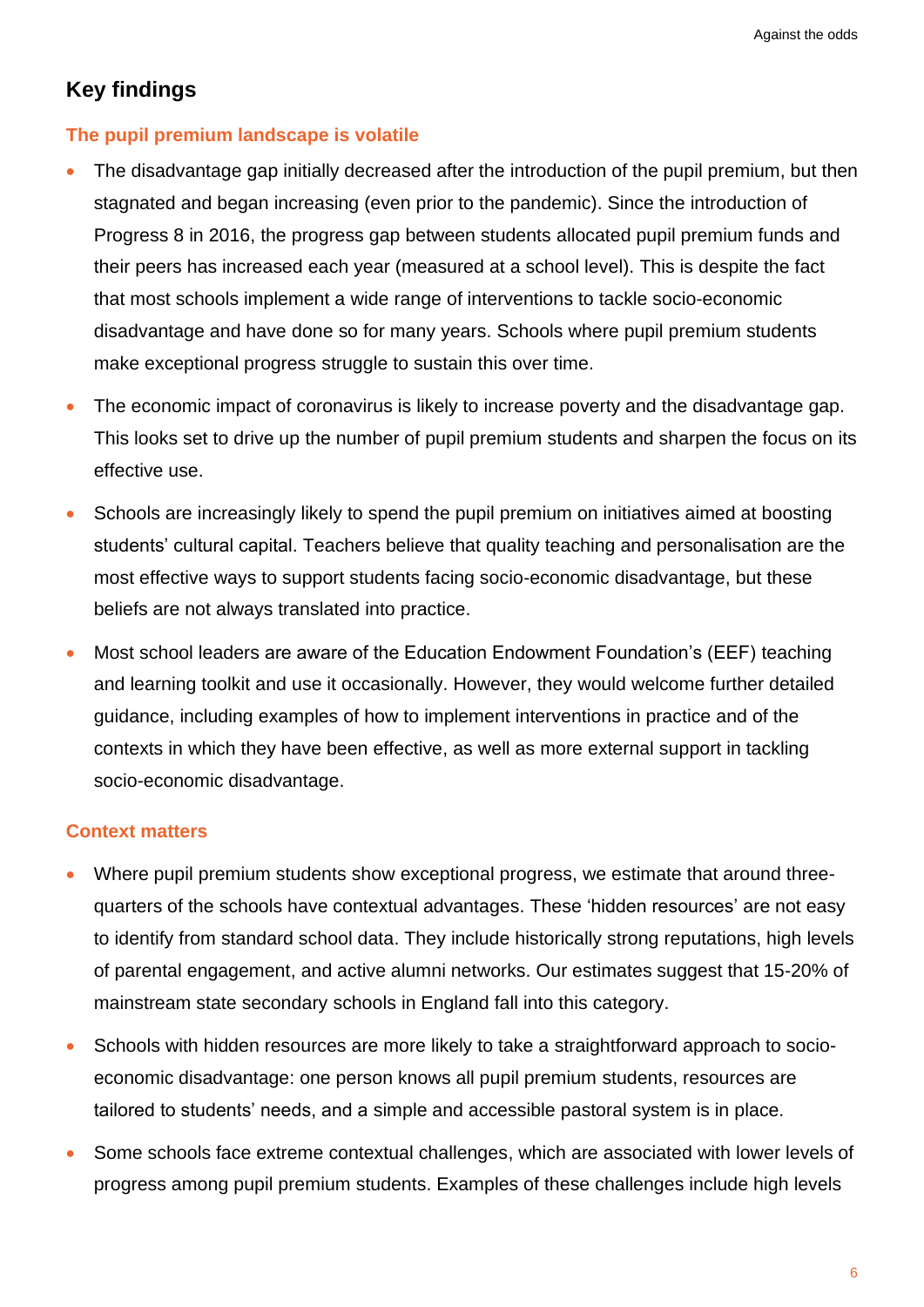of student mobility (students transferring from one secondary school to another) and large numbers who have experienced trauma or are in long-term care.

- High levels of student mobility are concentrated in a minority of schools where it is a significant barrier to addressing socio-economic disadvantage.
- A school's absence rate is the strongest predictive factor of the progress made by its pupil premium students, but in most schools, it is only a minor focus of pupil premium policy.
- Teachers find it difficult to judge their school's context in relation to others and some school leaders feel isolated in the challenges they face. This makes it difficult for them to implement and evaluate approaches to support students facing socio-economic disadvantage. The research did not indicate that contextualised measures would help this and it is not generally called for by schools.

#### **Staff culture matters**

- Some schools have found inventive ways to improve everyday school life and wellbeing for students facing socio-economic disadvantage by addressing their particular needs and skilfully deploying key staff, including support staff.
- Vertical tutoring and mixed attainment classes at Key Stage 3 (for pupils aged 11-14) are associated with higher rates of progress for pupil premium students.
- A school's staff culture regarding the pupil premium is an important factor in tackling socioeconomic disadvantage. In some schools, as many as a quarter of staff have reservations about the pupil premium, believing it to be discriminatory or ineffective.
- Schools commonly implement pupil premium policies without considering the potential negative impact on students. However, students often have important insights into how effective or appropriate approaches are likely to be. Mechanisms for listening to students in schools are generally not well-developed.
- There is no single approach to reduce the progress gap that can be implemented in all schools, or even the majority of them.
- Schools need support in how to use the research evidence and implement it in practice.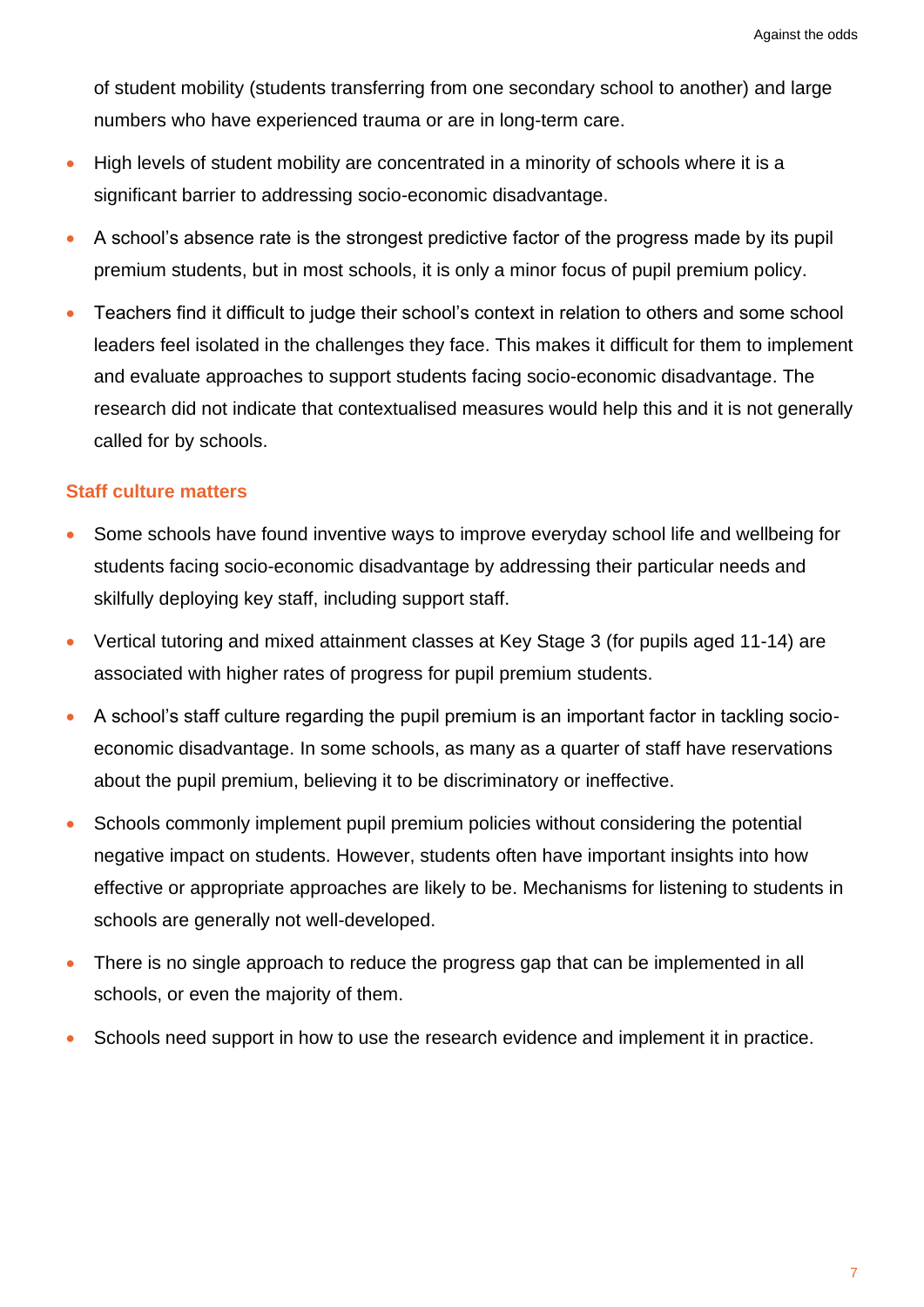#### **Recommendations for national policy makers**

- the Department for Education should recognise that there is no single, well-evidenced approach to socio-economic disadvantage that can be implemented to reduce the progress gap
- the Department for Education and Ofsted should review how progress data is presented and used; put measures in place to try to prevent data from being interpreted too crudely without acknowledging schools' contexts and hidden resources; and recognise that some schools need to refocus pupil premium on a small number of critical issues
- the pupil premium criteria should be reviewed to consider whether it can support schools facing high levels of student mobility or absence. For example, schools could receive an additional pupil premium, paid termly, for students transferring from other secondary schools (provided that permanent exclusions do not rise significantly)
- most importantly, the evidence suggests that the pupil premium criteria should be adapted to recognise and provide additional funds for students facing persistent disadvantage
- pupil premium lead teachers should be recognised by a national award, and supported by local networks, to facilitate collaboration, professional learning and knowledge sharing regarding the educational impacts of socio-economic disadvantage
- extra support should be made available to schools to help them implement research evidence in practice
- large-scale, longitudinal research, with schools as active research partners, should be conducted to investigate the importance of a school's organisation and culture. This could assess the impact of vertical tutoring and setting arrangements on the wellbeing and achievements of students facing socio-economic disadvantage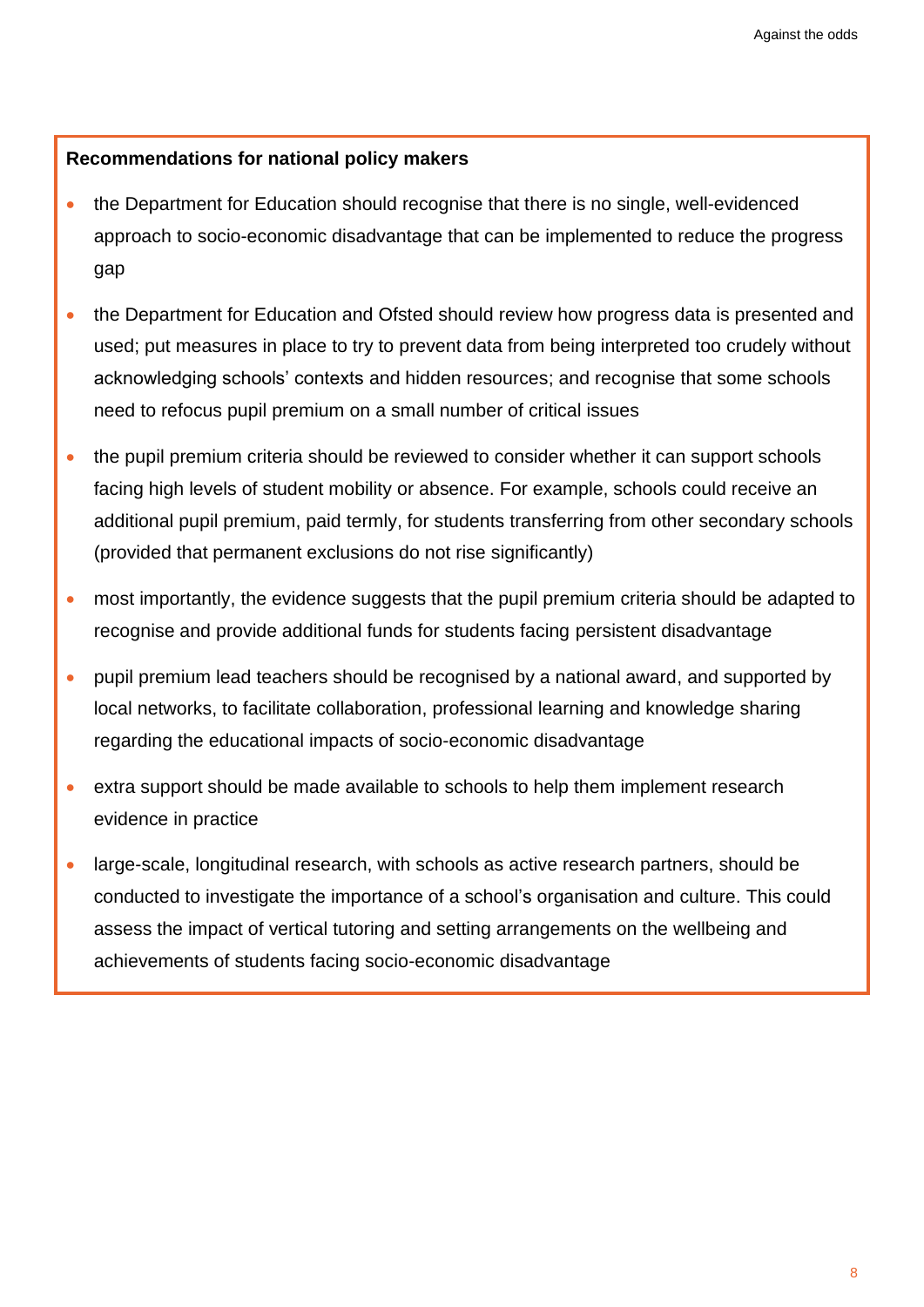#### **Recommendations for school leaders**

- school leaders should not just consider *what* pupil premium approaches to implement, but *how* to implement them effectively in their school context
- school leaders should regularly explore staff attitudes towards the pupil premium, how well their school responds to the needs and circumstances of its students, and the impact of their policies on students' wellbeing
- when schools have had little success at reducing the progress gap, they should refocus on a small number of critical, context-specific issues, such as improving the experience of transferring students or reducing student absence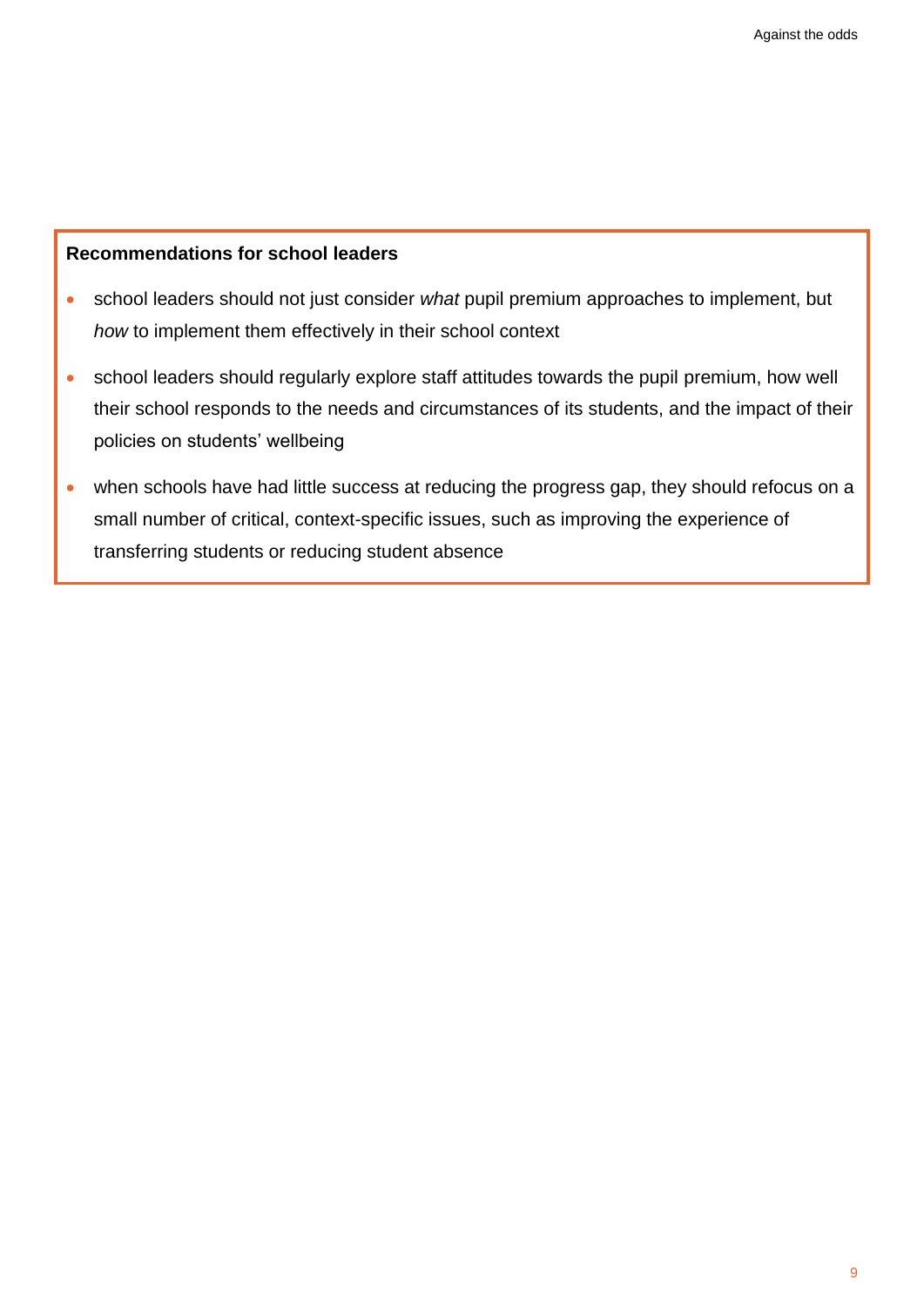## 1. Introduction

Secondary schools in England have long faced the challenge of reducing the gap between the educational achievements of young people from lower-income homes and their peers. In 2020 and 2021, the stakes have been raised. By keeping young people out of schools and increasing economic uncertainty, the coronavirus pandemic has threatened to further widen the education gap. This makes it even more pressing to address how best to support students facing socioeconomic disadvantage.

The purpose of this 'Against the odds' study is to investigate the characteristics and strategies of schools where students from the most disadvantaged backgrounds achieve similar or better rates of progress than their peers. The study has used the pupil premium designation as a measure of socio-economic disadvantage and the Progress 8 score as a measure of their academic progress through secondary school.

The Progress 8 measure was chosen because it has not previously received as much attention by researchers as the attainment gap. It accounts for the attainment of students at the end of primary school, and therefore highlights the impact of approaches to the pupil premium at secondary school.

We distinguish in this report between a strategy, an approach and an intervention. A **strategy** is a plan of action with a long-term aim. An **approach** is a way of addressing socio-economic disadvantage, such as focusing on cultural capital or the quality of teaching across the school. An **intervention** is an activity intended to achieve a short-term outcome, such as providing a group of students with after-school tuition.

#### **Background to the pupil premium**

The **pupil premium** is an annual sum, awarded to a school for each student who satisfies one of the following criteria:

- is (or ever has been) in care
- is receiving free school meals (or has done so in the last six years)
- is from a military family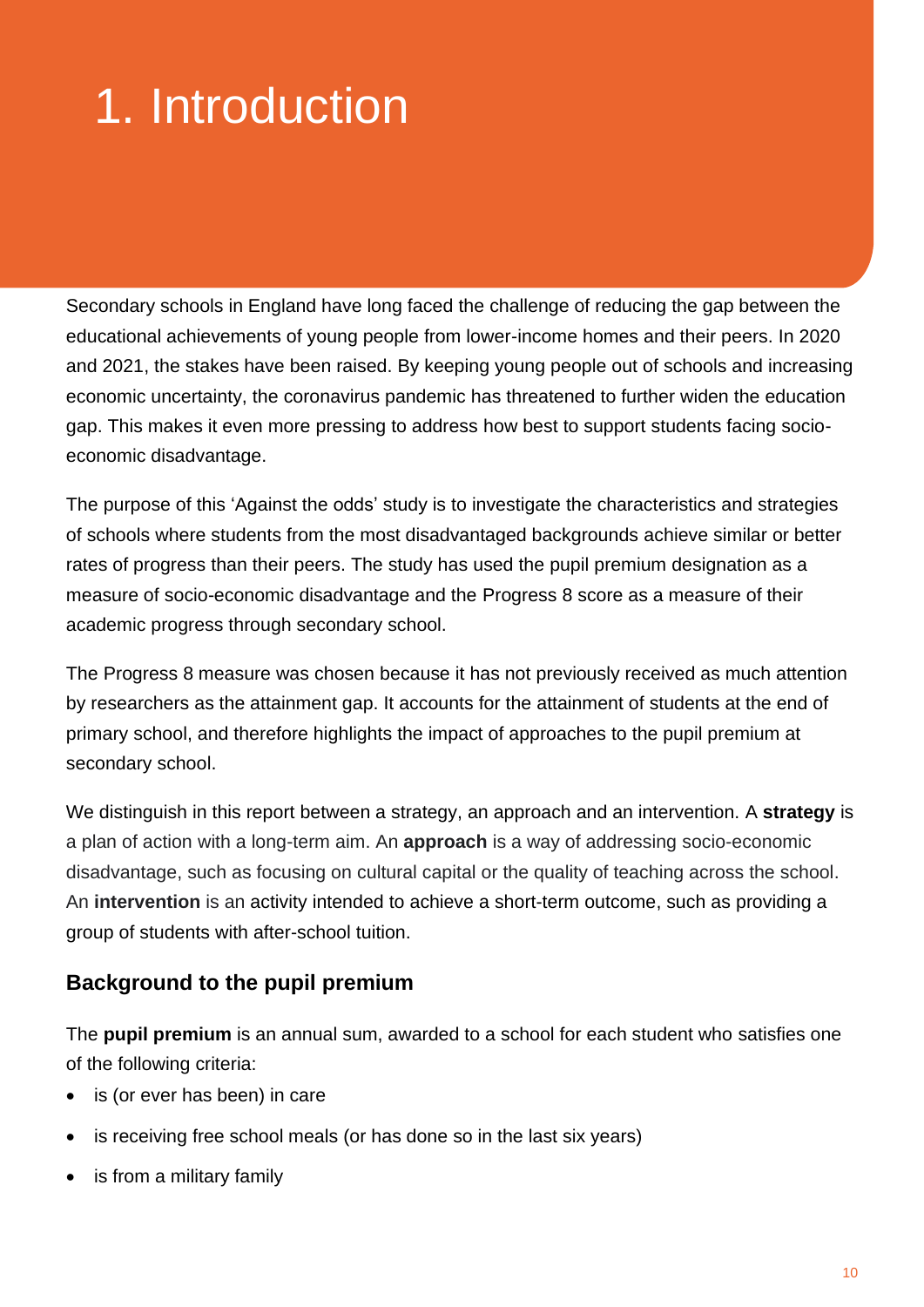In the 2019-2020 academic year, students with pupil premium allocations made up 28% of the student population of mainstream secondary schools. On average, each school received £220,000 to support 230 students. 136 schools received sums of more than £500,000.

We have used the pupil premium award to identify students who face socio-economic disadvantage because of the absence of better socio-economic data at a school level. Studies have suggested that it is a crude marker of disadvantage because it excludes some of the students facing the most severe disadvantage, it records others who are not, and it does not distinguish the most severely disadvantaged.<sup>1</sup>

#### **'Pupil premium student'**

We use 'pupil premium student' instead of 'disadvantaged student' at the request of pupil premium students themselves: they describe the latter term as "demotivating" and "not right" but suggest that 'pupil premium student' is "a good phrase"

#### **Background to Progress 8**

We used a school's Progress 8 scores to measure the progress made by students between the ages of 11 and 16. The score is calculated for each student by comparing their GSCE results with the results of peers who achieved a similar level of attainment at the end of primary school. The Department for Education publishes each school's average Progress 8 score, both for pupil premium and non-pupil premium students.<sup>2</sup>

#### **'Progress gap'**

In this report, 'progress gap' refers to the difference between a school's Progress 8 score for pupil premium students, and the school's Progress 8 score for non-pupil premium students. A positive progress gap means that pupil premium students have made more progress than their non-pupil premium peers. Unless otherwise specified, this report is concerned with negative progress gaps (where the pupil premium students make less progress)

<sup>1</sup> Gorard, S., Siddiqui, N. & See, B. H. (2019). ['The difficulties of judging what difference the pupil premium has](https://www.tandfonline.com/doi/full/10.1080/02671522.2019.1677759)  [made to school intakes and outcomes in England,](https://www.tandfonline.com/doi/full/10.1080/02671522.2019.1677759)' Research papers in education. Accessed May 2021.

<sup>&</sup>lt;sup>2</sup> The school's score is not a mere average of its pupils; some outliers are not included. For further details, see the Department for Education's ['Secondary accountability measures'](https://www.gov.uk/government/publications/progress-8-school-performance-measure), February 2020. Accessed May 2021.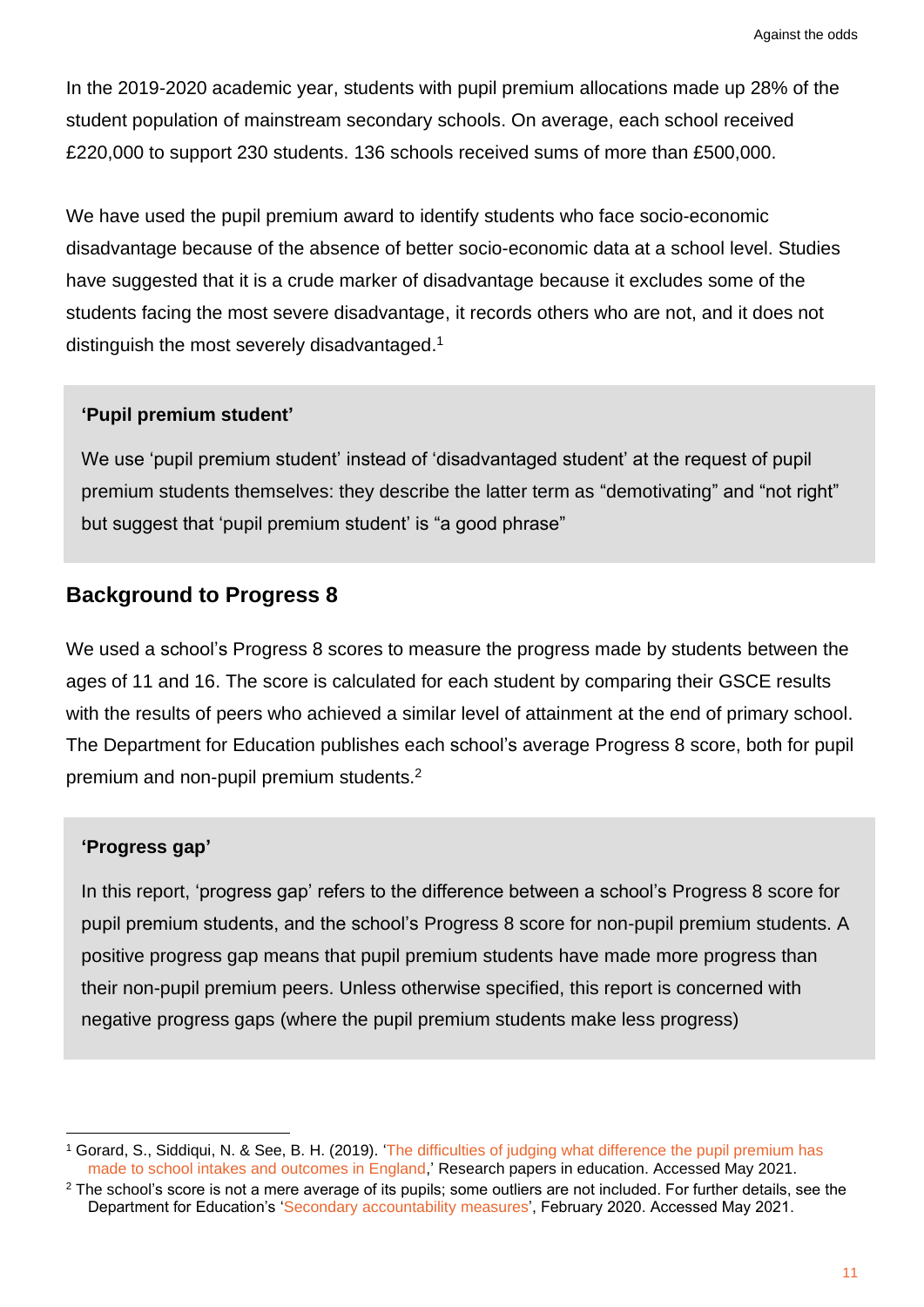#### <span id="page-15-0"></span>**Study summary**

In this 'Against the odds' study, we conducted a national survey of secondary schools, analysed national progress data, and conducted fieldwork in 32 schools. We used a mixed methods approach to compare the characteristics and strategies of schools including those where pupil premium students make exceptional progress.

This resulting report highlights pupil premium strategies and interventions in schools across England. It offers insights into the many different journeys that schools are on as they attempt to reduce the negative educational impacts of socio-economic disadvantage. We have analysed national data and presented the voices of students, classroom teachers, support staff and senior leaders.

The picture emerging is a complicated and contradictory one. As many schools know only too well, there is no simple fix to eliminate the progress gap. The gap is not a single issue and schools can face very different challenges in reducing it. This report attempts to identify and discuss some of the subtleties of educational disadvantage, presenting the evidence of how school context, staff culture and school organisation are relevant to a school's approach to reducing the gap.

The findings from this report have been used to create a [pupil premium primer.](http://educationobservatory.co.uk/pupilpremiumprimer/) These resources are designed to support longer-term thinking about the pupil premium.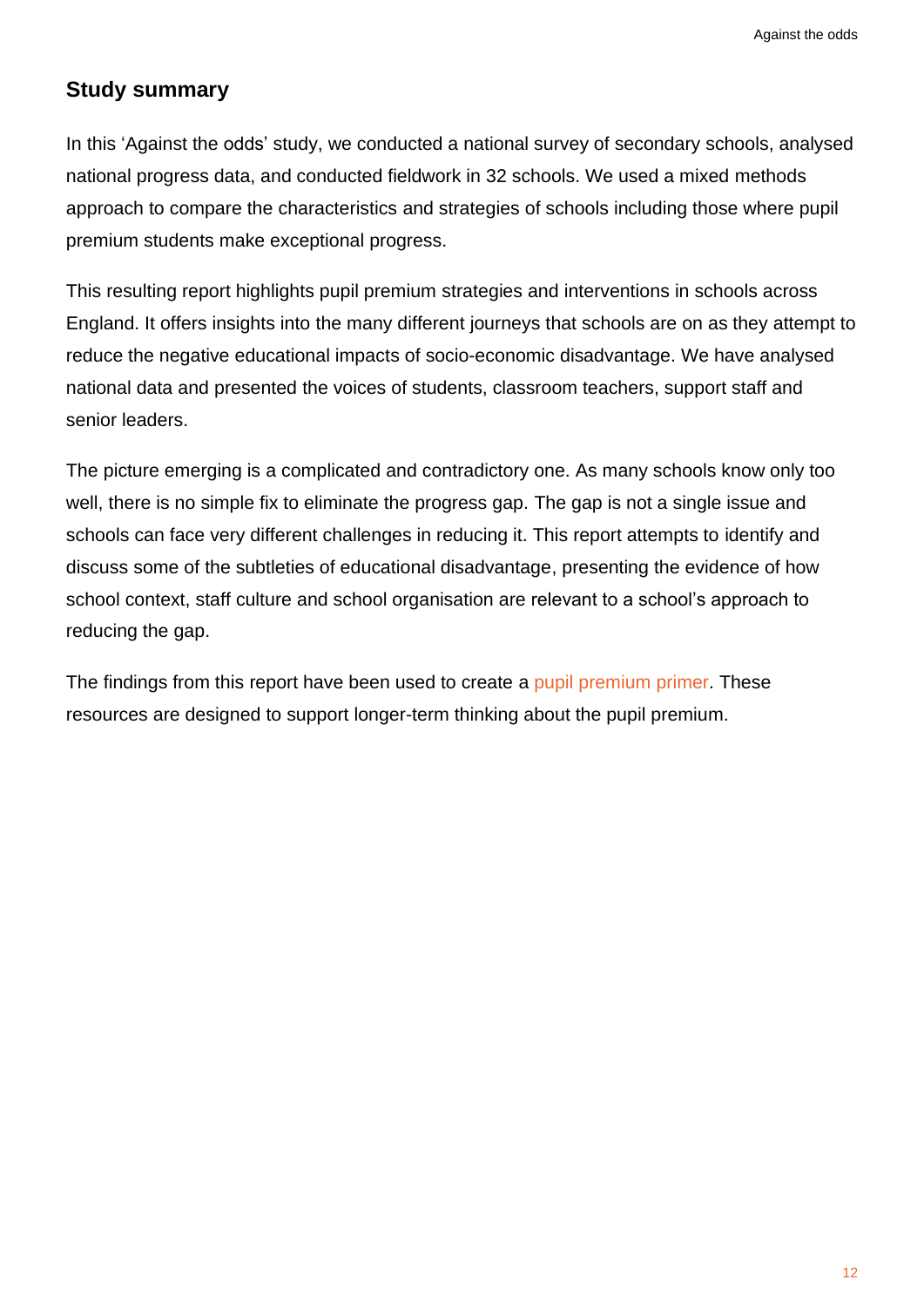## 2. Methodology

'Against the odds' uses a mixed methods approach to investigate the progress of pupil premium students. It comprises the following strands:

- 1 Literature review
- 2 Online survey of school leaders
- 3 Analysis of national Progress 8 data
- 4 Fieldwork in schools

#### **Literature review**

The study begins with a literature review of academic papers, government briefings and reports by education researchers. Of the literature published in the last ten years, 94 studies were judged to be relevant to tackling socio-economic disadvantage in English secondary schools. Nine studies published before 2009 were also included. The findings have been summarised for teachers and school leaders and are available in our [pupil premium primer.](http://educationobservatory.co.uk/pupilpremiumprimer/)

#### **Online survey of school leaders**

All mainstream secondary schools were invited, via email or telephone, to take part in an online survey regarding their school's approaches to disadvantage, attendance, transition from primary school and school organisation. 10% of schools responded, giving our survey a total of 360 teachers from 285 schools. Most respondents were school leaders, but 80 classroom and support staff also completed the survey.

#### **Survey coverage**

Analysis showed that the schools which responded (see Figure 1) were a representative sample of mainstream secondary schools in England with respect to region, academic outcomes, proportion of students eligible for free school meals, size, and Progress 8 scores.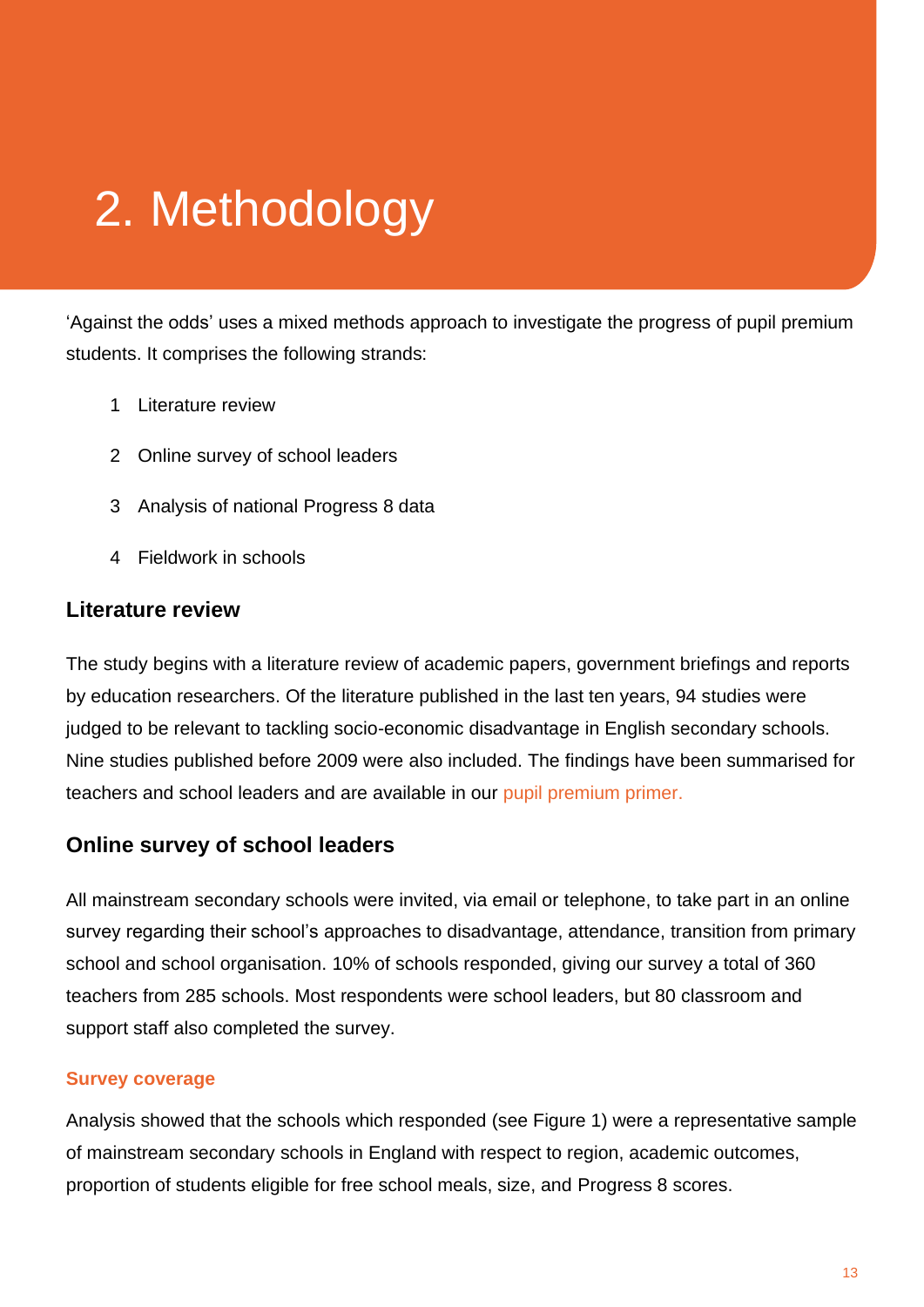#### **Figure 1. Locations of surveyed schools**



#### **Survey analysis**

Our survey included both open and closed questions. Closed question responses were analysed for correlations with the school's progress gap.

Thematic analysis was applied to the open questions and schools were categorised according to the approaches they take to student attendance and the pupil premium. These categories were verified in 10% of cases (where we conducted fieldwork). Statistical analysis was then applied to identify correlations between particular approaches and the progress gap.

The results of the survey analysis were used to identify themes to focus the fieldwork on, for example vertical tutoring, pupil premium spending, mixed attainment classes, student mobility and student attendance.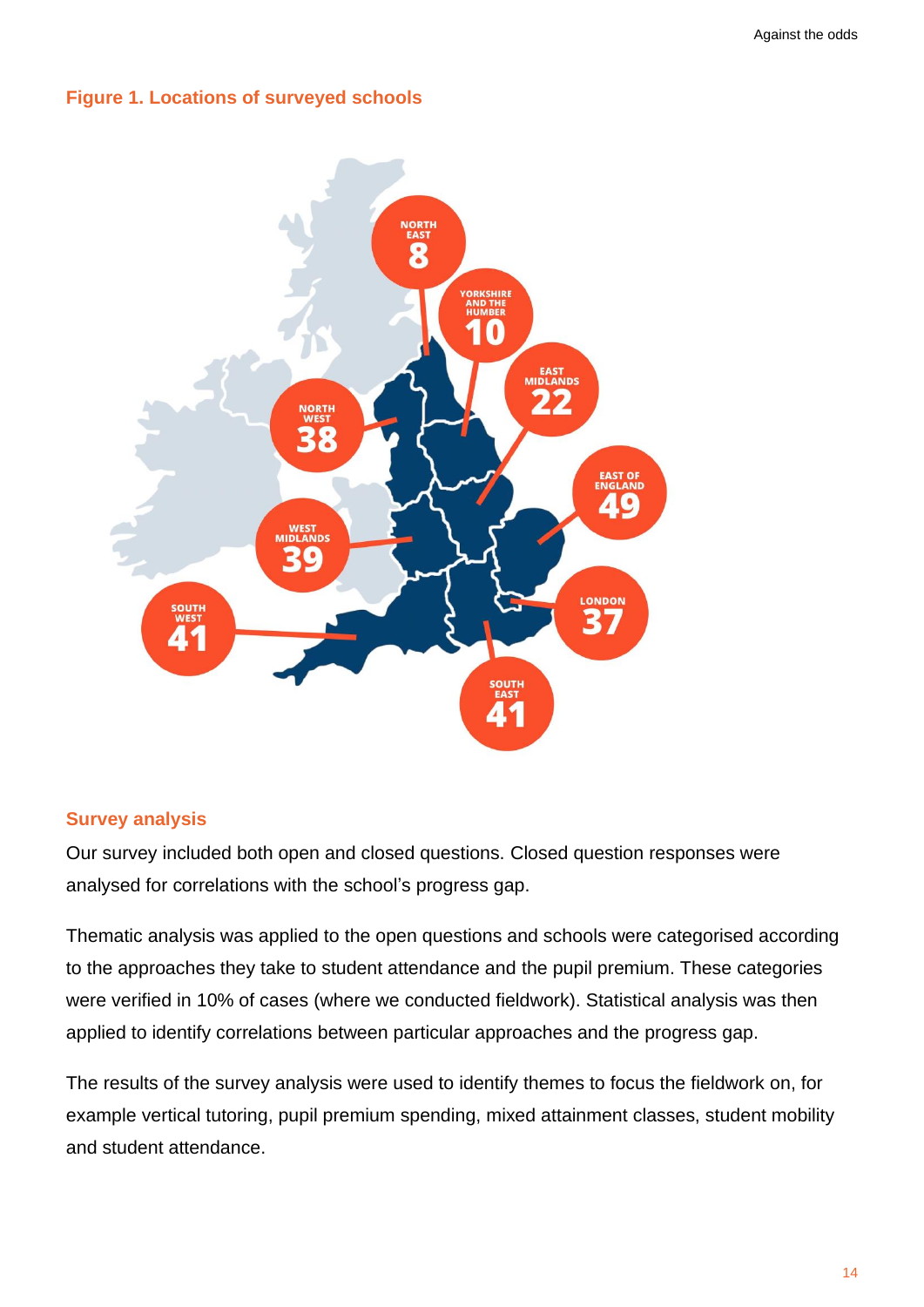#### **Analysis of national Progress 8 data**

We collated data from a range of sources:

- school characteristics published by the Department for Education in 2018
- school league table data published by the Department for Education from 2016 to 2019
- index of multiple deprivation data published by the Office of National Statistics
- school inspection gradings and dates, published by Ofsted
- vertical tutoring data from our online survey and a further internet search

We used multilinear regression analysis to model the Progress 8 scores of pupil premium students and the progress gap (defined above).<sup>3</sup>

The national data was also used to compare trends in Progress 8 scores over time for schools with different characteristics. For more information please see the technical appendices in this report.

#### **Fieldwork in schools**

#### **Selection of schools**

From the schools that responded to the survey, we attempted to identify those where pupil premium students had made exceptional progress. Because our data analysis demonstrated that a positive progress gap by itself is not a reliable indicator of the following year's Progress 8 score, we sought schools with further indications of exceptional progress.

We categorised a school as having achieved exceptional **sustained progress** for pupil premium students if one of the following applied:

- the school had positive progress gaps for at least two years in a row
- the school had one positive progress gap (in the previous three years) and the Progress 8 score for pupil premium students was positive (above the national average for all students) for at least two years in a row.

<sup>&</sup>lt;sup>3</sup> The most significant statistical challenge of modelling is the interdependence between variables. We therefore maximised predictive power whilst controlling multicollinearity, keeping the variance inflation factor (VIF) < 3.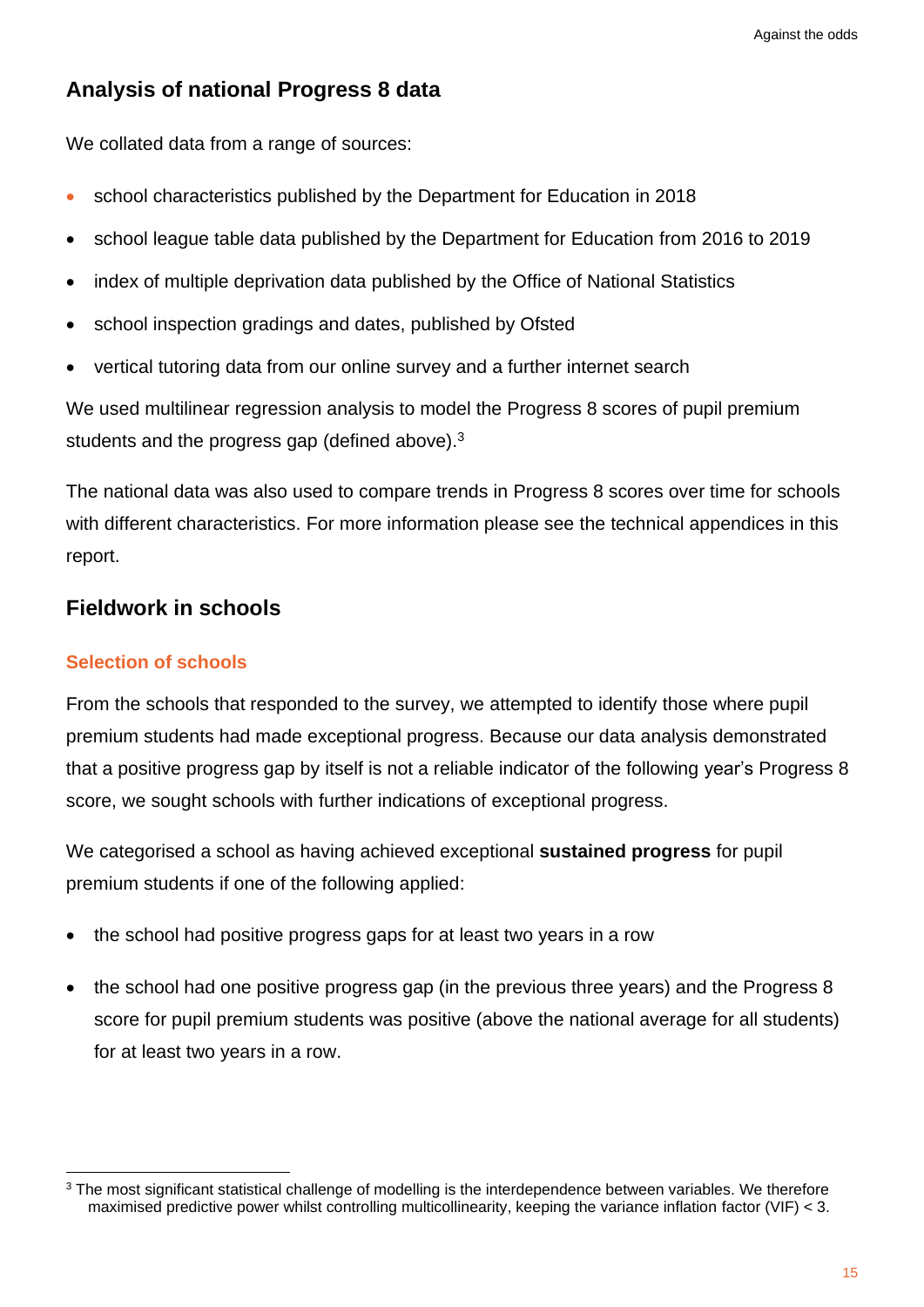We categorised a school as having achieved exceptional **improved progress** for pupil premium students if one of the following applied:

- the school had a positive progress gap (in the previous two years) and had improved the Progress 8 score for pupil premium students (totalling at least 0.3) for two consecutive years
- the school's previous Progress 8 score for pupil premium students was positive (above the national average for all students) and the school had improved the Progress 8 score for pupil premium students for two consecutive years

We identified 32 schools that satisfied these criteria. Only three schools were unwilling to participate in the study. Nine grammar schools and two studio schools were excluded to ensure a breadth of school types.

Fifteen schools (eight sustainers and seven improvers) were selected to cover a range of standard school characteristics, as summarised in Table 1.

A further 15 schools were invited to take part in the study. They did not satisfy the criteria for exceptional progress but otherwise shared similar contexts, according to standard characteristic data. Their progress for pupil premium students ranged from very poor to good.

In addition to these 30 mainstream secondary schools, we interviewed the leaders of two special schools about their use of the pupil premium and the challenges they face in reducing the progress gap.

|                                      | <b>Number of</b><br>fieldwork<br>schools with | <b>Number of</b><br>fieldwork<br>schools without | <b>Total number of</b><br>fieldwork<br>schools (out of<br>30) |
|--------------------------------------|-----------------------------------------------|--------------------------------------------------|---------------------------------------------------------------|
|                                      | exceptional<br>progress                       | exceptional<br>progress                          |                                                               |
|                                      |                                               |                                                  |                                                               |
| <b>Rural</b>                         | $\overline{2}$                                | $\overline{2}$                                   | $\overline{4}$                                                |
| <b>Coastal</b>                       |                                               | $\overline{2}$                                   | 3                                                             |
| Very small: less than 800 students   | 3                                             | 3                                                | 6                                                             |
| Very large: more than 1,400 students | 1                                             | $\overline{2}$                                   | 3                                                             |
| No sixth form                        | 5                                             | 6                                                | 11                                                            |

#### **Table 1. Characteristics of the fieldwork schools**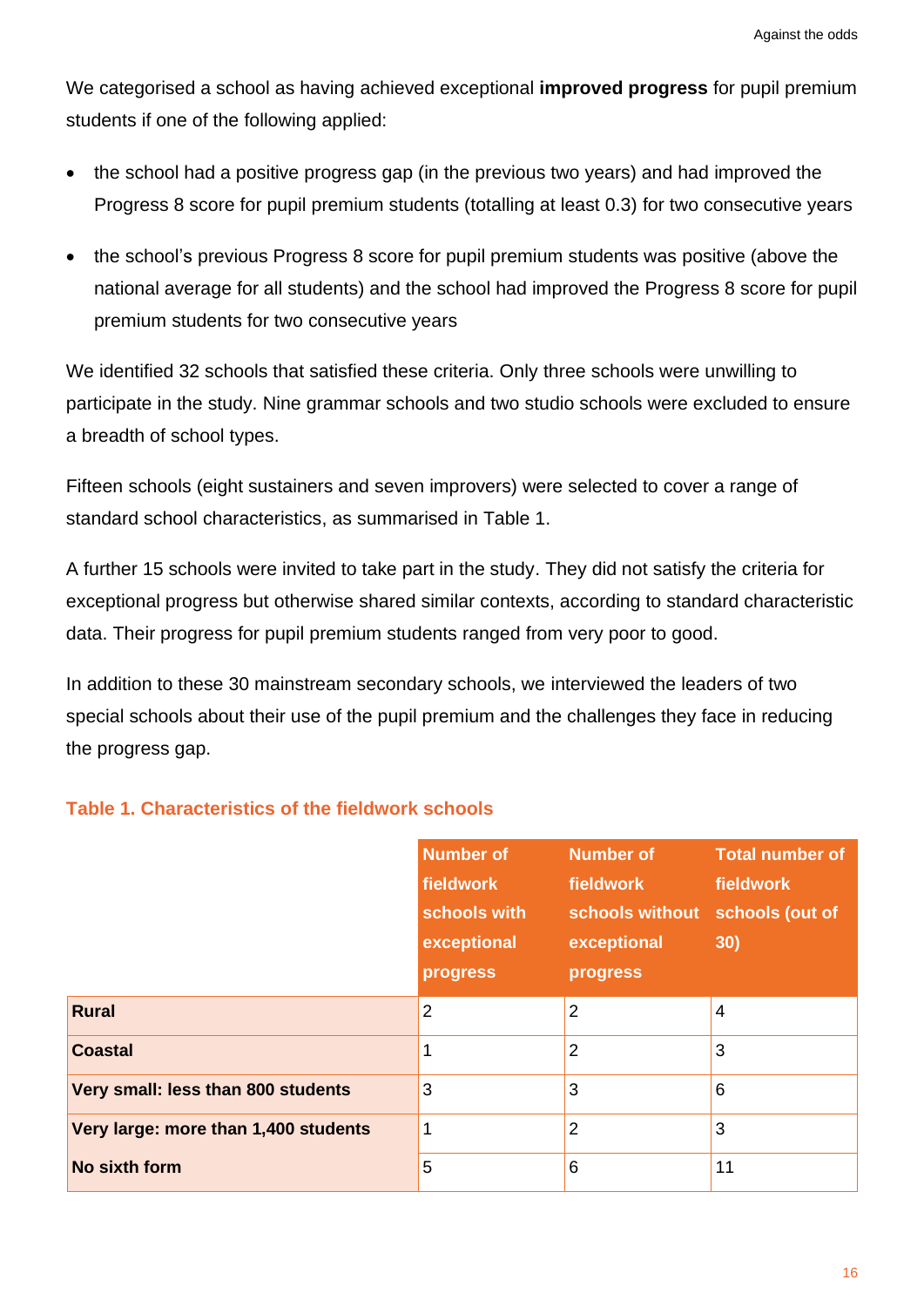| Part of a multi-academy trust                                                                | 4              | 5              | 9              |
|----------------------------------------------------------------------------------------------|----------------|----------------|----------------|
| <b>Academy sponsored</b>                                                                     | $\overline{2}$ | $\overline{1}$ | 3              |
| <b>Academy converter</b>                                                                     | 5              | 8              | 13             |
| <b>Studio school</b>                                                                         | 1              | 1              | $\overline{2}$ |
| <b>Grammar school</b>                                                                        | $\overline{2}$ | 1              | 3              |
| <b>Single-sex admission</b>                                                                  | 3              | $\overline{1}$ | $\overline{4}$ |
| Very high proportion of students who<br>speak English as a second language:<br>more than 30% | 6              | $\overline{2}$ | 8              |
| Very high proportion eligible for free<br>school meals: more than 25%                        | 3              | 1              | 4              |
| <b>Vertical tutoring</b>                                                                     | $\overline{2}$ | 4              | 6              |
| Mixed attainment classes (no setting or<br>streaming) in Year 7                              | 3              | 3              | 6              |

#### **Research approach**

In each fieldwork school, we initially conducted interviews or focus groups with members of the senior leadership team. In a further 18 schools we returned to conduct a range of interviews, focus groups and surveys with teachers, support staff and students, depending on the nature of the school's pupil premium approach.

#### **Figure 2. Interview and focus group participants in fieldwork**



Each Symbol represents 10 people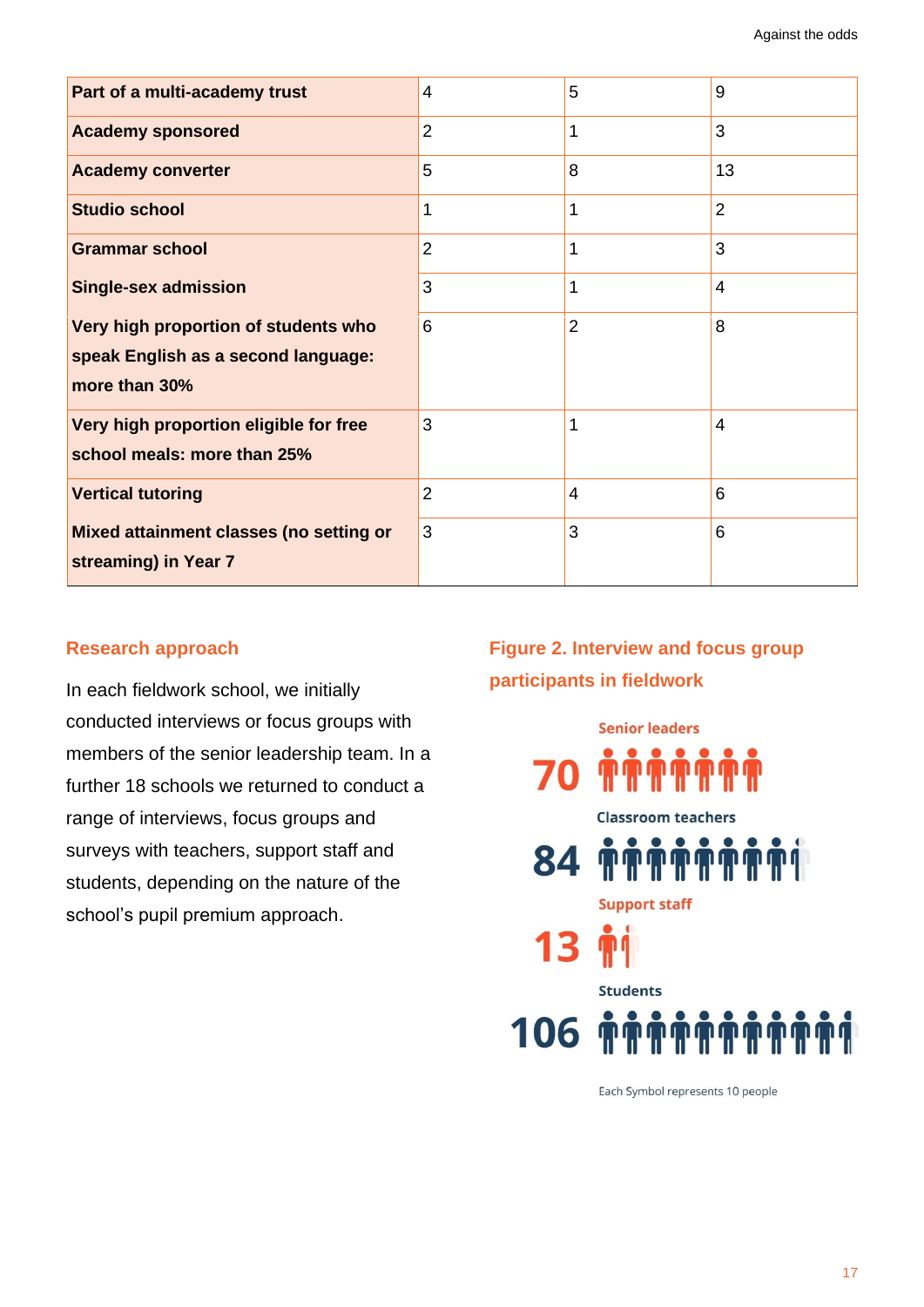#### **Fieldwork analysis**

Interview transcripts were coded thematically. This enabled us to identify fine differences in the schools' approaches and attitudes to socio-economic disadvantage and then to group schools according to these fine differences. For example, we distinguished schools that funded small group interventions according to whether the interventions were for pupil premium students only and whether students were required to attend or not.

Because our analysis was ultimately conducted at a school level, but the interviews were not, we sometimes had to make a judgement regarding how reflective a particular attitude or approach was of the school as a whole. We developed criteria in order to guide some of the more difficult decisions. For example, a school was identified as having a strong focus on [cultural capital](#page-73-0) if it was highlighted by at least one member of staff and had been implemented throughout the school.

We were then able to compare the approaches and attitudes of schools with exceptional sustained progress, schools with exceptional improved progress, and schools without exceptional progress. Because of the large size of the sample, we were able to back this qualitative work up with quantitative comparisons.

Schools were grouped together where staff had demonstrated similar attitudes and strategies for the pupil premium. This was developed into a [typology of schools](http://educationobservatory.co.uk/pupilpremiumprimer/what-kind-of-school-are-you/) illustrated in Figure 3. We were then able to demonstrate strong associations between a school's choice of pupil premium approach and its context. This enriched the contextual comparisons we could make with national data, because more detailed contextual data about our fieldwork schools was available.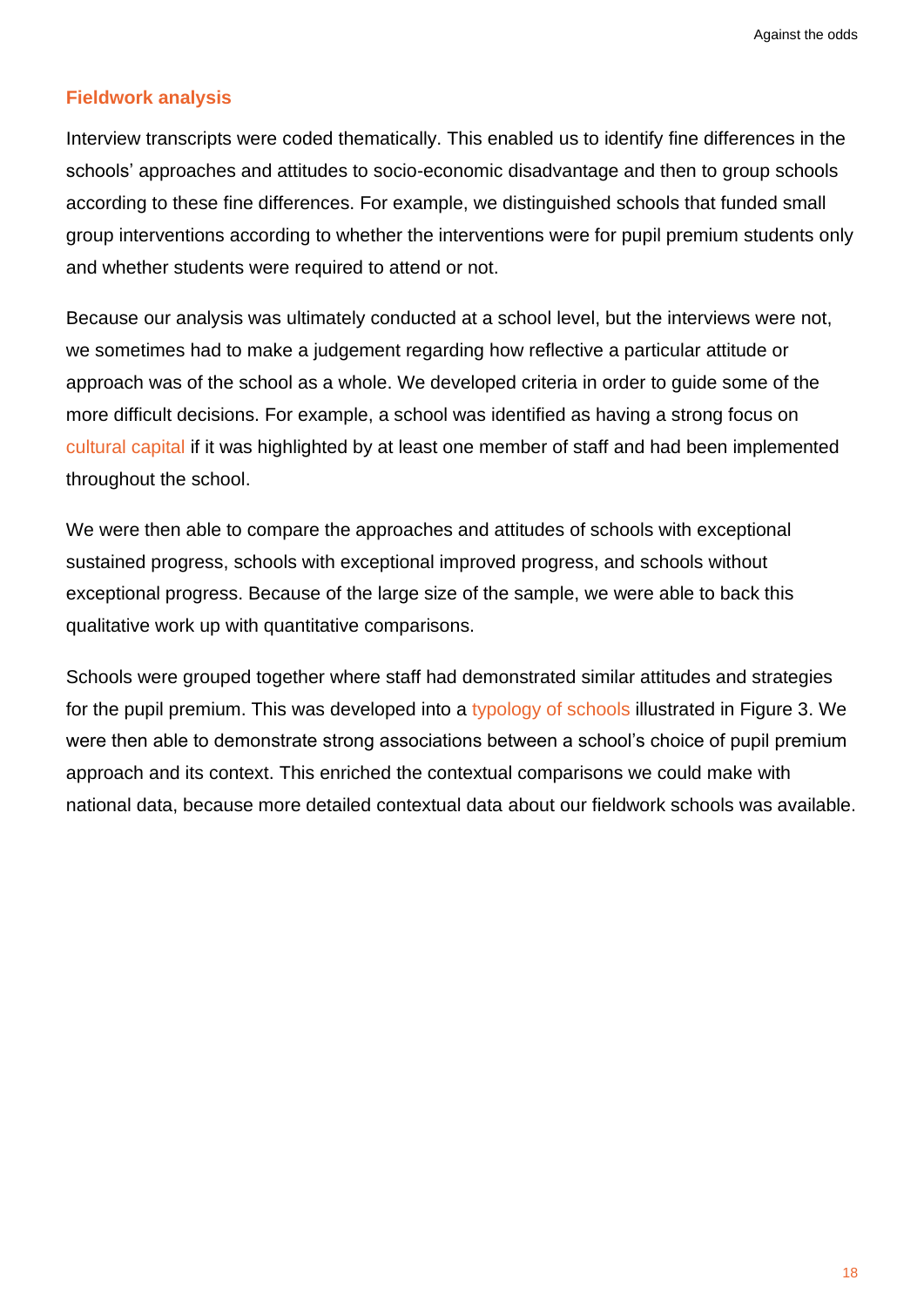



#### **The impact of COVID-19**

This research was interrupted by the partial closure of schools in England in March 2020. Most interviews and focus groups were conducted prior to this and the findings do not, on the whole, reflect the impact of the pandemic on schools.

However, in the period March to September 2020, we surveyed more than 200 staff in six of our fieldwork schools. It was clear from this work that the coronavirus pandemic had increased schools' focus on students with pupil premium funding. We also found striking changes to teachers' attitudes towards pupil premium spending. Prior to the pandemic, only 5% of school leaders (and 6% of staff) reported that pupil premium was best spent on personal resources for students. Staff were most likely to mention spending on textbooks and stationery when

<sup>4</sup> The fieldwork schools were plotted according to their hidden resources and extreme contextual challenges. Schools in each of the four categories took similar approaches to the pupil premium. For more details see the [pupil premium primer.](https://educationobservatory.co.uk/pupilpremiumprimer/what-kind-of-school-are-you/)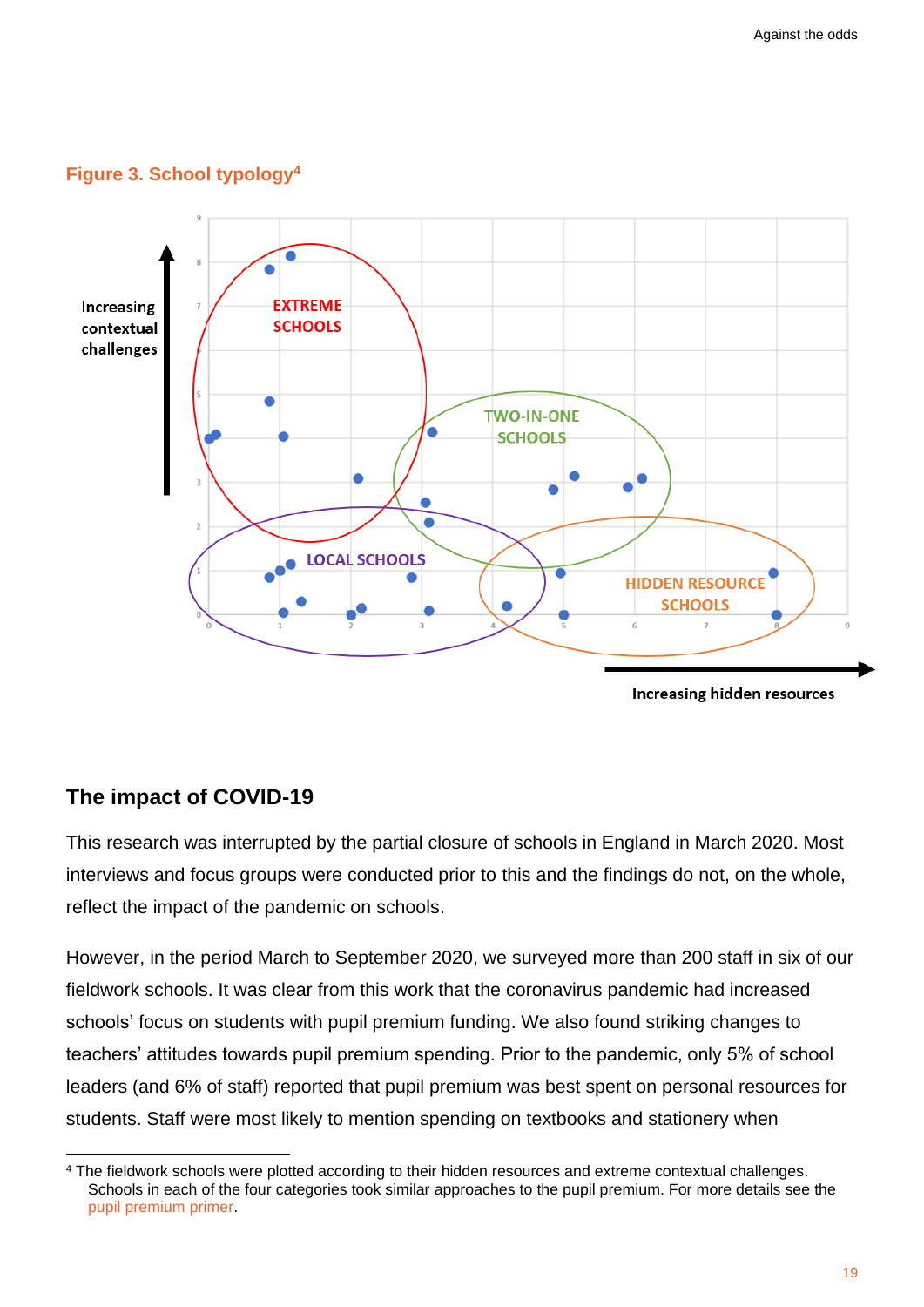discussing these needs. However, during the pandemic lockdown, 70% of staff told us that providing resources was a "very effective" way to support pupil premium students and the most commonly reported need was now IT equipment, most particularly laptops with internet access. Staff did not consider this to be a temporary need during lockdown, but a long-term change in their priorities. In the words of the teachers themselves:

"We could do more to be aware of IT capacity in pupil premium student households." (Middle leader)

"I would like them all to be given greater access to IT." (Classroom teacher)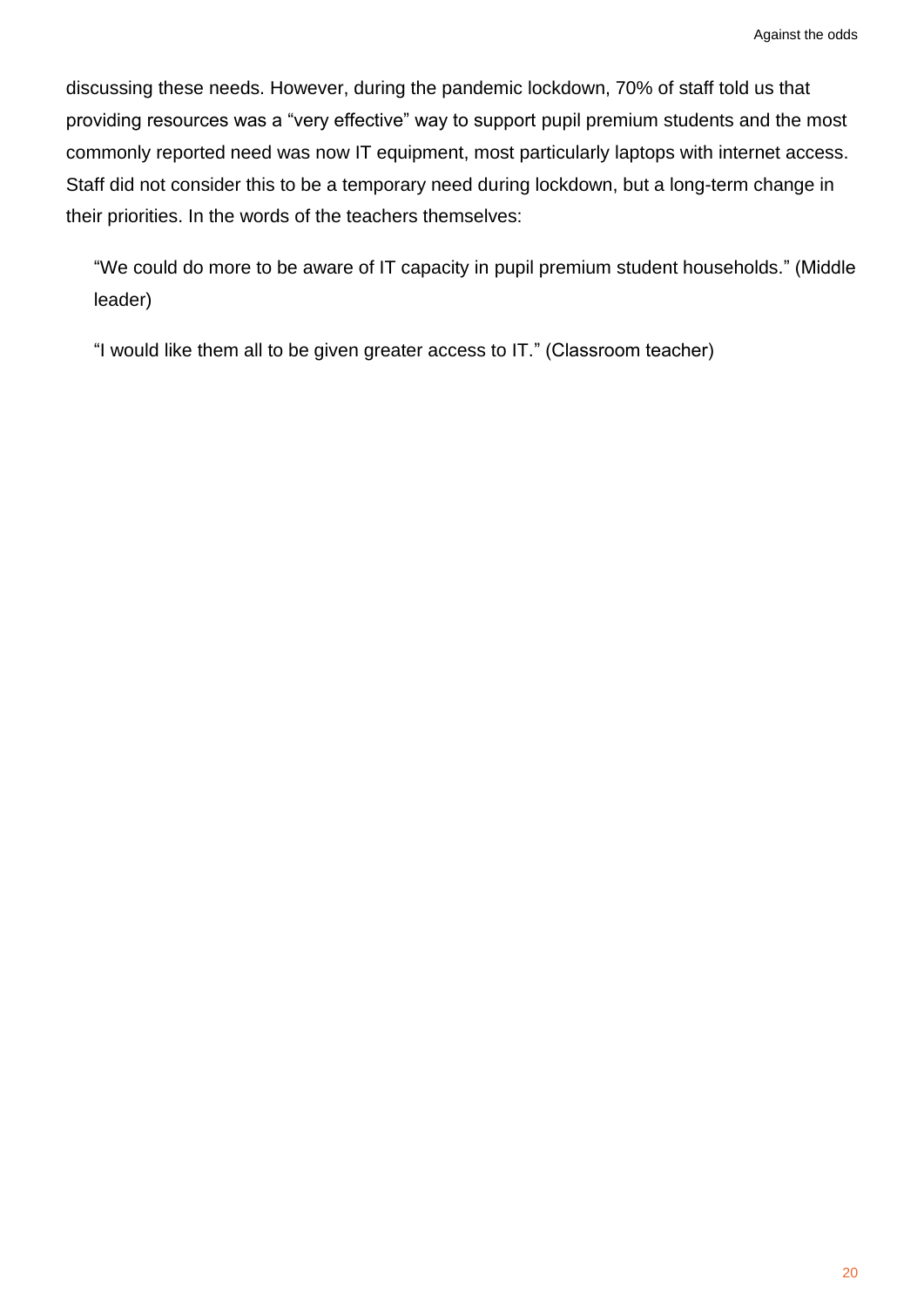#### **Limitations of the methodology**

Ultimately, this study tackles a difficult and complex issue relating to education quality.

Many factors limited the study, the most important of which are listed here:

- 1 'Against the odds' provides a snapshot of the status of the pupil premium in secondary schools. It is not a longitudinal study. This means that it is impossible to verify that any particular approach was responsible for exceptional progress. We can only observe that some approaches are associated with higher levels of progress. This challenge has been further complicated by the fact that almost all schools are taking a multilayered approach to tackle socio-economic disadvantage, and because it is not truly possible to differentiate a 'pupil premium approach' from many other aspects and policies of a school.
- 2 Correlations discovered in statistical analysis do not show causal relationships and should not be interpreted as causal without further evidence. In many cases, the variables considered are only markers or signs of deeper underlying causal mechanisms.
- 3 Because the variables used in the statistical analysis are highly correlated with each other, it has not been possible to tease out how much each contributes to the variance of schools' Progress 8 scores. Some factors have been found to be unstable under multilinear modelling, most notably the percentage of students eligible for free school meals.
- 4 The Education Endowment Foundation (EEF) currently recommends prioritising the quality of teaching as the first focus of a school's pupil premium policy. We were unable to assess the quality of teaching in schools and thus to control for this variable. It is therefore possible that we have incorrectly attributed exceptional progress to factors other than the quality of teaching. We did attempt to use Ofsted's rating of teaching as a proxy indicator to overcome this issue, but this was too unreliable, not least because many schools in the study had not been inspected recently.
- 5 When conducting analysis of the fieldwork data, researchers had to make decisions about how to categorise schools. Analysis of this kind always has a subjective component, which is shaped by the researcher's prior experiences and impressions of the school.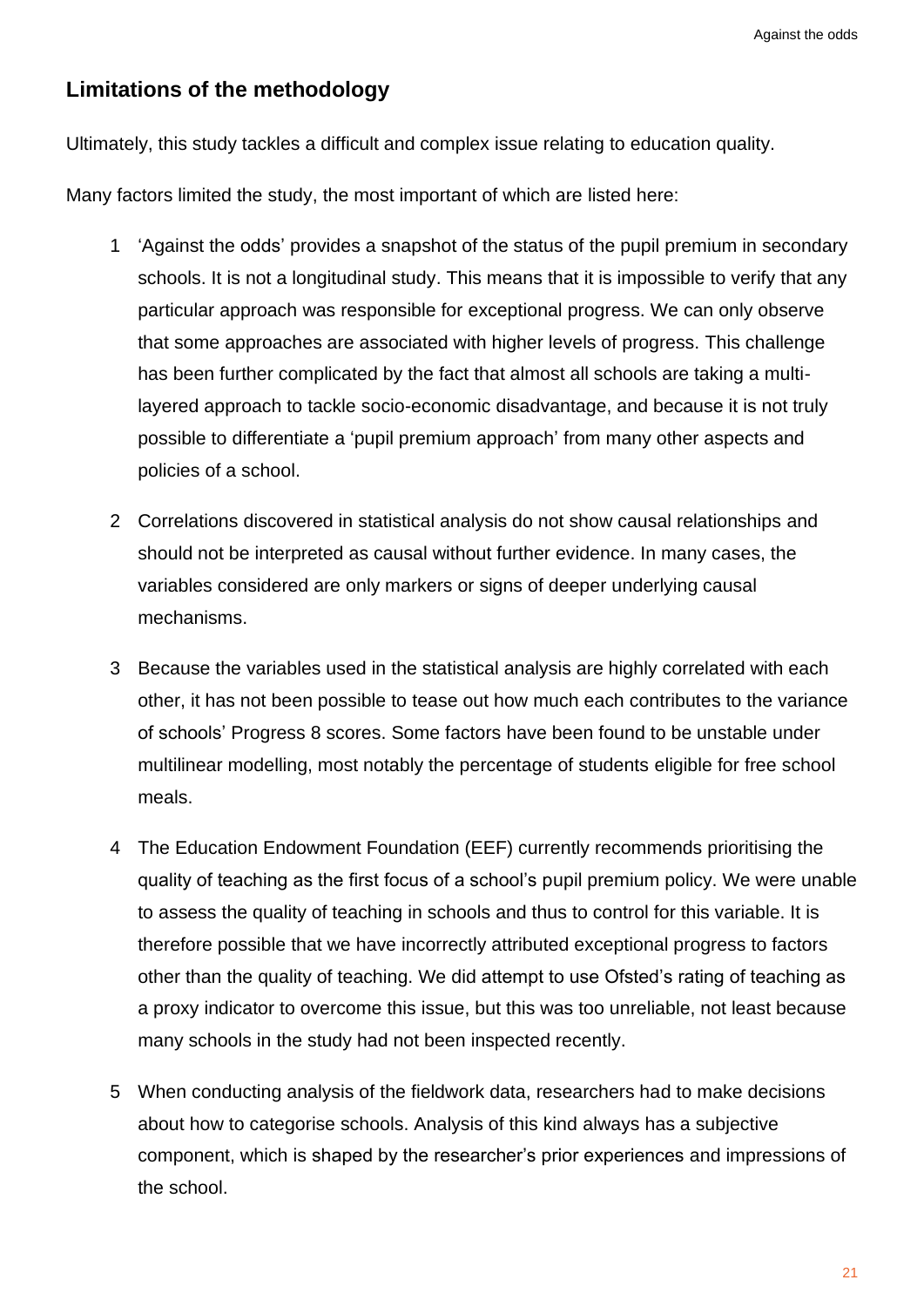6 The release of 2019 progress data by the Department for Education revealed that the results of four schools had declined (two schools that had previously been identified as making exceptional sustained progress, and two schools with exceptional improved progress). This meant they no longer strictly satisfied our criteria for exceptional progress. At that late stage of the project, we were unable to account for this and the schools were removed from the analysis. However, this did not solve the deeper issue of the volatility of progress data and the need for longitudinal studies.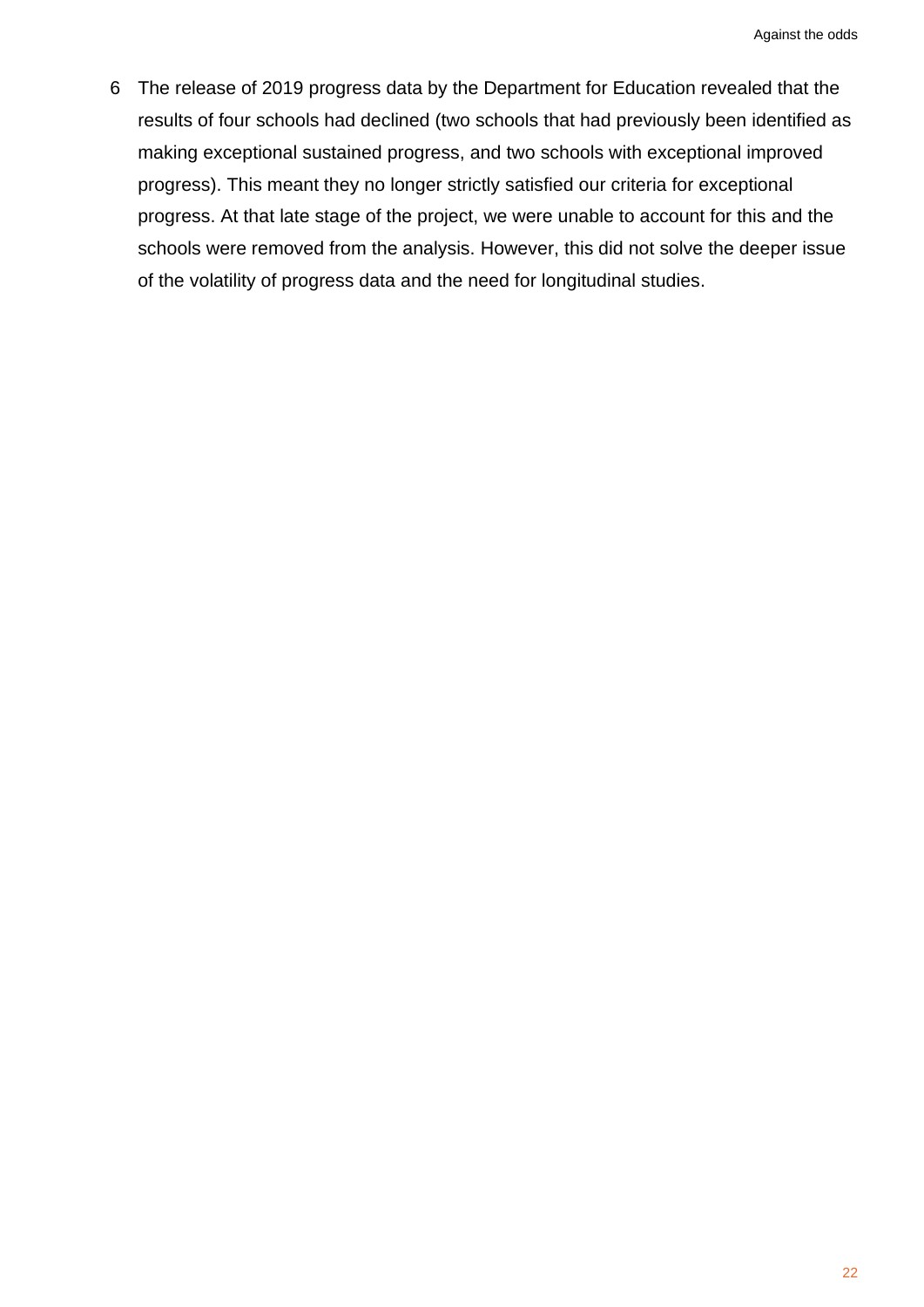## 3. The volatile landscape of pupil premium strategy

'Against the odds' has revealed that in recent years there have been major shifts in schools' strategies and attitudes towards the pupil premium. Many schools have moved further in their pupil premium journey, with both positive and negative consequences. Teachers report that secondary schools are more focused on socio-economic disadvantage than they used to be.

There has also been a shift in attitudes around how the pupil premium should be spent, but not all these attitudes are reflected in practice. As a result, there is a growing despondency in some schools about the effectiveness of pupil premium approaches and many school leaders would welcome more detailed guidance and outside support on tackling socio-economic disadvantage.

**An increased focus on socioeconomic disadvantage in secondary schools**

This fieldwork research demonstrates that most schools have made serious, sustained efforts to improve the academic outcomes of pupil premium students, from the perspective of both school leaders and classroom teachers. This contrasts with previous studies, in which researchers found that a significant number of schools had not directly taken up the challenge of tackling

socio-economic disadvantage or had done so only recently.<sup>5</sup>

#### **Greater focus on pupil premium from school leadership**

All schools participating in our fieldwork had appointed a member of staff to take wholeschool responsibility for the pupil premium. In most schools this position had been in place for more than three years and was held by a member of the senior leadership team. Only a minority of schools did not follow this pattern: one had created a pupil premium post only 18 months prior to the study; another admitted that pupil premium

<sup>5</sup> Department for Education, ['Evaluation of pupil](https://www.gov.uk/government/publications/evaluation-of-pupil-premium)  [premium',](https://www.gov.uk/government/publications/evaluation-of-pupil-premium) Research report, July 2013. Accessed May 2021.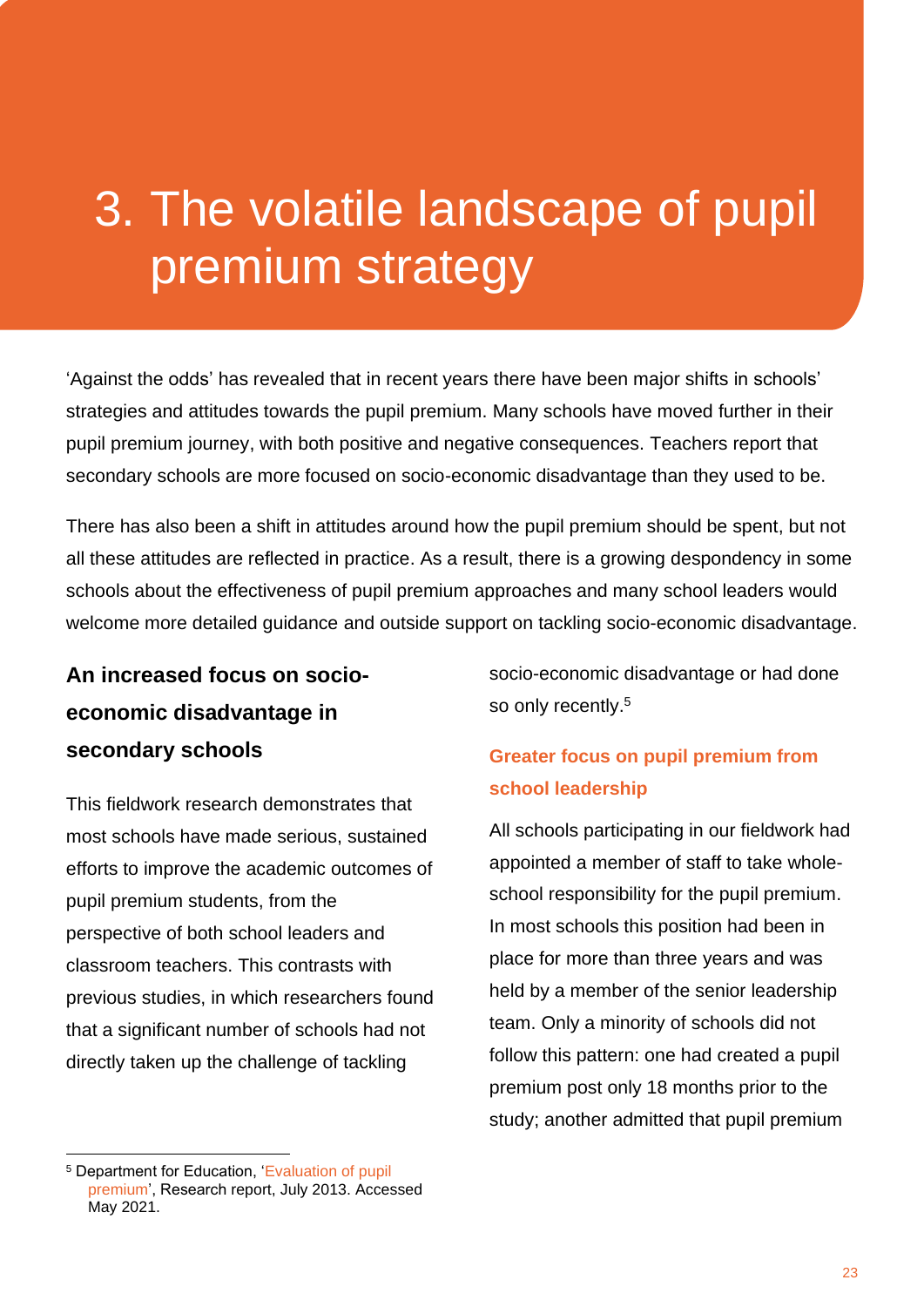strategy had until recently merely been a tick-box exercise. Almost all senior leaders and teachers taking part in our survey reported a strong focus on pupil premium students in their school.

$$
96\% \equiv
$$

Almost all classroom teachers surveyed reported that they are required to provide pupil premium students with additional attention or support<sup>6</sup>

#### **Greater focus on pupil premium in the classroom**

School leadership teams' focus on pupil premium has filtered down to the classroom. Almost all teachers have been asked to provide pupil premium students with additional attention during daily teaching activities. One teacher called this the 'classic classroom approach' to pupil premium (see **Box 1**). It was also described as the 'simple', or 'usual' approach. As one headteacher described it:

"So staff do simple things… every staff member should have pupil premium students marked off on their teaching plan and seating plan, so they know

where they are. They should mark their books first, so this pupil premium kid is getting the best of the marking."

We found that schools have had mixed results from applying this approach (described in the [next section\)](#page-59-0).

Of the interviewees who expressed an opinion regarding teachers' shifting attitudes to students facing socio-economic disadvantages, the majority said there had been an increasing awareness of this problem and regarded it positively. Some longstanding teachers described the change in personal terms:

"If I'm very honest, that's when I really started focusing on pupil premium."

A small minority of teachers believed that secondary schools have always focused on students from lower income homes and one reported that there had been a greater focus on pupil premium "a few years ago", which had since waned.

<sup>6</sup> From survey of 360 teachers, July 2019.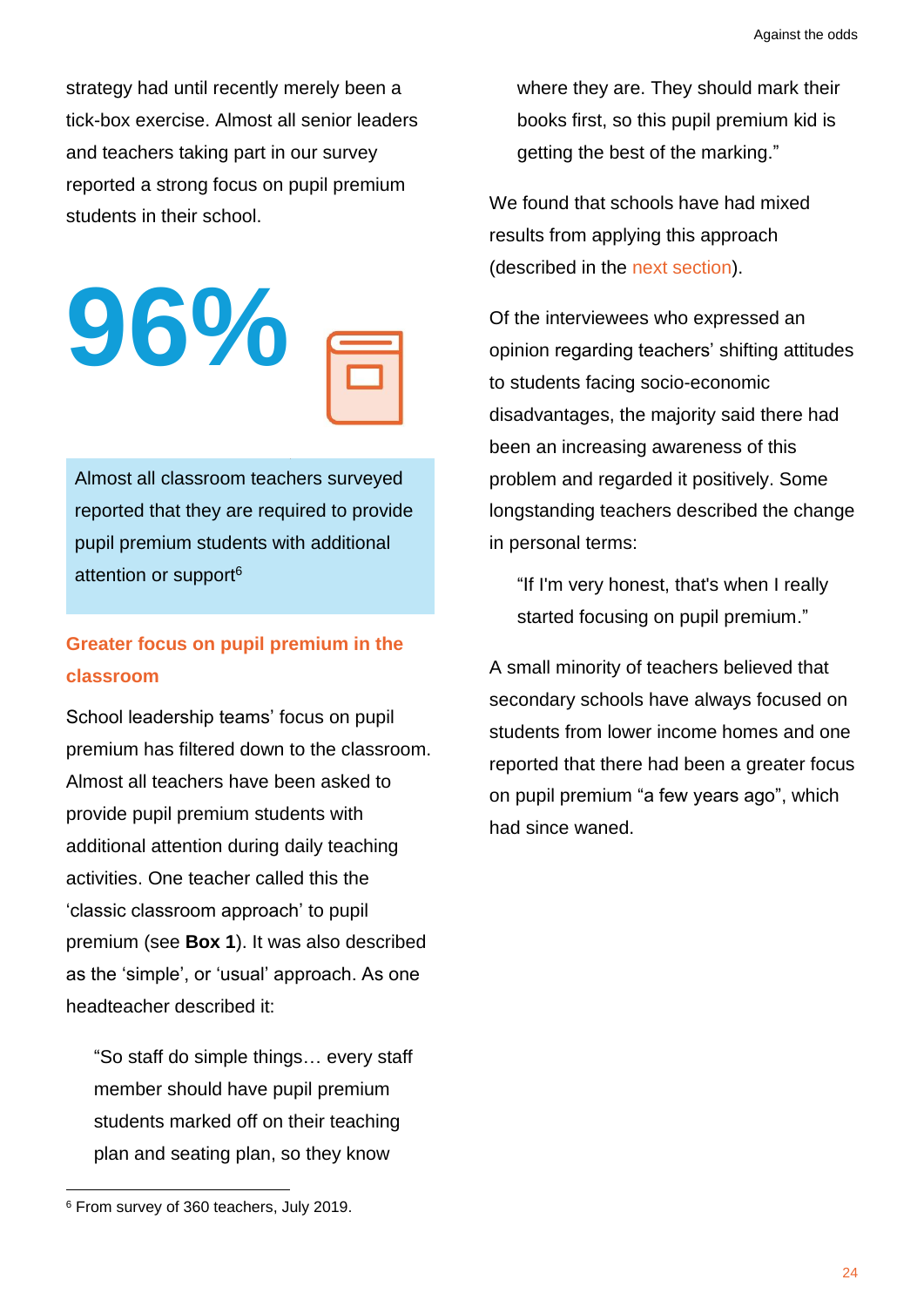#### **Box 1: The 'classic classroom approach' to the pupil premium**

This approach requires teachers to give extra support or attention to pupil premium students during everyday teaching activities.

Common examples include:

- marking their books first
- giving additional feedback
- considering where to seat them in classrooms
- monitoring their progress more closely
- asking them more questions during lessons
- checking they have the right equipment
- handing out materials to them first
- conducting whole-school or departmental assessments of books

#### **The challenge of sustaining a zero progress gap**

Despite schools' focus on pupil premium students, the average progress gap for mainstream schools has increased since the introduction of Progress 8 in 2016 (see Figure 4). The gap is proving to be stubborn and even schools that have seen improvements have found this difficult to sustain.

Only 6% of secondary schools achieve a zero (or positive) progress gap each year, and the majority of these are grammar schools, or schools with small numbers of pupil premium students, whose progress gap fluctuates from year to year. We found that only 11 schools had maintained a zero gap for three continuous years. Of these, six are grammar schools, three are former grammar or independent schools, and one was investigated in 2017 for high levels of off-rolling (removing pupils from the school roll without using a permanent exclusion, where the removal is in the best interest of the school, not the pupils).



#### **Figure 4. Average school progress gap over time**

#### **Shifting attitudes to whole-school approaches to the pupil premium**

Early research into the pupil premium indicated that in many schools it was pooled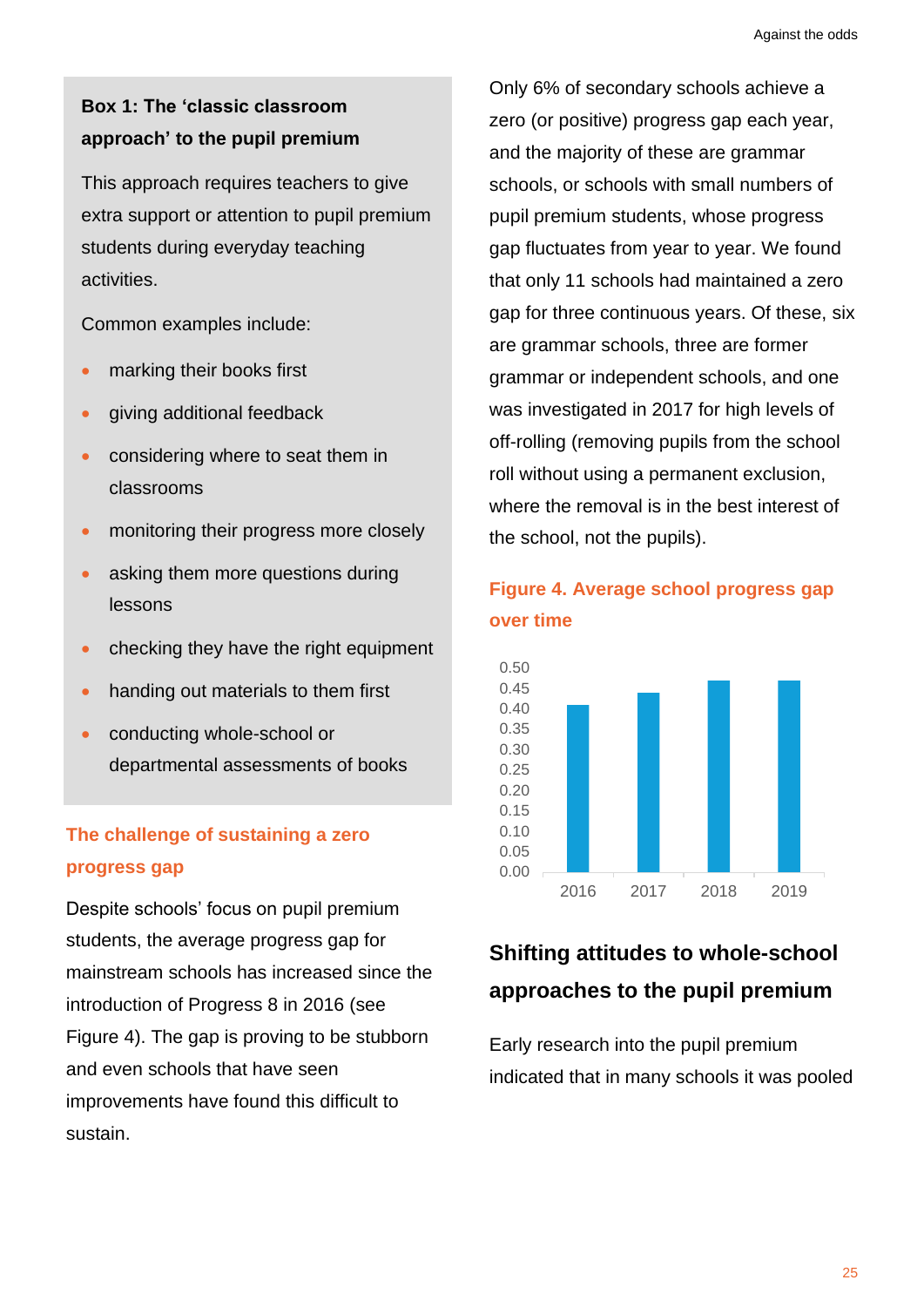with general school funds.<sup>7</sup> This is no longer the case: all schools in the study maintained separate accounts for the pupil premium. However, three pupil premium leads suggested that these funds are less separate than they appear. The pupil premium is being used to support systems that have previously been funded by general funds and were not previously considered to be pupil premium initiatives. Examples included elements of the school's pastoral support system and the use of teaching assistants. We found further evidence of this tendency for the premium to be used to balance budgets in other schools, for example by funding a school counsellor who had worked in a school for 18 years.

Previous research has also found that school leaders were reluctant to use the pupil premium for whole-school initiatives, such as behaviour approaches and improving the quality of teaching.<sup>8</sup> This is no longer the case: no school leader expressed this concern to us and 20% of schools in our survey reported tackling socio-economic disadvantage by taking measures to improve teaching across the school. This may be because the Education Endowment Foundation (EEF)'s [Teaching and Learning](https://educationendowmentfoundation.org.uk/evidence-summaries/teaching-learning-toolkit/) [Toolkit](https://educationendowmentfoundation.org.uk/evidence-summaries/teaching-learning-toolkit/) advocates for whole-school initiatives as part of a school's pupil premium policy. The majority of school leadership teams are

aware of this toolkit (see [next section](#page-32-0) for more details).



Over two-thirds of school leaders use the Education Endowment Foundation's Teaching and Learning Toolkit at least "a little bit" when setting their pupil premium strategy

**Teachers' beliefs and commitments regarding socio-economic disadvantage are not always demonstrated in practice**

#### **High quality teaching**

When asked about the most effective way to support pupil premium students, almost half of the senior leaders in our survey mentioned high quality teaching. This was the most common theme in the responses (see Figure 5). However, schools' policies did not usually reflect this: only 37% of senior leaders who expressed this belief reported that they used pupil premium to improve the quality of teaching across the

<sup>7</sup> Department for Education, ['Evaluation of pupil](https://www.gov.uk/government/publications/evaluation-of-pupil-premium)  [premium',](https://www.gov.uk/government/publications/evaluation-of-pupil-premium) Research report, July 2013. Accessed May 2021.

<sup>8</sup> Department for Education, ['Evaluation of pupil](https://www.gov.uk/government/publications/evaluation-of-pupil-premium)  [premium',](https://www.gov.uk/government/publications/evaluation-of-pupil-premium) Research report, July 2013. Accessed May 2021.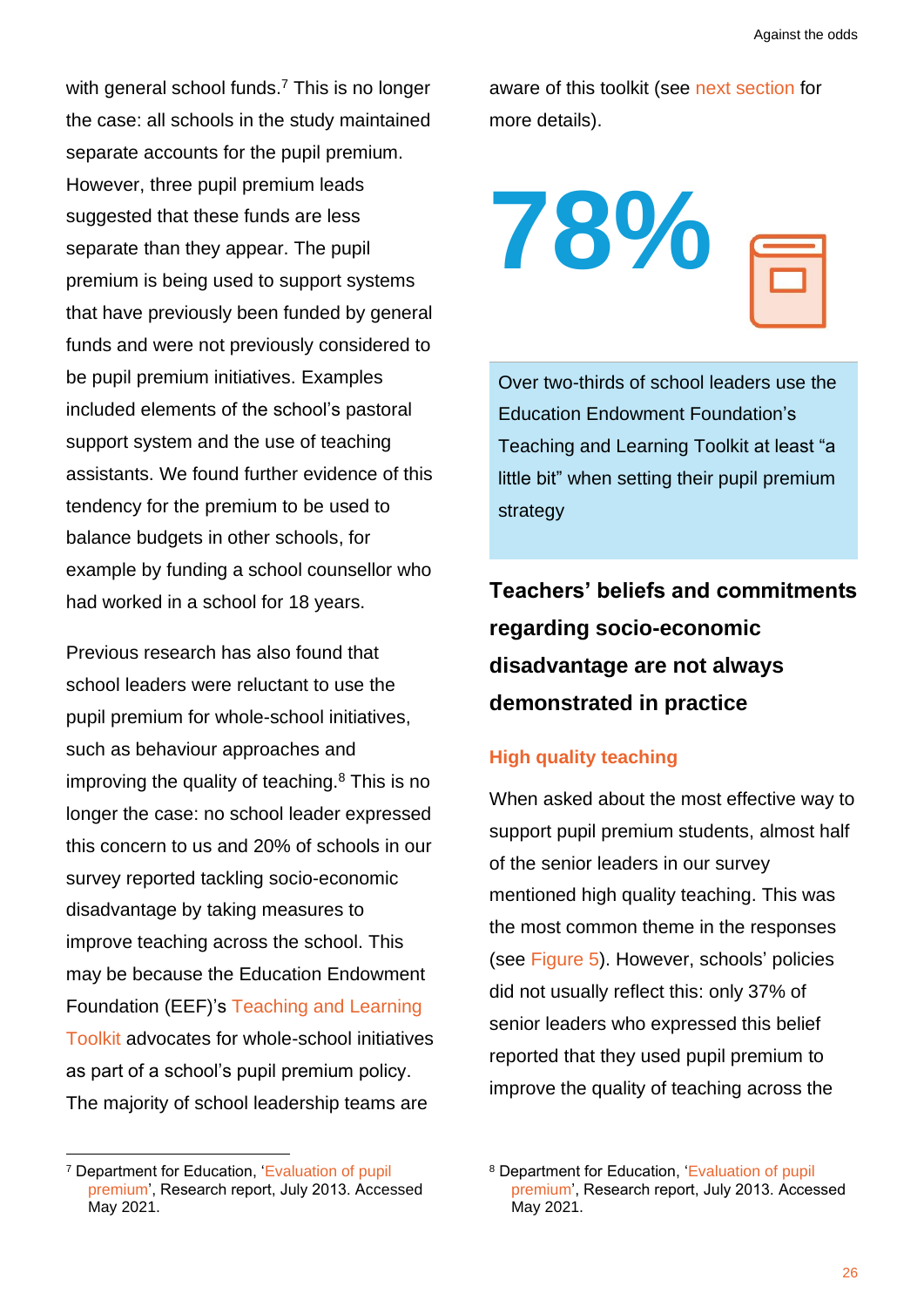school. This survey finding was supported during fieldwork: in three cases, we confirmed that senior leaders believed that they could best support pupil premium students by providing high quality teaching, but no pupil premium interventions were in place to do this.

We were unable to ascertain why there is a discrepancy between what is believed to be effective and the intervention that is pursued. One teacher suggested that it was simply easier to follow the classic classroom approach:

"I think the danger is that people just want a quick fix, and pupil premium is always a long game."

In comparison, only 5% of senior leaders suggested that providing resources was the most effect way to support pupil premium students, but 43% of school leaders reported doing this. (As described in [the](#page-15-0)  [introduction,](#page-15-0) however, we have evidence that the pandemic has since increased the value teachers now place on using the pupil premium for resources.)

**Figure 5. Approaches believed by senior leaders to be the most effective in supporting pupil premium students<sup>9</sup>**



#### **Tailoring support for pupil premium students**

Almost one-third of senior leaders emphasised the importance of personalisation and tailoring when asked what is the most effective way to support pupil premium students. Classroom teachers echoed this sentiment during our fieldwork:

"Every child is different, so strategies have varied impact."

"Pupil premium is often wrongly used, and the money wasted on trips instead of what that child needs. They are often grouped together rather than seeing the individual."

<sup>&</sup>lt;sup>9</sup> Respondents were able to give more than one answer.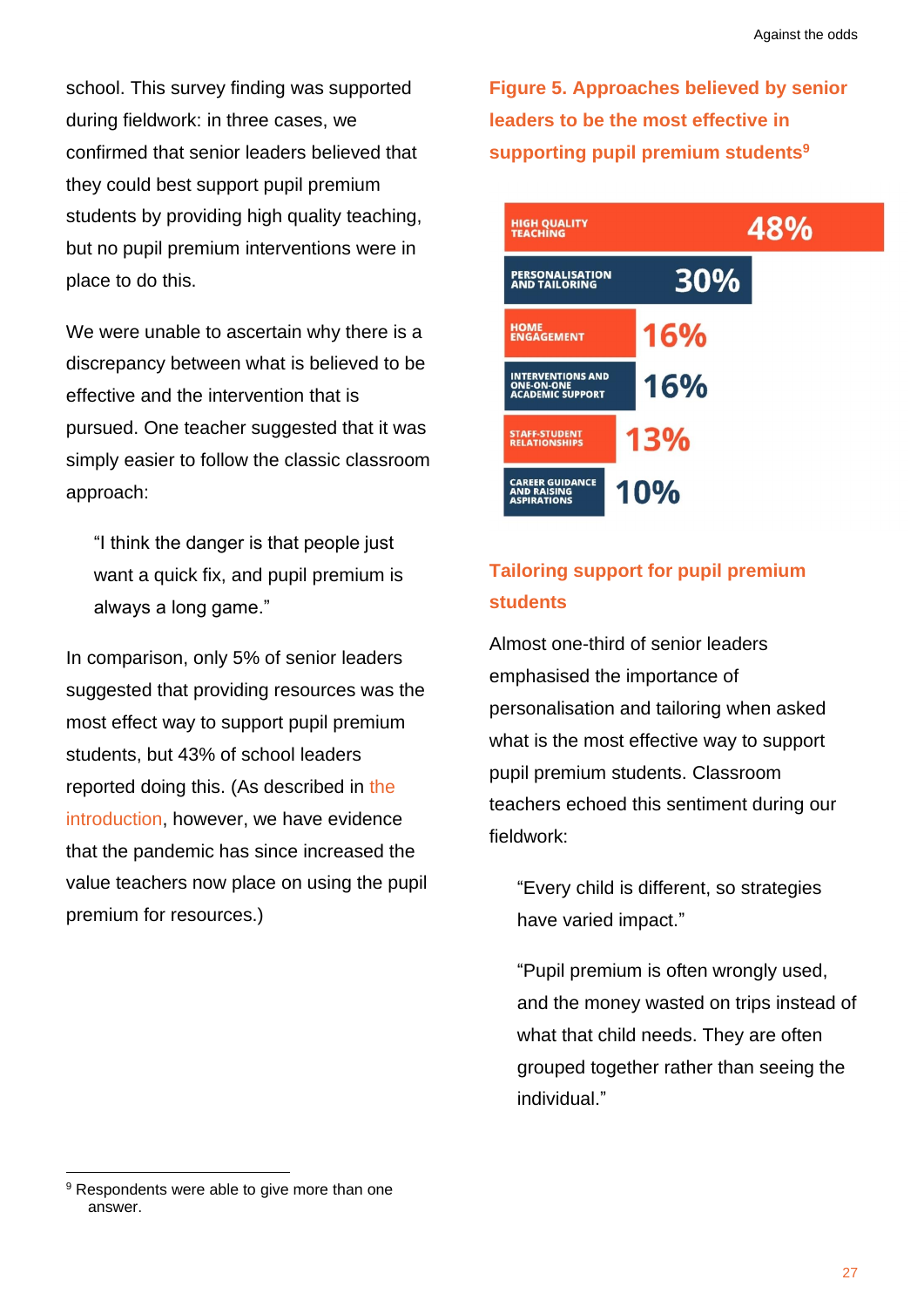Again however, the school's policy frequently did not reflect these beliefs: less than half of these senior leaders reported using pupil premium practices that were tailored to students' needs. Our fieldwork also supported this finding. For example, at one school where teachers agreed that tailored support was important, all pupil premium students in Years 7 and 8 were placed in compulsory after-school interventions for core subjects (with no other students).

One plausible driver of this situation is the difficulty of personalisation in the face of systems that demand labelling and measurement, as discussed [later in this](#page-32-1)  [section.](#page-32-1) As one teacher said:

"It's difficult to group the cohort as this homogenous group … I hate those pupil premium (PP) strategy documents. You try and identify three internal barriers and three external barriers when you've got 60% of the pupil cohort [as PP] and trying to say that they all fit into those."

#### **Schools want more guidance and support to tackle socio-economic disadvantage**

More than half of the schools that participated in our fieldwork expressed a desire for more help in reducing the progress gap (without being asked directly). The most common areas in which schools would welcome support are:

- improving student attendance
- getting more guidance from schools like theirs
- having more inspiration about what to do next

Most interviewees gave no suggestion of where this support should come from. In three cases, however, schools asked us to partner them with a school in a similar context. In one case, a school called for more direct support and communication from the Department for Education that was not via Ofsted.

Schools with exceptional progress for pupil premium students are more likely to look to a variety of sources for inspiration, including local schools, Twitter and blogs. One headteacher at a school with exceptional progress described this accumulative approach:

"I don't know where we've taken all these ideas [from]. I don't think they're *our* ideas, I think that we've been good at magpie-ing them from other people and putting them together."

As already indicated, the most commonly used resource to tackle socio-economic disadvantage is the EEF's toolkit. Some teachers have found it to be inspirational:

"I think the EEF stuff is always really helpful because it's always quite practical, yet realistic in terms of not [being] particularly directive … It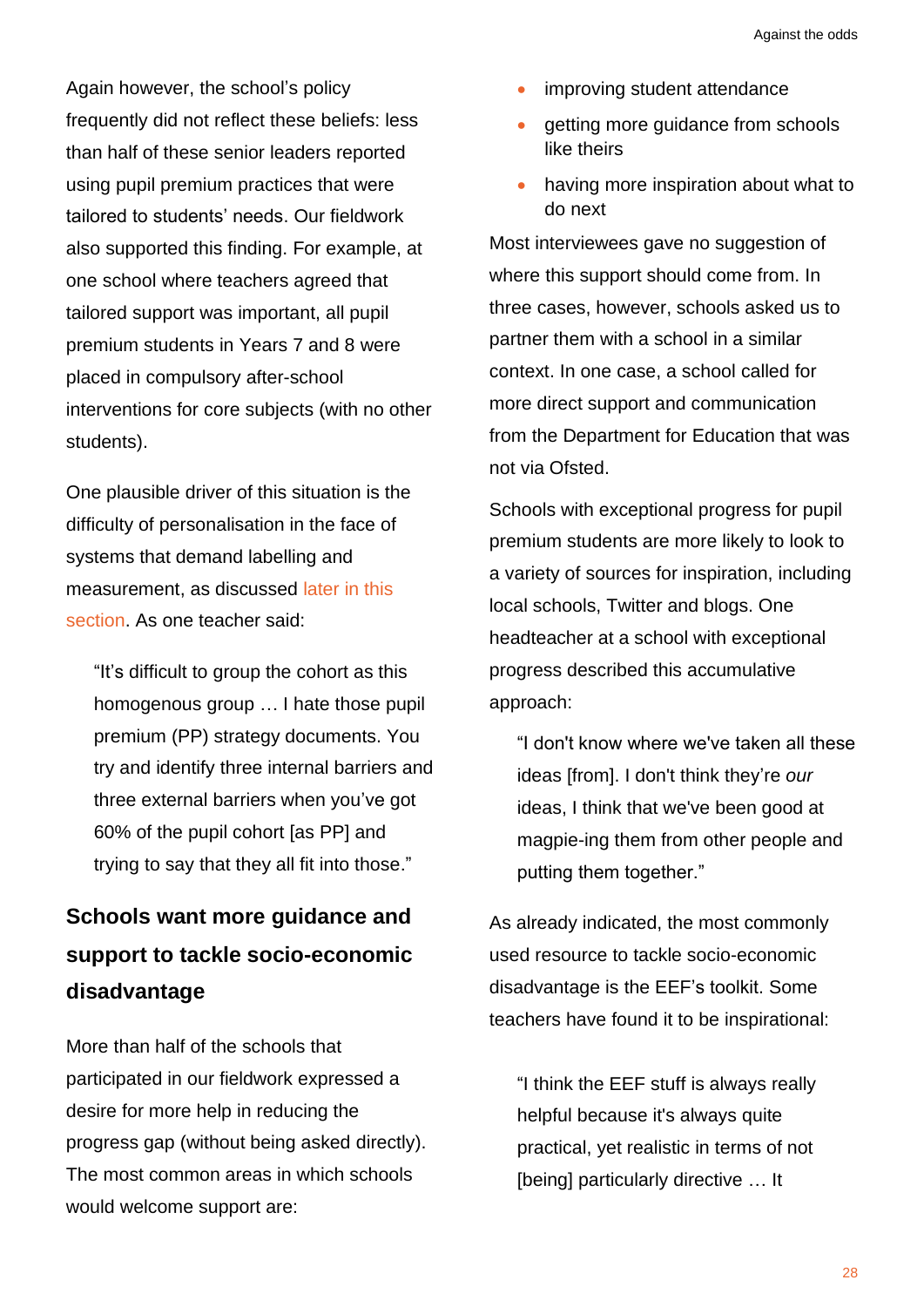presents lots of ideas and that's really good for stimulating our debate in terms of what we're going to do here."

#### <span id="page-32-0"></span>**Figure 6. How much do you use the EEF toolkit to guide pupil premium policy?**<sup>10</sup>



As Figure 6 illustrates however, most schools only use the EEF toolkit 'a little.' Despite positive views on the toolkit, many schools expressed a desire for more specific and detailed guidance. One leader said she would use it more if she had enough time. Most commonly, school leaders felt that they required more detail than the toolkit provided. They requested more of the following information:

- details of what an initiative "looks like on the ground"
- examples of where it has worked
- examples of where it has failed

ideas to develop cultural capital (discussed in the [next section\)](#page-34-0)

### <span id="page-32-1"></span>**Changes to the identification of students facing socio-economic disadvantage**

Early research into the pupil premium indicated that schools were using a range of criteria to define socio-economic disadvantage.<sup>11</sup> This is no longer the case. The majority of schools use pupil premium status as their single marker of socioeconomic disadvantage. Some schools officially use it as their primary marker, but are more flexible in practice, for example by using pupil premium money to buy shoes for a student who is not known to be eligible for the premium. Many teachers were unhappy about the restrictiveness of pupil premium status:

"To go out of your way actively, to kind of go the extra mile for PP? To me it makes no sense. You go out of your way for *this kid*." (Head of department)

A small minority of schools do not use pupil premium status to allocate resources at all:

"The whole thing is that when you label them … it was a self-fulfilling prophecy … we should in schools be able to teach all children as individuals."

<sup>10</sup> Survey of 32 school leaders in the West Midlands.

<sup>&</sup>lt;sup>11</sup> Department for Education, 'Evaluation of pupil [premium',](https://www.gov.uk/government/publications/evaluation-of-pupil-premium) Research report, July 2013. Accessed May 2021.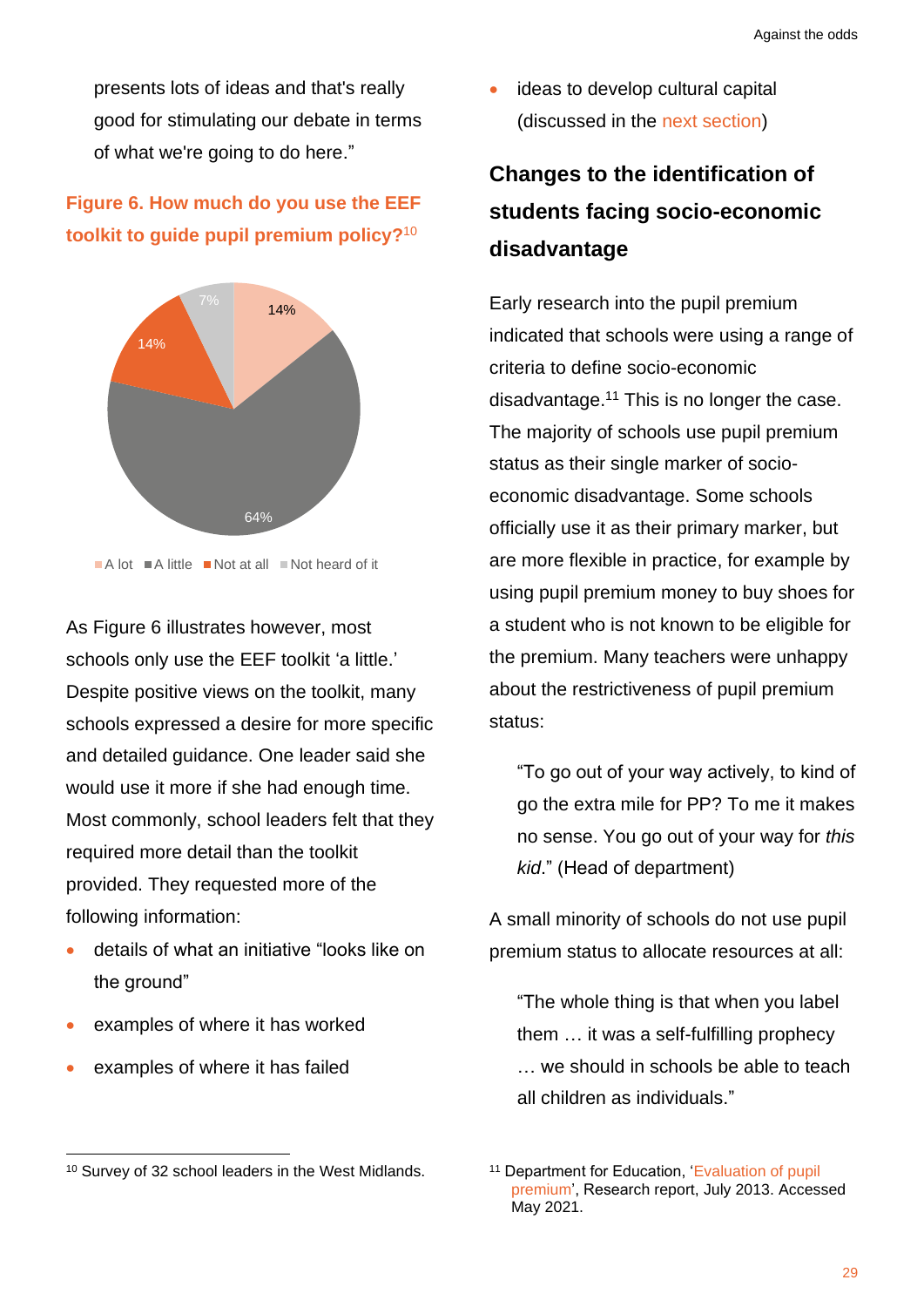Such schools are more likely to have a large proportion of pupil premium students making exceptional progress. In comparison, an assistant headteacher in a school with very few pupil premium students regarded this approach as "very brave". She cited pressure from Ofsted as the reason the school had to concentrate on pupil premium students, despite believing that the label did not accurately capture those most in need. Our fieldwork found supporting evidence for this: at her school a student's postcode was a better predictor of their Progress 8 score than their pupil premium status. The postcode data indicated that many students from lower-income areas who potentially needed more support were being excluded from intervention sessions as a result of the school's reliance on pupil premium status. The external pressure to do this was echoed by teachers elsewhere:

"It doesn't matter if they're PP, but I think [there's] the fear [... of Ofsted coming in and they go, 'OK, we want to look at your pupil premium' and then you go, 'OK, where's our list?' That's the first thing."

#### **Shifting priorities for funding**

Most schools have a multi-level, broad approach to tackling socio-economic disadvantage. One potential drawback to this is that schools are not identifying and concentrating their efforts on a small number of areas where the evidence suggests that the largest gains are to be made: student attendance, student mobility and [the](#page-38-0) quality of teaching (discussed in the next [section\)](#page-38-0). Deploying a myriad of interventions has now been a feature of schools' pupil premium policies for many years, but this study identified some recent changes in the approaches selected.

#### **Decreasing use of teaching assistants**

Previous research has indicated that deploying additional staff has been one of the most common uses of the pupil premium. <sup>12</sup> This has decreased since 2014: schools reported to us that they have reduced the numbers of teaching assistants in their school, or that the pupil premium was being used to fund teaching assistants that were previously paid for from the staff budget. In our survey less than a quarter stated that teaching assistants were a focus of pupil premium strategy, which was also reflected in our fieldwork schools.

<sup>12</sup> Ager, R. & Pyle, K. (2013). ['Spending priorities for](https://www.nfer.ac.uk/publications/99929/99929.pdf)  [the pupil premium',](https://www.nfer.ac.uk/publications/99929/99929.pdf) Teacher voice omnibus. The Sutton Trust. Slough: NFER. Accessed May 2021.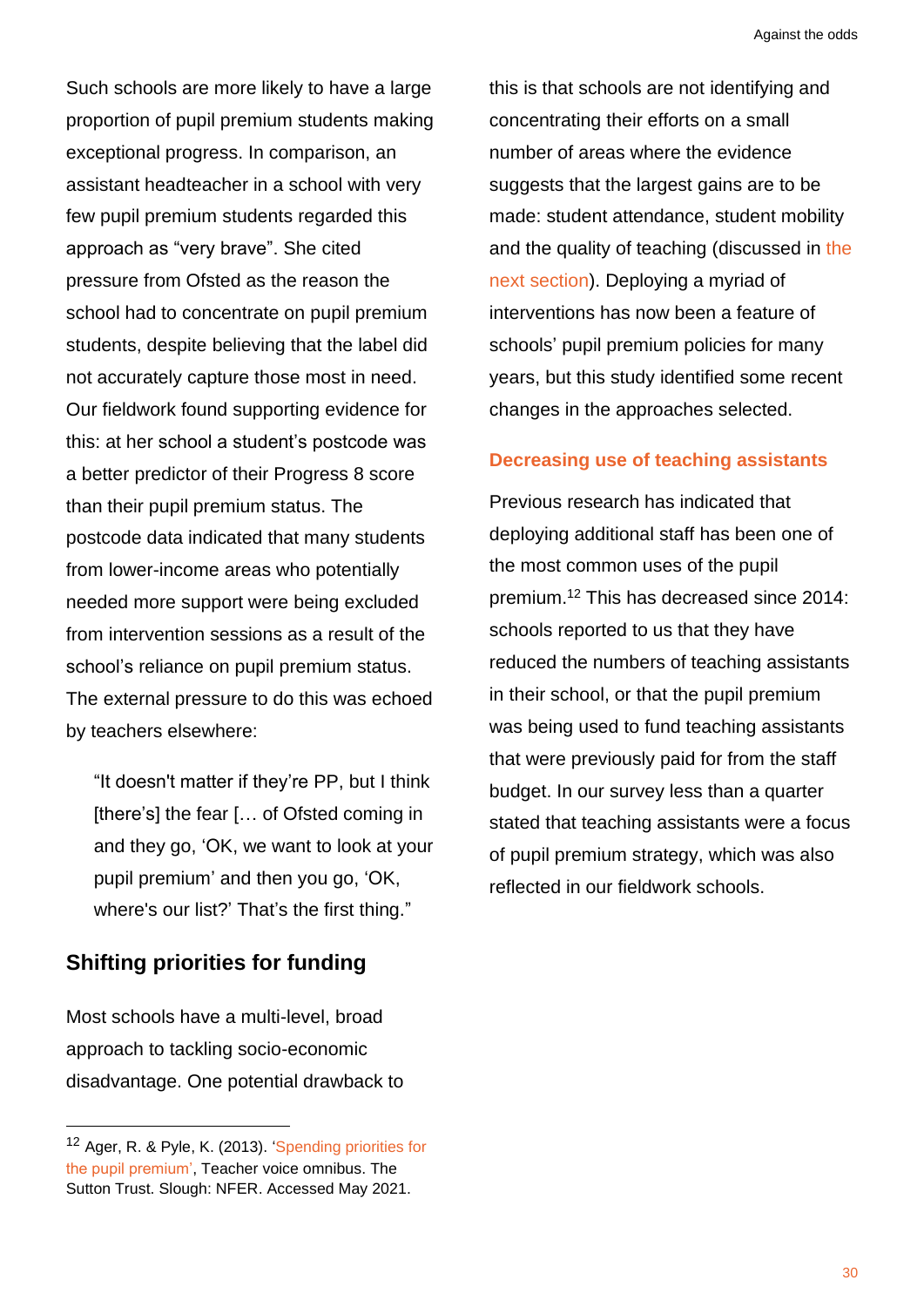

Almost a quarter of teachers reported that teaching assistants are a focus of their pupil premium strategy<sup>13</sup>

#### <span id="page-34-0"></span>**Cultural capital**

The issue of cultural capital was raised by 37 teachers (in interviews and focus groups). These teachers demonstrated their belief that (lack of) cultural capital is a key causal factor in the progress gap. However, there was little consensus about its meaning or how to foster it, which made it impossible for the research to identify such a link.

#### **'Cultural capital'**

A student's cultural capital is the total nonfinancial assets that student possesses as a result of their cultural knowledge and experiences

Most commonly, teachers perceived that students' cultural capital was increased through a variety of compensatory experiences, which usually necessitated travel. Across all school contexts, staff

members described the geographical limitations faced by some of their students:

"The students don't step foot out of their own towns … so [they] don't see the bigger picture."

Teachers also associated cultural capital with knowledge about careers, conversations at home, and parental expectations. Around 10% of teachers associated cultural capital with improved vocabulary. The various emphases resulted in many different approaches to increasing the cultural capital of pupil premium students. One school had altered the mathematics curriculum to incorporate exercises regarding the use of mathematics in the workplace. Another had introduced a literacy intervention to increase students' vocabulary. A third invited family members to its breakfast club to encourage family discussions. Some schools paid for trips, others had specifically designed trips with the curriculum in mind, such as visiting a site relevant to a GCSE English text.

One senior leader explained that the increased focus on cultural capital in her school was due to Ofsted. More commonly, staff described the emphasis as coming directly from the headteacher or principal. The cultural capital challenge was taken up optimistically by some schools, but in

<sup>13</sup> Survey of 360 teachers, July 2019. Similarly, 20% of fieldwork schools used pupil premium money for teaching assistants.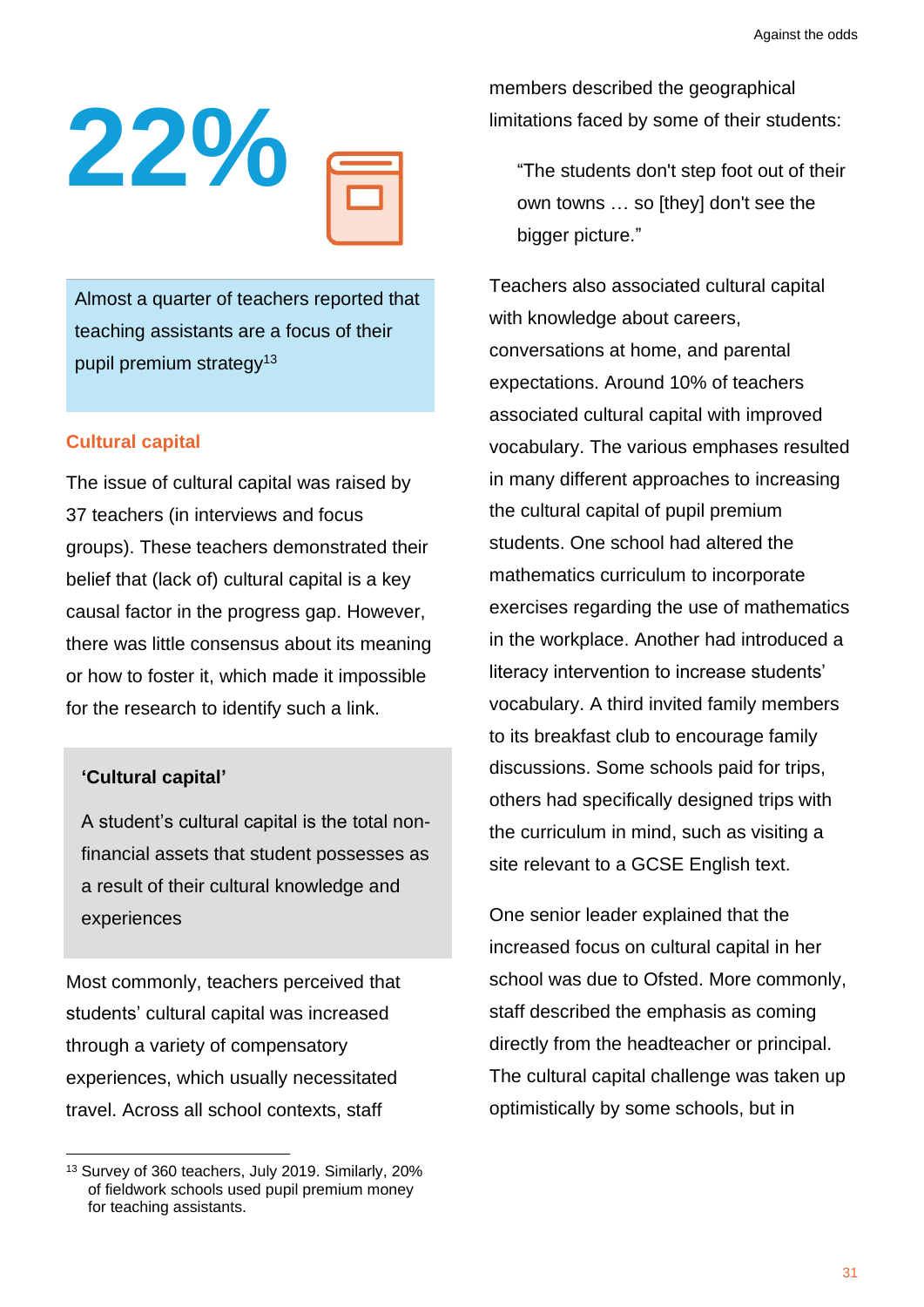schools serving both very affluent and deprived communities, it was commonly a source of despair. In these 'two-in-one' schools, many teachers felt that they did not know how to provide some students with what others experienced as a matter of course at home. Our [pupil premium primer](http://educationobservatory.co.uk/pupilpremiumprimer/) describes the stories of these schools in more detail.

#### **The pupil premium journey**

Researchers have previously suggested that schools are on a journey, moving through a series of phases as they address the challenges of socio-economic disadvantage. <sup>14</sup> Our study supports this view and extends it in the following ways:

- 1 A significant minority of schools feel that they have come to the end of the road. They do not know where to go next. As one assistant headteacher said: "You won't be able to find something in the book that we haven't tried."
- 2 Some schools were trying things for a second or third time, which makes pupil premium support feel cyclic: "We're back to trips … like we were doing a few years ago." (Pupil premium lead).
- 3 Some schools have implemented relatively simple strategies and have helped pupil premium students make good progress, so are not moving through stages. One headteacher explained, for example, that unlike other schools, they do not need to try out the 'classic classroom' approach. In this school, pupil premium students are making good progress without their teachers having to identify them explicitly.
- 4 Schools facing extreme contextual challenges have had to approach pupil premium differently from other schools and many feel isolated as a result:

"The people who come in and look at schools, your Ofsted or your regional school commissioners … I don't think they understand it. They take it from a tabletop exercise of what disadvantage is."

In conclusion, despite being aware of the EEF toolkit, school leaders believe they need more support to reduce the progress gap. We found evidence that schools implement approaches that are easy to introduce (such as paying for resources), instead of those they believe in (such as

<sup>14</sup> Department for Education, Supporting the [attainment of disadvantaged pupils: articulating](https://assets.publishing.service.gov.uk/government/uploads/system/uploads/attachment_data/file/473975/DFE-RB411_Supporting_the_attainment_of_disadvantaged_pupils_brief.pdf) 

[success and good practice'](https://assets.publishing.service.gov.uk/government/uploads/system/uploads/attachment_data/file/473975/DFE-RB411_Supporting_the_attainment_of_disadvantaged_pupils_brief.pdf), Research report, November 2015. Accessed May 2021.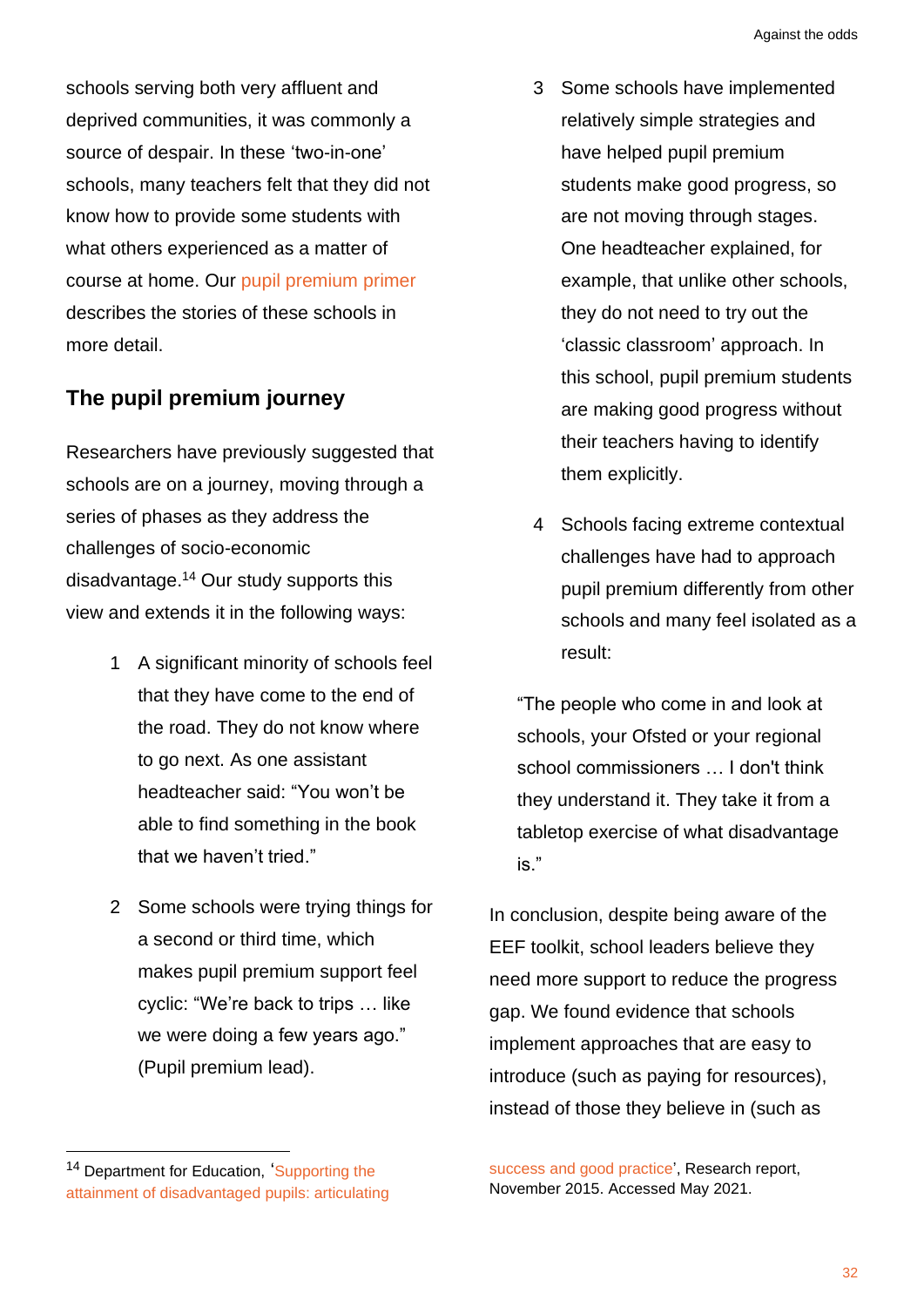tailoring support to students' needs). Some school leaders are unsure of where to go next or feel alone in their struggle to improve the academic outcomes of their pupil premium students. We also found that in almost every school there are contradictory and negative attitudes to the pupil premium held by school staff (detailed [in a later](#page-67-0)  [section\)](#page-67-0) and that policies are implemented without considering their impact on students' identity and wellbeing (also detailed [in a](#page-69-0) [later section\)](#page-69-0). Some pupil premium lead teachers were struggling to work against these attitudes. Others reported that they had struggled to know how to perform their role effectively until they had used local networks to connect with colleagues in similar positions in other schools.

Together, these findings suggest that the policy of assuming that schools know best, regarding how to tackle the negative educational consequences of poverty, has not been entirely effective. The progress gap has been increasing each year since the introduction of the Progress 8 measure in 2016 and schools are finding it difficult to reverse this trend. We therefore recommend that a national award is introduced for pupil premium lead teachers, similar to the national award for Special Educational Needs (SEN) Coordination. A series of policy workshops with school leaders demonstrated that a more co-ordinated and collaborative approach is needed nationally and that an award would be one way to

achieve this. Its purpose would be to improve knowledge and practice regarding the pupil premium, including trialling pupil premium initiatives and supporting professional learning for and collaboration among pupil premium leads.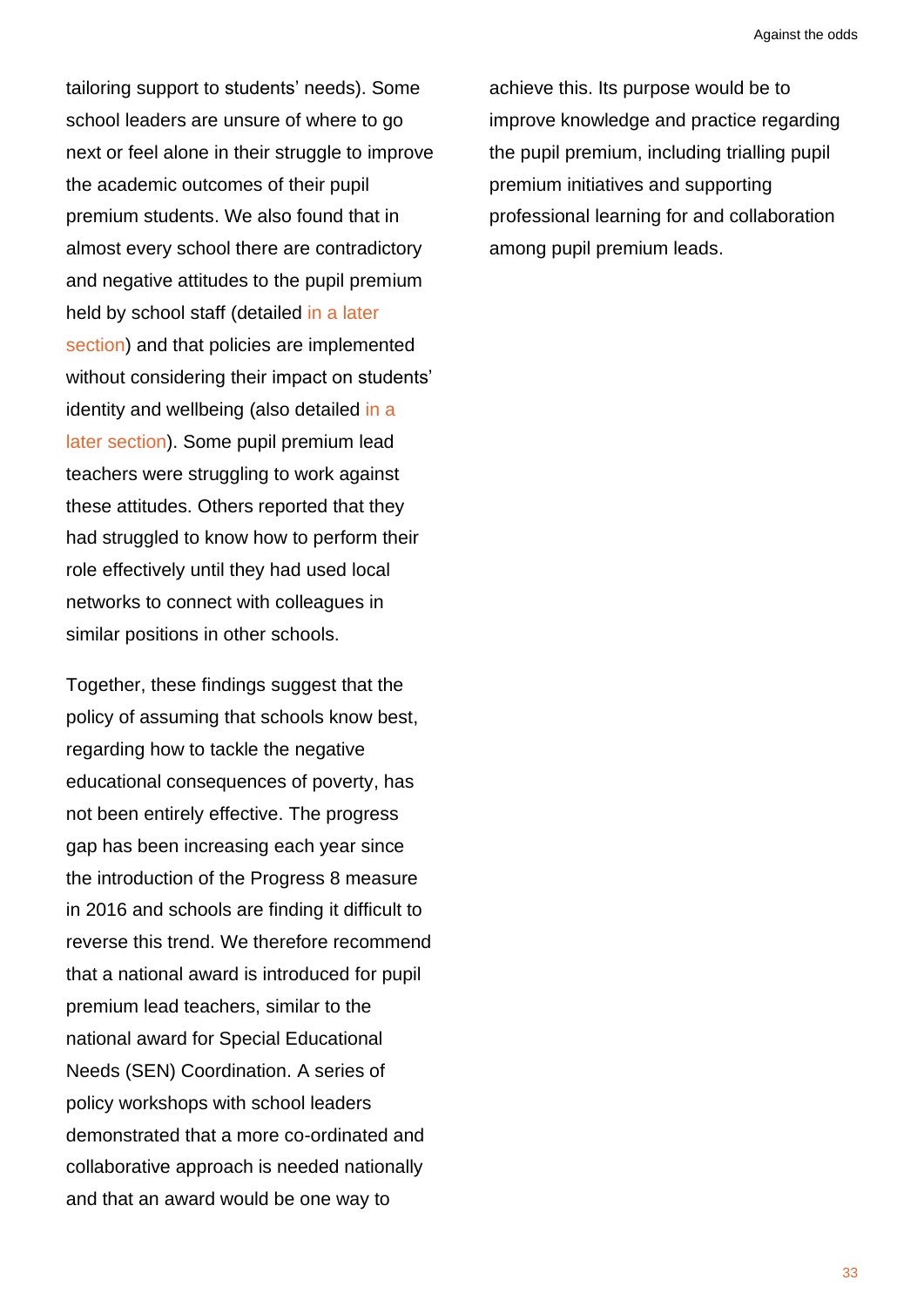## **Recommendations for national policy makers**

- the Department for Education should recognise that there is no single, well-evidenced approach to socio-economic disadvantage that can be implemented to reduce the progress gap
- the Department for Education and Ofsted should review how progress data is presented and used; put measures in place to try to prevent data from being interpreted too crudely without acknowledging schools' contexts and hidden resources; and recognise that some schools need to refocus pupil premium on a small number of critical issues
- the pupil premium criteria should be reviewed to consider whether it can support schools facing high levels of student mobility or absence. For example, schools could receive an additional pupil premium, paid termly, for students transferring from other secondary schools (provided that permanent exclusions do not rise significantly)
- most importantly, the evidence suggests that the pupil premium criteria should be adapted to recognise and provide additional funds for students facing persistent disadvantage
- pupil premium lead teachers should be recognised by a national award, and supported by local networks, to facilitate collaboration, professional learning and knowledge sharing regarding the educational impacts of socio-economic disadvantage
- extra support should be made available to schools to help them implement research evidence in practice
- large-scale, longitudinal research, with schools as active research partners, should be conducted to investigate the importance of a school's organisation and culture. This could assess the impact of vertical tutoring and setting arrangements on the wellbeing and achievements of students facing socio-economic disadvantage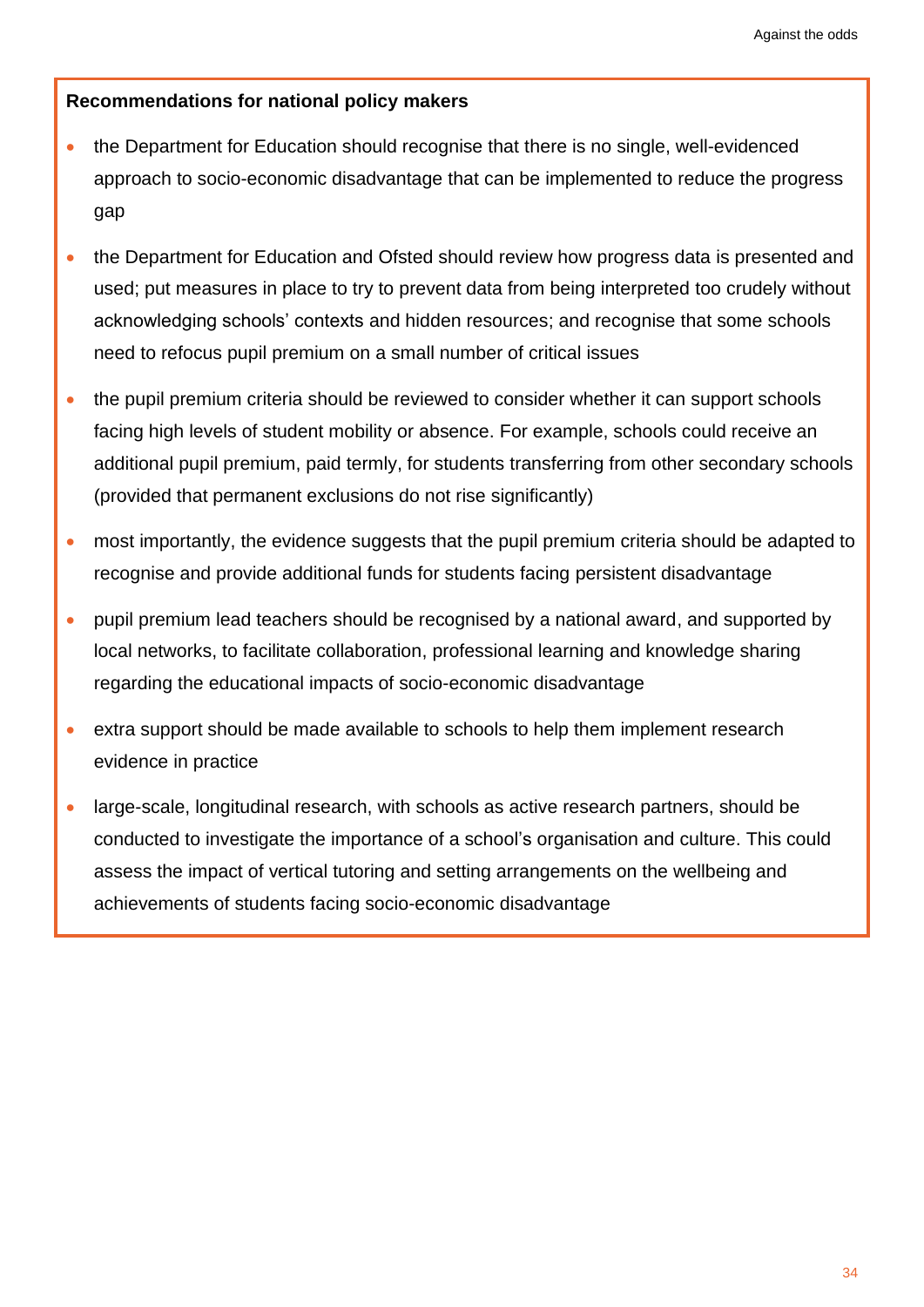#### **Recommendations for school leaders**

- school leaders should not just consider *what* pupil premium approaches to implement, but *how* to implement them effectively in their school context
- school leaders should regularly explore staff attitudes towards the pupil premium, how well their school responds to the needs and circumstances of its students, and the impact of their policies on students' wellbeing
- when schools have had little success at reducing the progress gap, they should refocus on a small number of critical, context-specific issues, such as improving the experience of transferring students or reducing student absence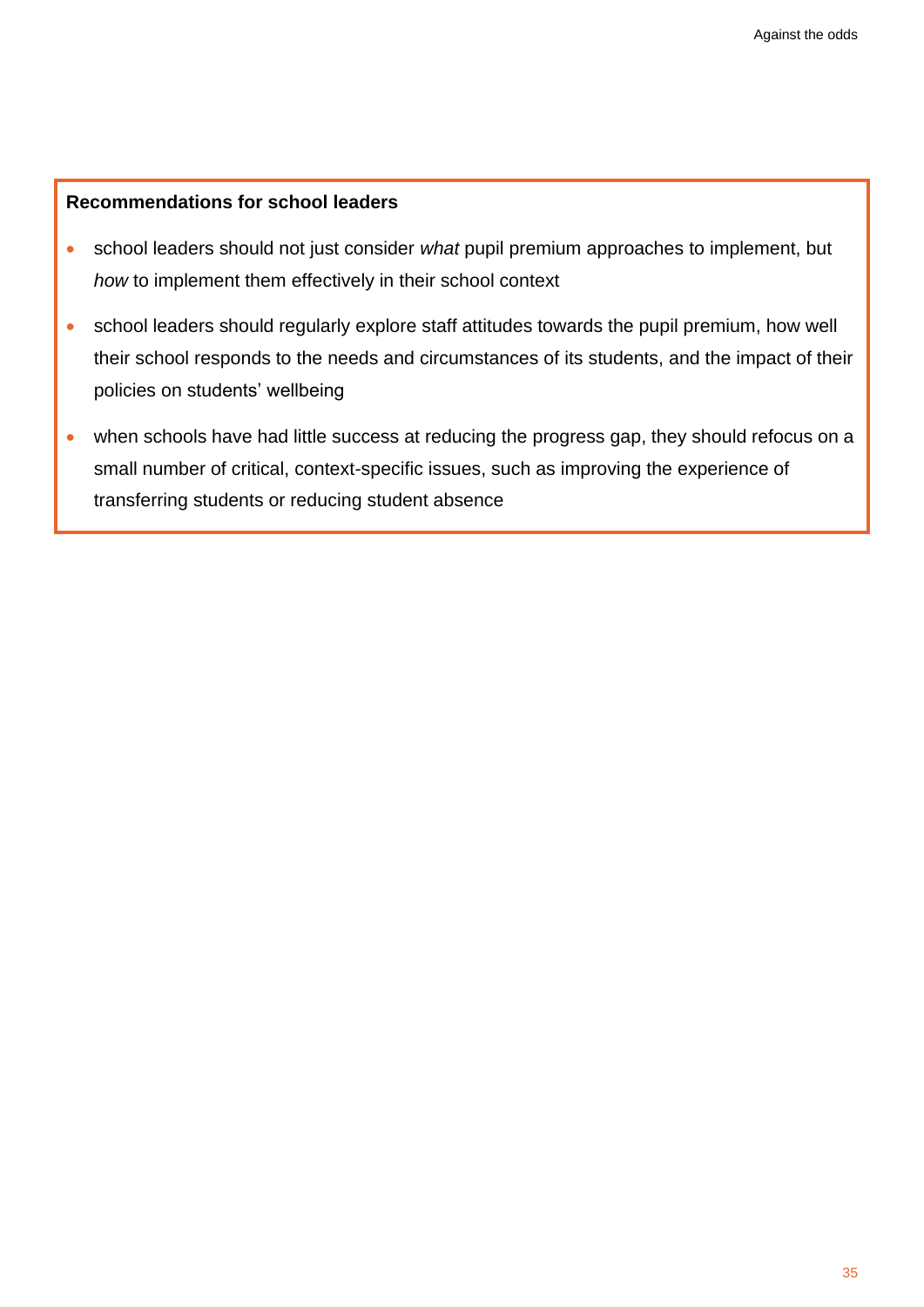# 4. Context matters

Most schools achieving exceptional progress for pupil premium students are in contextually advantaged circumstances, able to draw on more 'hidden resources' than other schools. Our estimates from our survey suggest that at least 15-20% of mainstream state secondary schools in England fall into this category. We use the term 'hidden resources' because these contextual advantages, which include historically strong reputations, high levels of parental engagement, and powerful alumni networks, are not easily identifiable from published school data.

Schools with significant hidden resources are more likely to take relatively simple approaches to the pupil premium, which would be insufficient to tackle the deeper levels of disadvantage found in other schools. Extreme contextual challenges include high levels of student mobility and large numbers of students who have experienced trauma or are in long-term care. Schools facing such challenges are more likely to have adopted compensatory initiatives aimed at increasing students' cultural capital.

A school's absence rate is the strongest predictive factor of the progress made by its pupil premium students. It is not currently the focus of pupil premium policy in most schools but could be used more extensively to identify students in need of support. In a minority of schools, addressing the challenges resulting from student mobility (transferring from one secondary school to another) is even more important to the progress of pupil premium students. We do not conclude that measures should be contextualised to account for schools' circumstances, because our evidence suggests this cannot be done simply and is not supported by school staff. Instead, this research highlights the many different aspects of socio-economic disadvantage and raises questions regarding how to support schools and direct funds more effectively.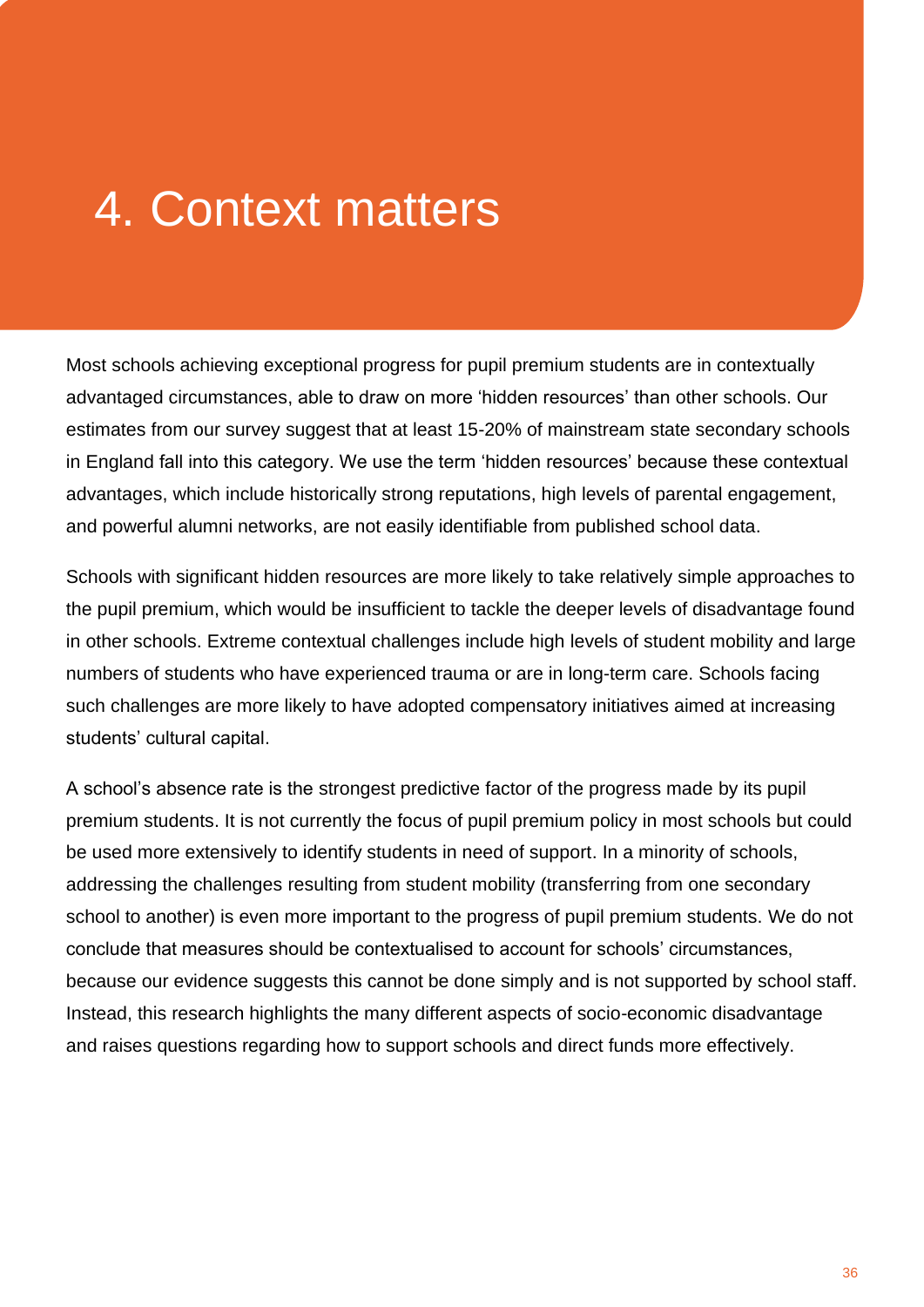# **How important is school context to the progress of pupil premium students?**

A school's context is strongly associated with the progress made by pupil premium students. In line with previous studies<sup>15</sup>, it accounted for up to 55% of the variance in schools' Progress 8 scores for pupil premium students in our statistical models.

This is likely to underestimate the importance of context because these models are limited by the data available. Our fieldwork indicated that there are further elements of a school's context, which are not captured by standard school characteristic data, but which are associated with the progress of pupil premium students. The progress gap is particularly sensitive to these additional factors, which means its variance is less well modelled by standard school characteristic data (with a variance of up to 22%).

Although contextual features account for more than half of the variance in schools' Progress 8 scores for pupil premium students, this does not set a limit on the impact a school can have. It also does not mean these factors cannot be addressed or mitigated by the school. The statistical associations do demonstrate, however, that schools are facing challenges which vary considerably in their nature and level of difficulty.

The school context also has an impact on a school's approach to the pupil premium. When we grouped schools with similar strategies together, we found they shared common contextual characteristics:

- schools facing extreme contextual challenges are more likely to adapt the curriculum to suit their students, adopt initiatives to engage parents and support students transferring into the school; and be transparent about pupil premium and pupil premium status
- schools with 'hidden resources' are more likely to keep pupil premium status confidential, tailor resources, have a single point of contact for all pupil premium students, and provide direct access to pastoral support

<sup>&</sup>lt;sup>15</sup> Claymore, Z. (2019). ['Being present: the power of attendance and stability for disadvantaged pupils.'](https://www.nfer.ac.uk/being-present-the-power-of-attendance-and-stability-for-disadvantaged-pupils/) Slough: NFER. Accessed May 2021.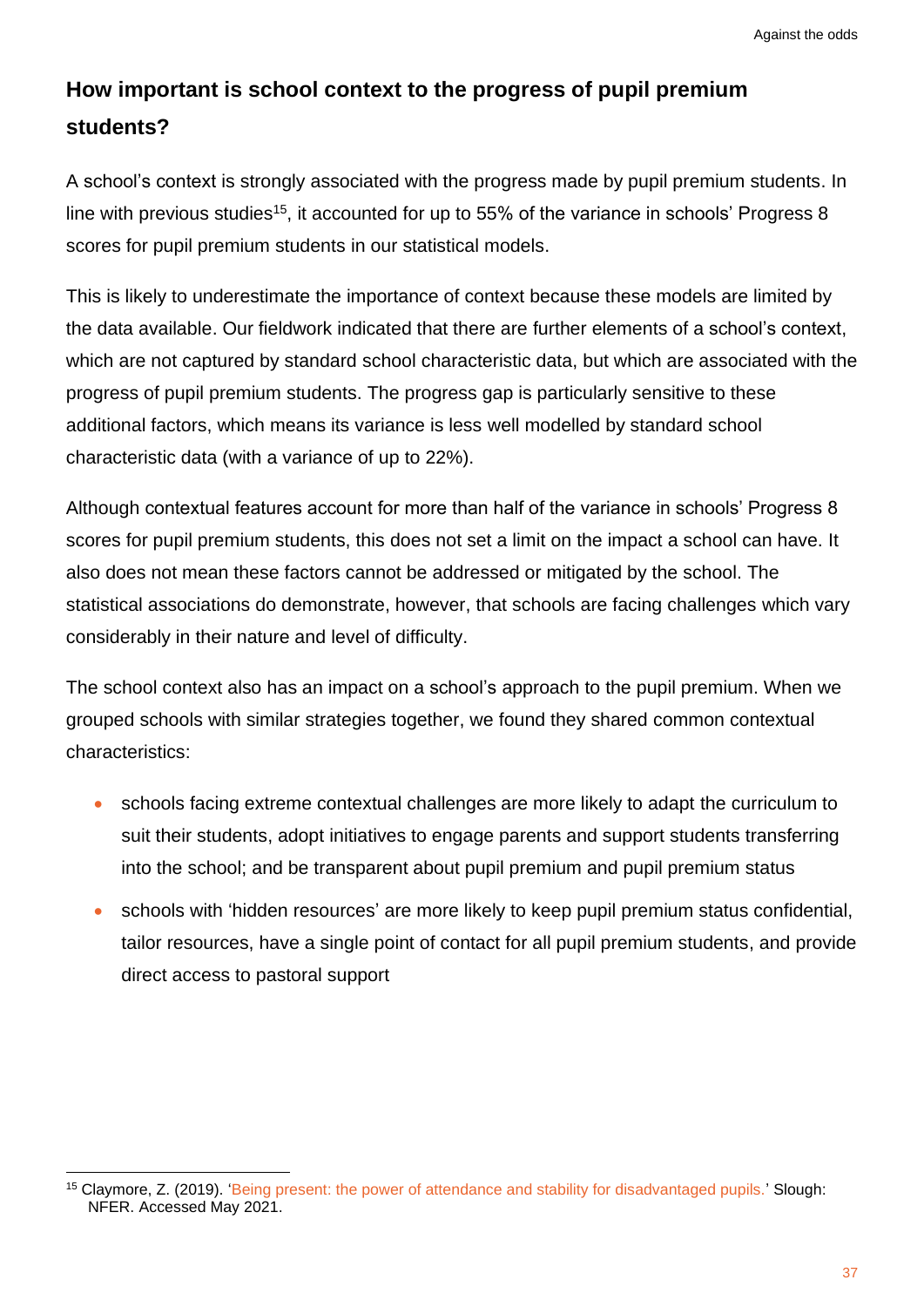## **Schools with hidden resources**

#### **Grammar schools**

Since the introduction of Progress 8 in 2016, grammar schools have been four times more likely than other mainstream secondary schools to have a positive progress gap and more likely to sustain this year on year.

In 2019, the progress gap at grammar schools was half what it was at non-grammar schools.<sup>16</sup> In the 13 grammar schools that responded to our survey, pupil premium students were progressing exceptionally in 12 of them.

It is plausible that the selection process itself contributes to the smaller progress gap. However, our study found that non-grammar schools, where pupil premium students made exceptional improved or sustained progress, are likely to share some contextual features with grammar schools. Typically, a school may have converted from a grammar to a comprehensive school in the 1970s and retained some of its prior ethos. It may, for example, continue to play sports tournaments with private schools, have a lower intake of pupil premium students, or retain a powerful alumni network. Our evidence suggests that these contextual advantages, which are usually associated with grammar schools, are also associated with small progress gaps in other schools.

#### **Schools that share similarities with grammar schools**

Ten of the grammar schools in our survey have adopted a similar approach to the pupil premium. Their primary strategy is to supply students with personal resources according to their circumstances. Because of the emphasis on personalisation, the systems in place to select and distribute these resources are different to most of our non-selective fieldwork schools, where pupil premium students in the same year were more likely to receive the same resources.<sup>17</sup> In grammar schools, more members of staff, but particularly PE teachers and form tutors, are involved in determining what a student might need. In one school, for example, suggestions are recorded by staff in a student's planner.

Grammar schools are less likely to take the 'classic classroom approach'. In the most extreme case, one headteacher reported that his staff were not informed about which students were

<sup>16</sup> In 2019, grammar schools had an average progress gap of -0.25, compared to -0.49 for other mainstream secondary schools.

<sup>&</sup>lt;sup>17</sup> We made additional telephone calls and visits to five grammar schools in our survey, in addition to three fieldwork grammar schools, to confirm the details of their pupil premium practices.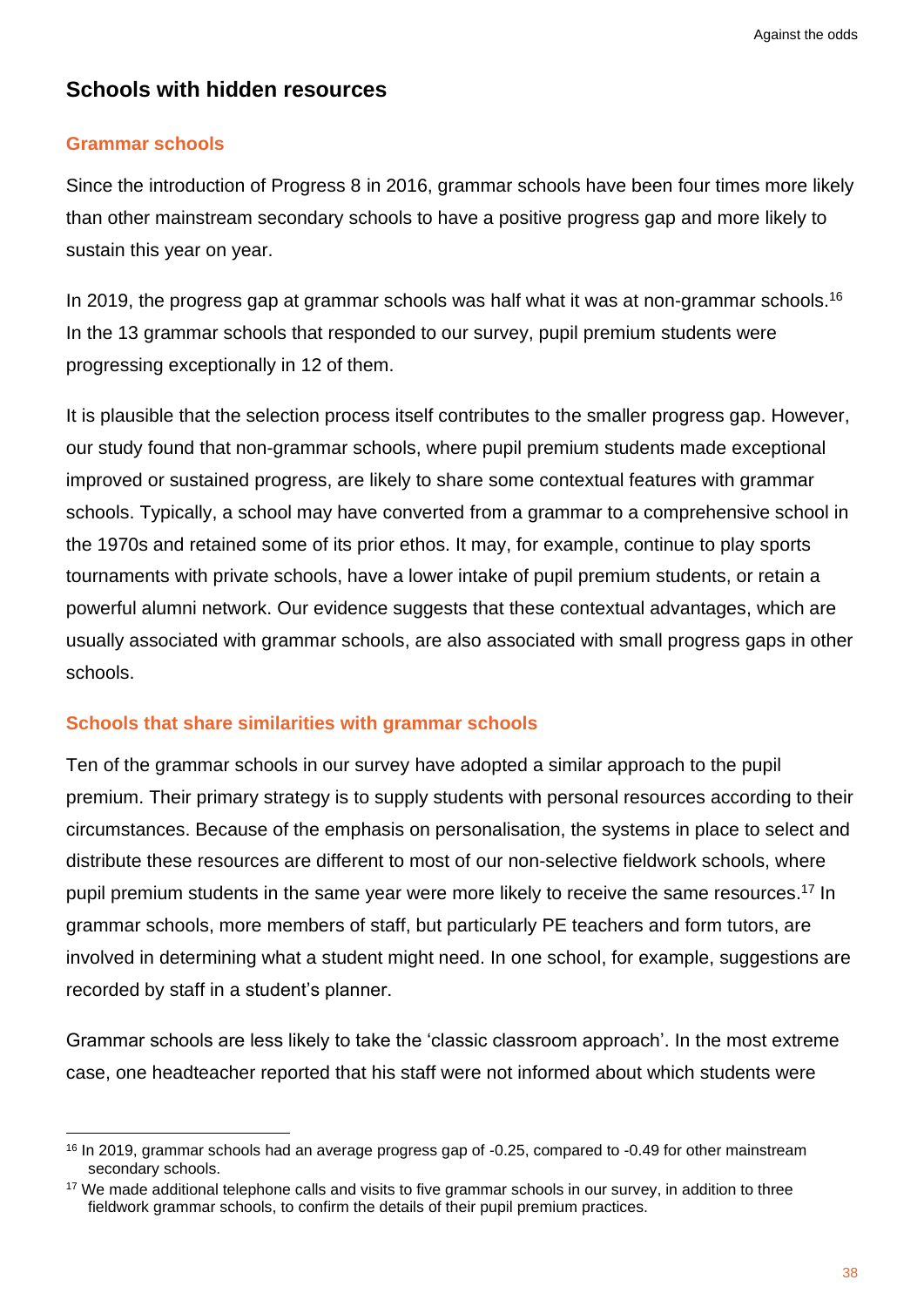designated as pupil premium. In general, systems to support students are simpler. For example, pupil premium lead teachers at grammar schools are more likely to have regular, direct contact with every pupil premium student.

When we categorised schools, according to their shared characteristics with grammar schools, we found other areas of commonality. Through our fieldwork, we came to identify nine common features, listed in the 'hidden resources' box. We found that eight of our fieldwork schools providing exceptional progress possess at least four of these characteristics. In comparison, other schools possess less than two. These similarities are largely invisible in the school characteristic data published by the Department for Education.

These patterns have been found in a school sample that is too small for statistical tests to be meaningful. However, they do provide some evidence that hidden contextual factors are playing a role in the progress of pupil premium students.

The characteristics identified are listed on the following page.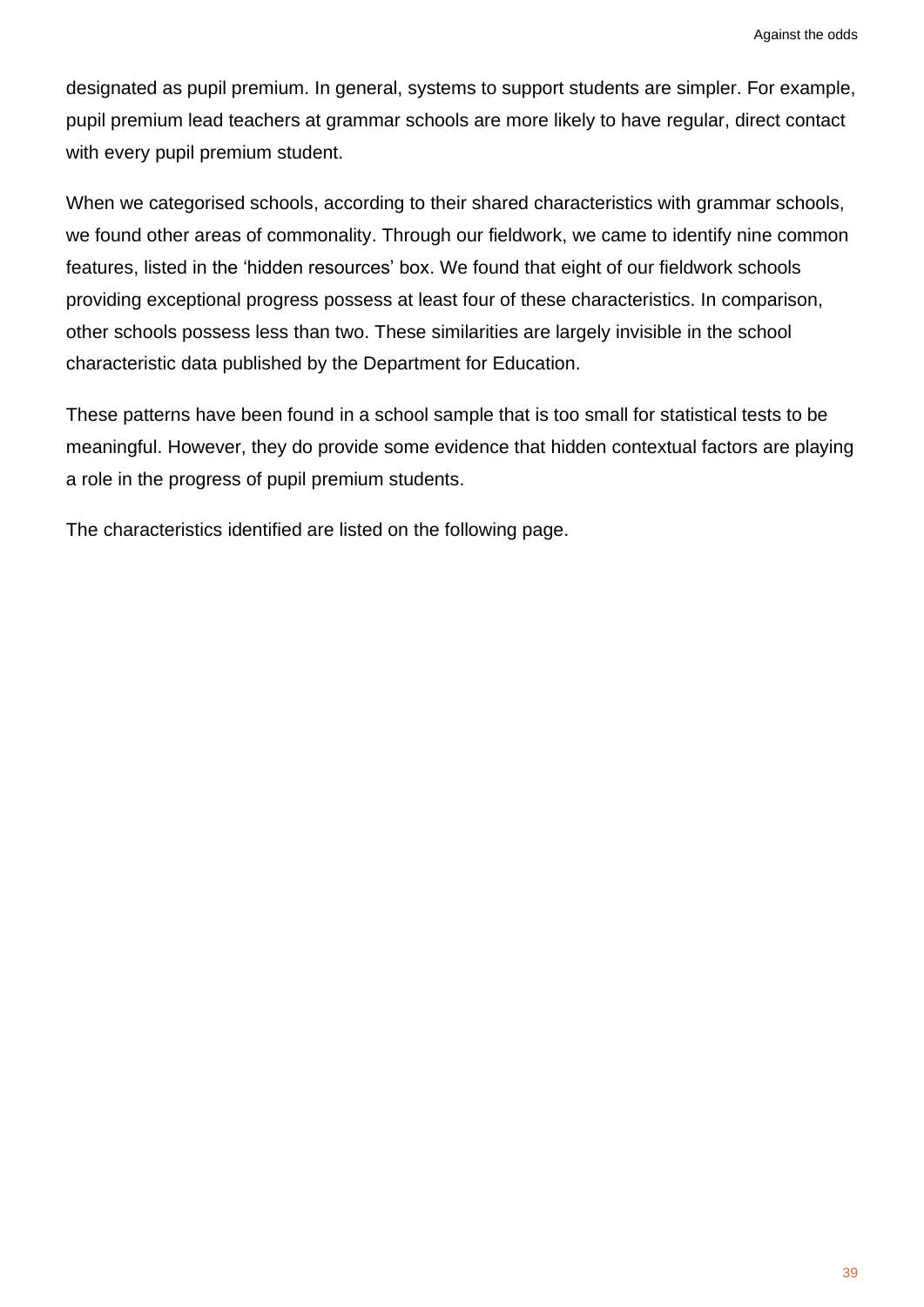#### **Hidden resources**

- 1 the school was **previously selective** or **partially selective** (based on academic, musical or sporting ability, or religion)
- 2 there is a high level of **parental participation**. Parents do not only engage with the school about their own child, but also contribute to the educational experiences of other students, for example, by giving talks, making donations or arranging school trips
- 3 a high proportion of a school's students lives in areas of **extreme affluence**<sup>18</sup>
- 4 the school is **historically oversubscribed** and has had a good reputation in the local community for many years.
- 5 the school has a **strong alumni network**: former students play a role in the education of current students, for example, by contributing to careers events or sports events
- 6 pupil premium students are from backgrounds with **relatively low levels of deprivation**<sup>19</sup>
- 7 there are very few **students from low-income homes**<sup>20</sup>
- 8 the school has **valued, long-standing staff members**, who have developed successful curricular support systems, or initiatives over many years
- 9 the school has **stability of identity** (it has been using the same building and a similar name for at least 25 years) or has **outstanding facilities** such as a performing arts theatre or state-of-the-art science block.<sup>21</sup>

<sup>&</sup>lt;sup>18</sup> We used the criterion that the index of multiple deprivation for the school's postcode was in the lowest decile of deprivation.

<sup>&</sup>lt;sup>19</sup> We used anecdotal evidence in some cases, but also examined the ratio of students currently qualifying for free school meals to pupil premium students.

<sup>&</sup>lt;sup>20</sup> We used the criterion that less than 5% of students qualified for free school meals.

<sup>&</sup>lt;sup>21</sup> Shifts from 'school' to 'academy' were not considered to be a change.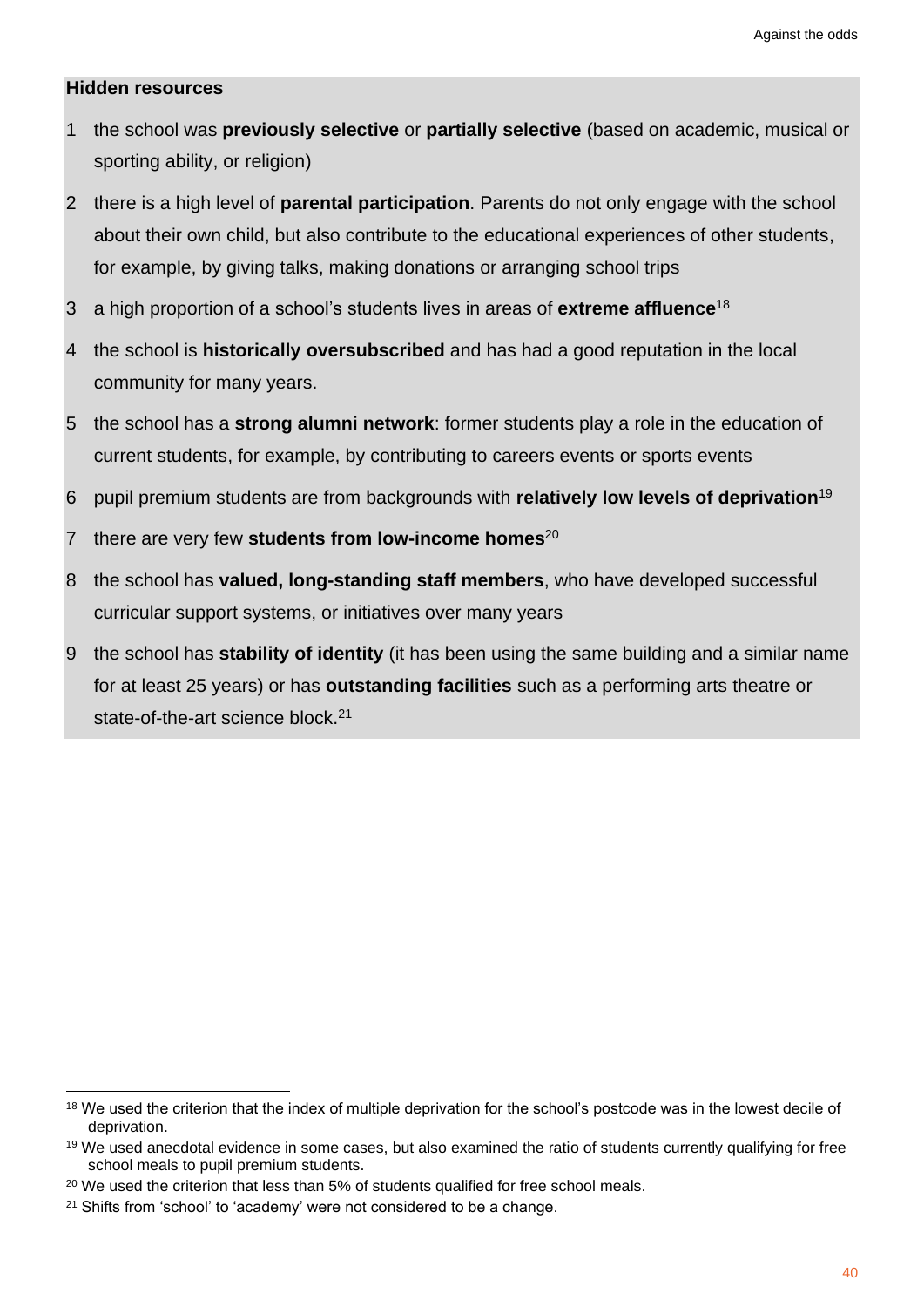## **Case study 1: a school with hidden resources**

School A lost its grammar school status more than 40 years ago. Its current admissions policy prioritises students from Catholic families. It has a low proportion of both pupil premium students and students with low prior attainment.

The school has exceptional sporting facilities and a strong sporting tradition: students have opportunities to take part in a variety of sports, including tours abroad. Sport plays an important part in the school's identity and is a factor in students' sense of belonging. For this reason, giving the Head of PE responsibility for the progress of all pupil premium students has been successful. He knows all these students individually, tracks their academic success, regularly checks on their wellbeing, and organises the tailoring of resources to their needs, which are privately provided to students.

For careers events, the school can call upon former students with aspirational jobs to share their stories. Current students are confident that they can succeed and that the school will help them to achieve their ambitions. They believe that the school is good and that they are lucky to be there. Teachers still fear that the school is not doing enough: some staff do not agree that funding trips or resources really makes a difference. They agree that the strong pastoral system, including peer mentoring, is important for all students, but it is not obvious to them how to further reduce the educational inequality within the school.



**More detailed case studies from this project can be found in our [pupil premium primer.](http://educationobservatory.co.uk/pupilpremiumprimer/)**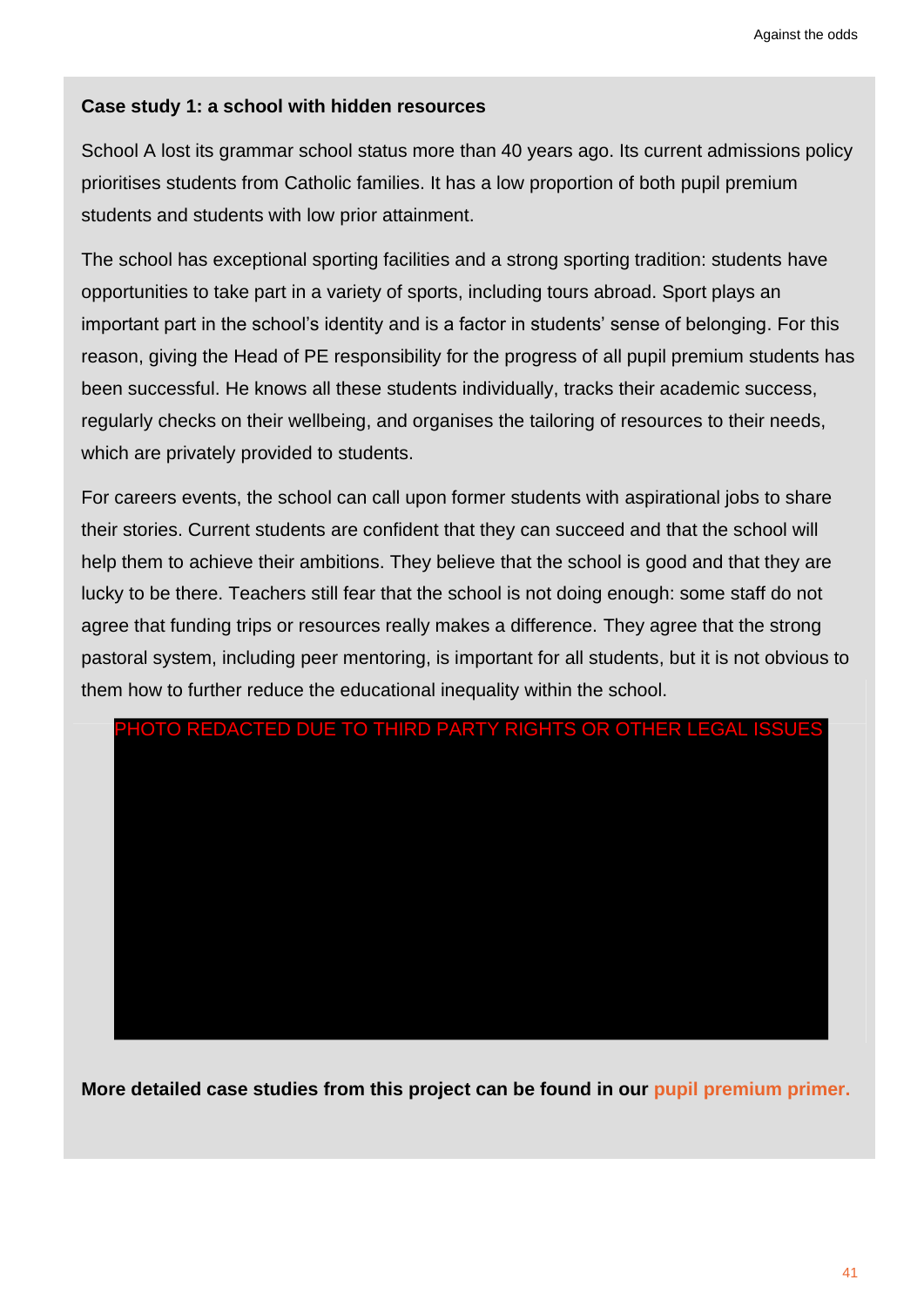## **The importance of pupil premium students' sense of belonging**

Our fieldwork indicated a potential mechanism by which contextual advantages can contribute to the success of their pupil premium students. Students at schools with hidden resources are more likely to express a strong sense of belonging. Two Year 9 students, for example, compared their respective schools to their life at home:

"School is basically like your second family."

"It feels like a second home."

This was often connected with feelings of duty and pride. As a Year 10 student said:

"I believe school's more of a commitment you make when you come here."

Students are more likely to say that their school is good or that they are lucky to be there. It is plausible that elements of their schools' history, reputation, or partial selection contribute to their sense of pride, commitment and belonging. This may be one way in which hidden resources have a positive impact on educational environments.

Evidence for this also comes from the observation that pupil premium students excelling in schools with fewer hidden resources, are more likely to demonstrate a sense of pride, commitment or belonging. One school purposefully attempted to increase students' sense of commitment and pride in their work, which translated into commitment and pride in the school itself.<sup>22</sup>

## **The common approach to pupil premium in schools with hidden resources**

Our (conservative) estimate is that approximately 15-20% of schools have significant contextual advantages.<sup>23</sup> We have assumed that schools with four or more grammar school characteristics are beneficiaries of this. In reality, contextual advantage is a scale, as described in our [pupil premium primer,](http://educationobservatory.co.uk/pupilpremiumprimer/) which enables schools to compare themselves on a continuum with other schools to assess the hidden resources they have and the extreme challenges they face.

the number of schools that were previously selective (iii) by considering the number of schools with a very small proportion of pupil premium students and a low ratio of free school meal students to pupil premium students.

<sup>22</sup> Further details of our case studies can be found in our [http://educationobservatory.co.uk/pupilpremiumpri](http://educationobservatory.co.uk/pupilpremiumprimer/) [mer/](http://educationobservatory.co.uk/pupilpremiumprimer/)

 $23$  This estimate was made in three ways (i) by scaling up our fieldwork sample (ii) by considering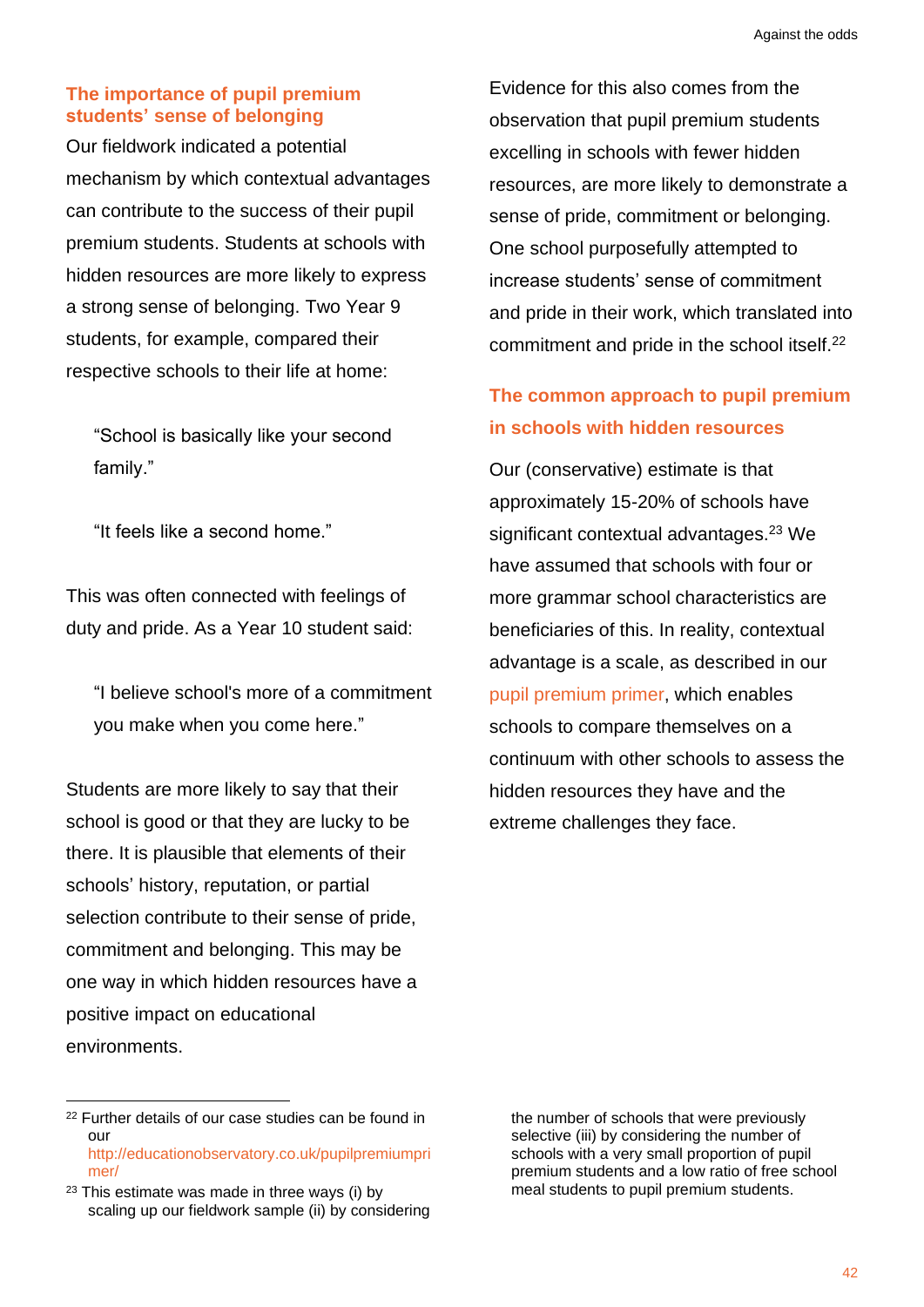

Almost nine in ten schools with hidden resources have practices in place that reflect their belief that pupil premium status should remain confidential (the figure is based on our survey)

Schools with hidden resources take a common approach to the pupil premium, which is simpler than in other schools. They are more likely to:

- tailor resources to the needs of the individual students
- provide direct access to pastoral support so students can book appointments directly with counsellors or peer mentors
- have a single person who knows and monitors all pupil premium students
- have mixed attainment classes for students in Years 7 and 8
- use vertical tutoring
- prioritise keeping pupil premium status confidential

Although grammar schools are more likely to avoid using the classic classroom approach, we did not find this to be true of hidden resource schools in general.

Despite their relative success, teachers with pupil premium responsibilities at hidden resource schools are more likely to be at a loss for what to do next or how to improve the educational outcomes. They often expressed an interest in further help:

"I'd love to have had a spreadsheet or a document that says: 'Listen. This is what's working in other schools. These are the options you could do', because I think we just fall back to the same thing."

# **The value of progress data given the importance of context**

The typical view of school leaders is that the Progress 8 measure is important and valuable, but there are serious issues with the way it is used, interpreted or calculated. The most common problem raised is that Progress 8 data is used without context. While some academics have called for progress data to take account of contextual data, we did not find this view was generally supported by teaching staff.<sup>24</sup>

It is also the case that proposed models only account for socio-economic disadvantage according to available school characteristic

Research Journal, 45(3), 518-537. Accessed May 2021.

<sup>24</sup> Leckie, G., & Goldstein, H. (2019). [The importance](https://bera-journals.onlinelibrary.wiley.com/doi/10.1002/berj.3511)  [of adjusting for pupil background in school value](https://bera-journals.onlinelibrary.wiley.com/doi/10.1002/berj.3511)‐ [added models: A study of Progress 8 and school](https://bera-journals.onlinelibrary.wiley.com/doi/10.1002/berj.3511)  [accountability in England.](https://bera-journals.onlinelibrary.wiley.com/doi/10.1002/berj.3511) British Educational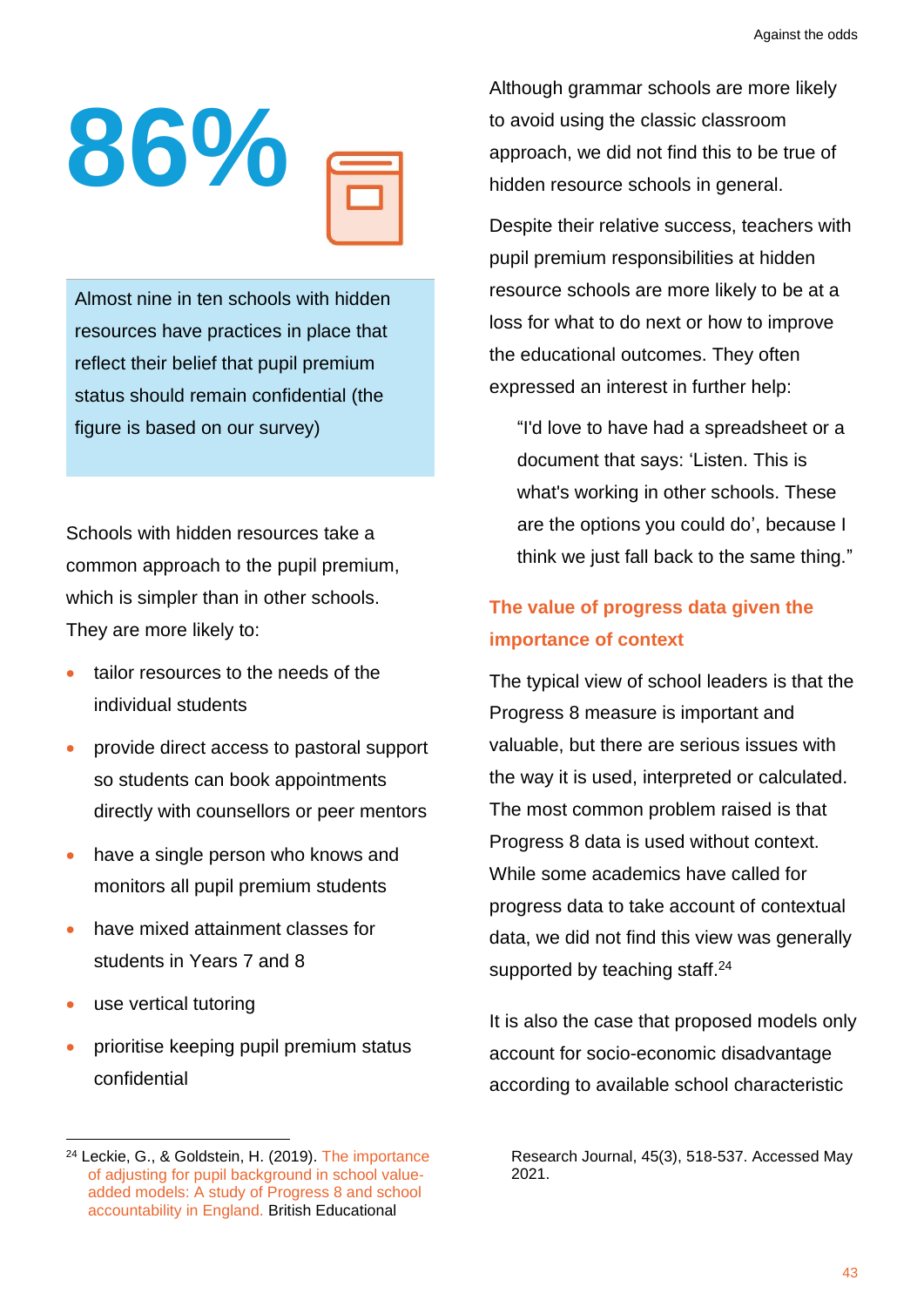data. Our study shows that this overlooks important contextual factors which affect the progress of pupil premium students.

One headteacher felt he had a battle to prove the quality of the school to prospective parents:

"Does it tell us about [the school]? No, because numbers never tell anything about a school, you need to have some context. … It's a number… And I think you need to have context behind those numbers. You need to have a dialogue behind that and that's what I find very frustrating as a school leader. My school is good in Ofsted's eyes, but my headline data is not even, well, it's closer to zero than we ever have been but it's not smashing it out the ballpark. And so people say, 'Oh, that's not a good school'". (Headteacher)

Another headteacher believes the issue is exacerbated by the way the Department for Education publishes Progress 8 scores using a traffic light system on the government website [that compares schools.](https://www.compare-school-performance.service.gov.uk/schools-by-type?step=default&table=schools&phase=secondary&for=secondary&page=59&BasedOn=Progress+8+by+subject+group&Show=All+pupils) He expressed frustration that parents saw progress data only in simple categories of 'good' or 'bad', which he did not believe was a fair interpretation of the data.

Five teachers described their ambition of "getting into the green" or "turning green", by which they mean achieving a positive

Progress 8 score. One teacher saw this as unproblematic:

"My focus is to get as close to, as close in the green as possible. Yeah, I don't want a minus number here … 0 would be perfect. Yeah, because it shows that we're doing our job right." (Pupil Premium lead)

More commonly, however, teachers expressed frustrations with such a simplistic aim, which too easily resulted in focusing on making the school appear good to Ofsted or prospective parents.

As reported [in the last section,](#page-26-0) external pressures are plausibly driving schools to take shorter-term pupil premium strategies, instead of prioritising what they believe to be most effective, and to adopt more simplistic approaches to identifying students for additional support. Some teachers therefore feel that the measure distracts from the real purpose of supporting pupil premium students:

"But if we're trying to say that we want to narrow the gap between our pupil premium students and our non, both in a Progress 8 way, but really, who cares about that rate? … What we really want is [for] those pupil premium [students] to go on and be really successful 20 years from now!"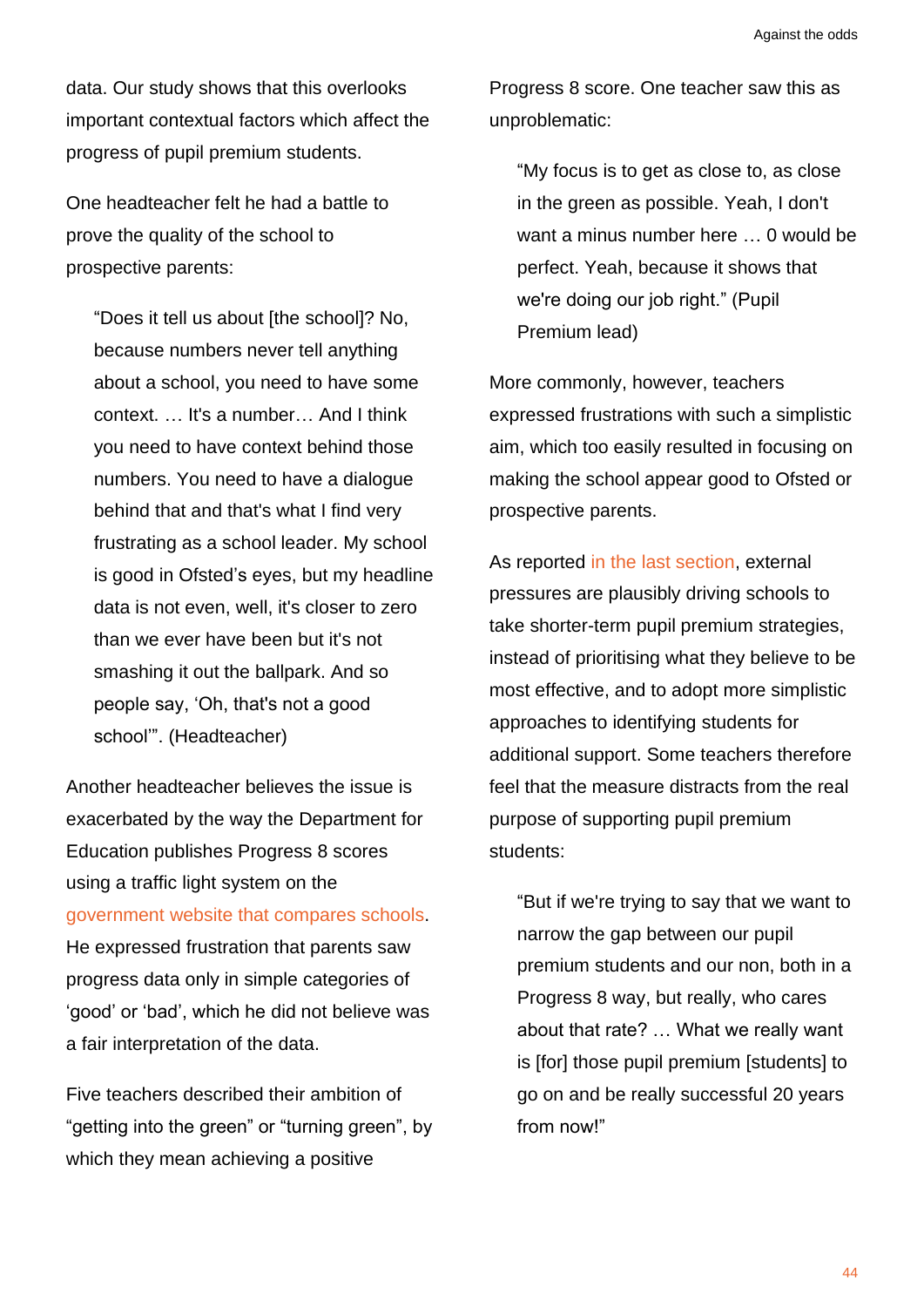These concerns are felt even when teachers believe that their school is dealing well with the pressure:

"The school is principled enough to put student wellbeing above Progress 8 and success for students in receipt of PP should not only be measured through exam grades." (Middle leader)

This contrasts with views expressed in our schools with significant hidden resources. Most of these schools had not been inspected by Ofsted for more than five years and leaders expressed anxiety about the latest inspection framework because it's less reliant on attainment and progress data.

The Progress 8 calculations were criticised for two reasons. Firstly, it is generally perceived that its weighting towards the English Baccalaureate subjects put pupil premium students at a disadvantage:

"So P8 [Progress 8], it's not the measure itself that's the biggest issue, I think it's the way it might be used. We need to be more inclusive and we need to be thinking particularly some children might not need a diet of a curriculum that fills a full eight buckets. What needs to be looked at is a more measured approach." (Headteacher)

"And so while students may not achieve their full eight subjects and achieve you know great progress in Progress 8 score, actually what they do achieve is something they wouldn't get somewhere else … And so those students will actually gain a lot of other skills that aren't measurable in a Progress 8 way." (Middle leader)

"I don't think you have that facility [to use professional filmmaking software] in a school following the Progress 8 kind of EBacc [English Baccalaureate] curriculum, because it's so restrictive." (Headteacher)

Secondly, although recent changes to the calculation of Progress 8 (to exclude some students) were positively received, teachers feel this hasn't gone far enough. Some were struggling with the impact on their data of high levels of student mobility (discussed in the [next section\)](#page-52-0).

#### **Persistent disadvantage**

A student is considered to face persistent disadvantage if they have received free school meals for over 80% of their time at school (the Education Policy Institute use this definition in their [annual report 2020\)](https://epi.org.uk/publications-and-research/education-in-england-annual-report-2020/)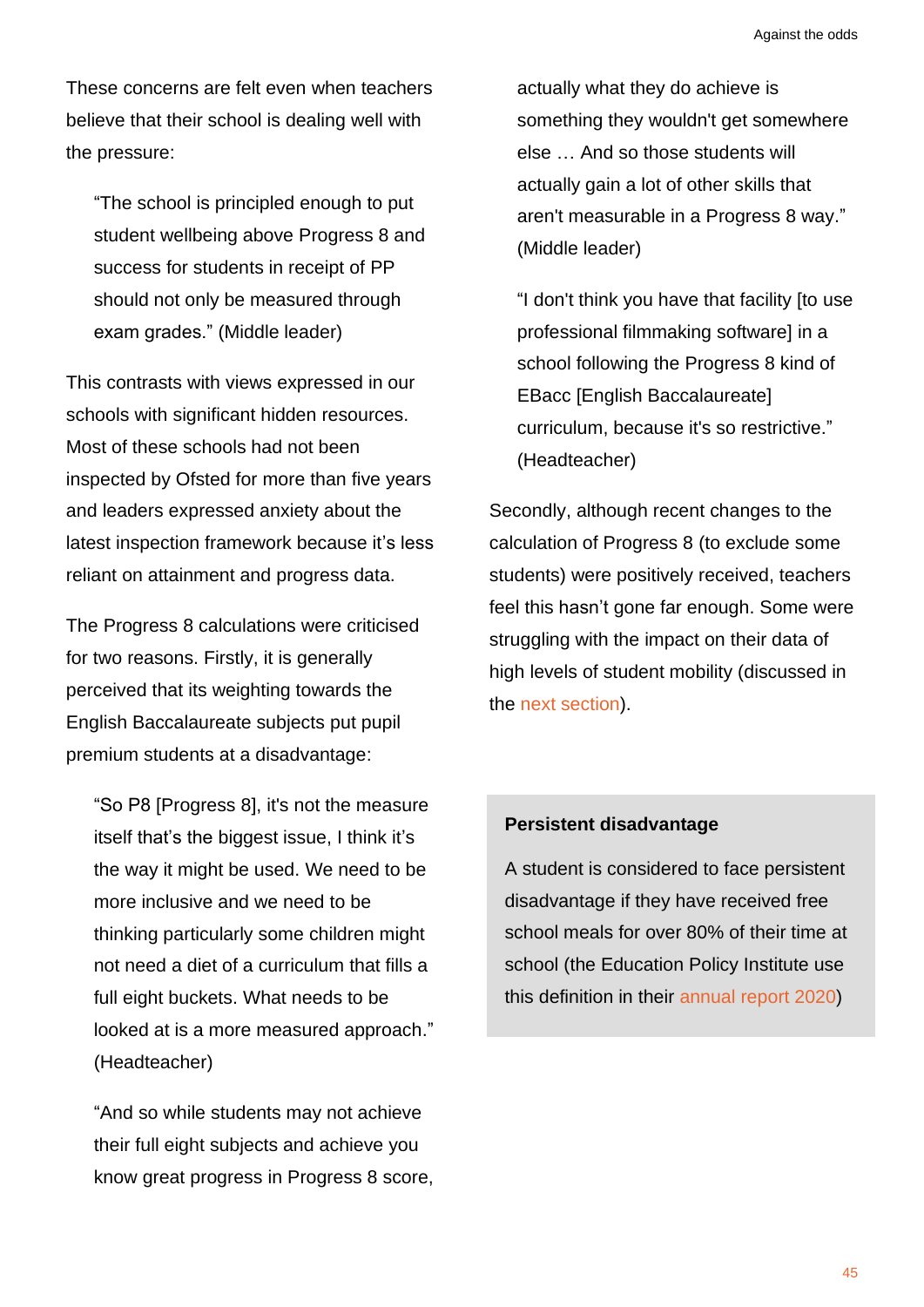#### **Persistent absence**

A student is defined as persistently absent if they miss more than 10% of school lessons

In one school, teachers believed that students in one year group would achieve low progress scores because SATs in a feeder school had been annulled and awarded (potentially too highly) by staff. Most commonly, school leaders are concerned about who gets included or excluded:

"We had two identical bodies of evidence submitted to the DfE [Department for Education]. They took out the one that was not pupil premium and they left in the one that was pupil premium, which was brutal ... It was totally unfair." (Assistant headteacher)

The underlying issue is that school leaders and teachers feel that simplistic school context.

presentations of the data, for example in league tables, contribute negatively to school competition. As described in the next [section,](#page-52-0) it encourages schools to roll-off students who are underperforming, refuse to take in student transfers, and seek shortterm solutions to complex issues.

In summary, most teachers in our study feel strongly that a progress measure is needed. The majority, however, express frustrations with the calculation and use of Progress 8 data, given the complexity of each school's context. The study uncovered many plausible negative impacts from the poor use and presentation of this data, although we cannot demonstrate how widespread this is, or how this could be combatted. It seems clear that simple contextualisation of Progress 8 data would not solve the problems raised by teachers. We therefore suggest that further work is carried out to review the calculation, use and presentation of progress data, to reflect the importance of

#### **Recommendation**

The Department for Education and Ofsted should: review how progress data is presented and used; put measures in place to try to prevent data from being interpreted crudely without acknowledging schools' contexts and hidden resources; and recognise that some schools need to refocus pupil premium on a small number of critical issues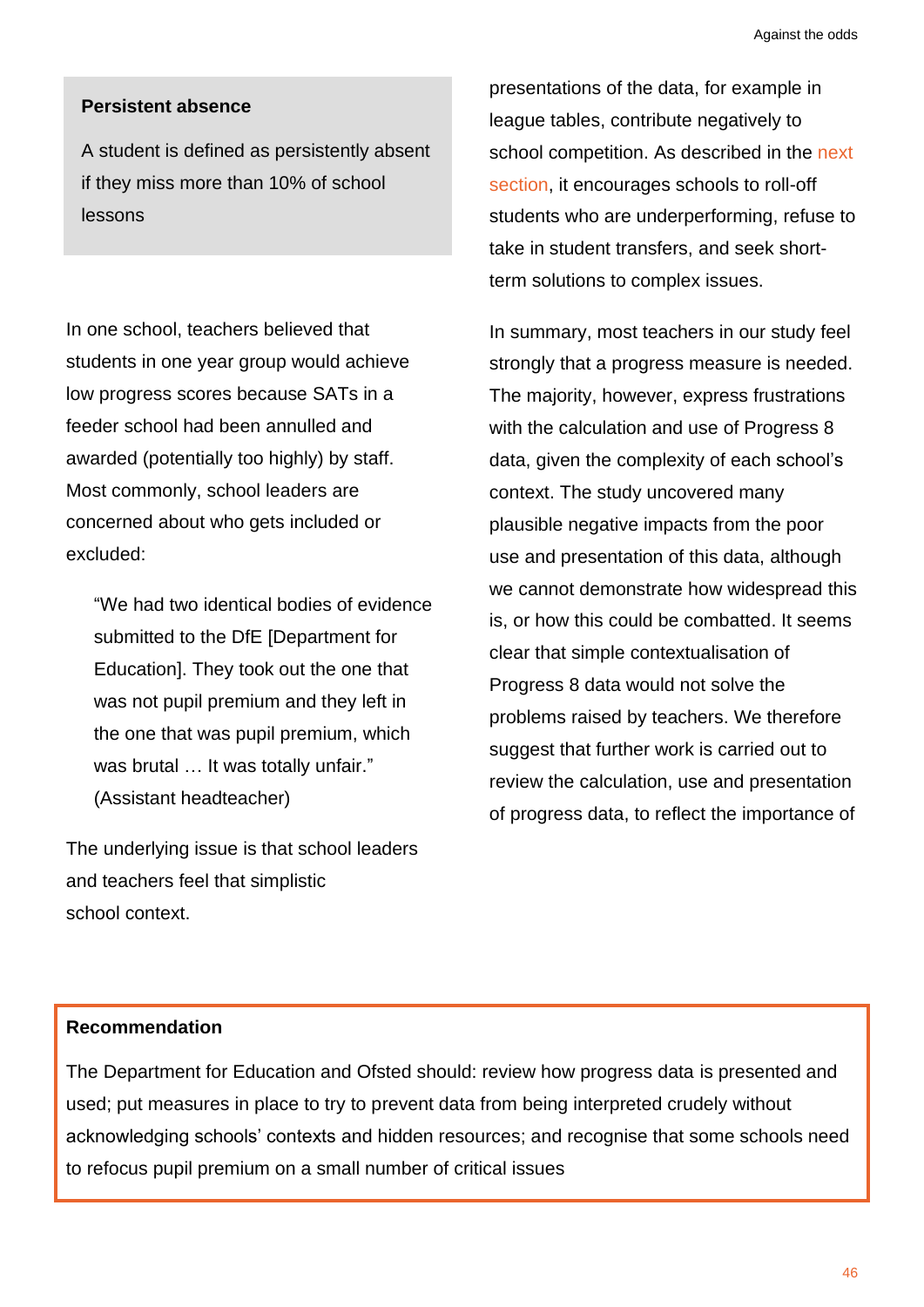## **Schools facing extreme contextual challenges**

Schools which prioritise cultural capital as part of their pupil premium strategy are more likely to face at least four of the following extreme contextual challenges:

## **Extreme contextual challenges**

- 1 High levels of **severe household deprivation**, for example, being located in an area of very high unemployment or having large numbers of students facing persistent disadvantage.
- 2 High proportions of **students in care.**
- 3 High levels of **students arriving in school with very low levels of English.**
- 4 High **mobility rates**, for example, one school receives more than 200 student transfers each year.
- 5 High proportions of **students directly involved in crime** (as a victim or perpetrator). 25
- 6 High proportions of **students with open safeguarding concerns**, for example, one school had open safeguarding files for more than half its students.
- 7 **Poor reputation** despite a current rating of 'good' or more by Ofsted. 26
- 8 **School competition**: in close proximity (less than a 15 minute drive) to at least one other school with an outstanding reputation.<sup>27</sup>
- 9 High rates of **persistent absence** over which the school has little control (for example, as a result of family breakdown or illness).<sup>28</sup>
- 10 High rates of **students with special educational needs or disabilities. 29**

<sup>&</sup>lt;sup>25</sup> In our fieldwork, these schools were in areas with the highest rates of crime (the lowest decile of the index of multiple deprivation for crime) and we therefore used this as a marker of school crime.

<sup>&</sup>lt;sup>26</sup> Schools that are performing well (according to Ofsted) may still suffer from historic poor performance. We did not include schools with current poor performance, attempting to distinguish the school's performance from contextual factors that affect this performance.

<sup>&</sup>lt;sup>27</sup> We estimated reputations using admissions data (applications per place).

<sup>&</sup>lt;sup>28</sup> A student is defined as persistently absent if they miss more than 10% of school lessons. We took persistent absence rates of more than 2% of the student population to be particularly high (5% of schools fall into this category in 2019). We accepted schools' claims that these circumstances were beyond their control. ['A guide to](https://assets.publishing.service.gov.uk/government/uploads/system/uploads/attachment_data/file/787314/Guide_to_absence_statistics_21032019.pdf)  [absence statistics' \(publishing.service.gov.uk\).](https://assets.publishing.service.gov.uk/government/uploads/system/uploads/attachment_data/file/787314/Guide_to_absence_statistics_21032019.pdf) Accessed May 2021.

<sup>&</sup>lt;sup>29</sup> We took a rate of more than 5% of students with an educational, health and care plan to be high. The average (in 2019) was 1.9%.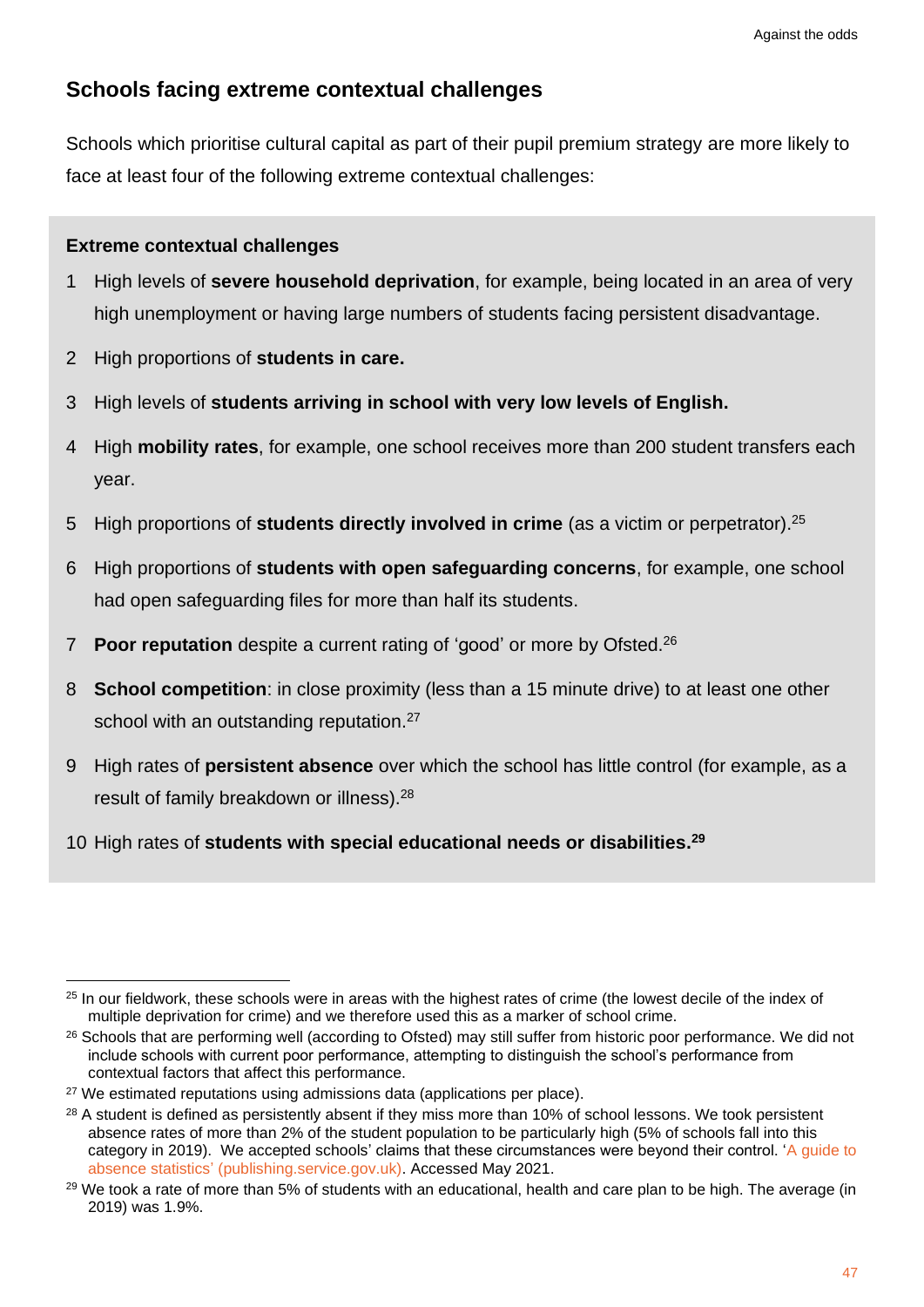

**Case study 2: A school facing extreme contextual challenges**

School B is a coastal school, located in a deprived neighbourhood, with high rates of unemployment and crime. The crime beyond the gates filters into the school: the latest year of results included students who were unable to attend school because of their involvement in crime. One student stayed away from school because of threats made by a drugs gang. Another, on bail for a serious crime, posed too much danger to other students and staff to be allowed on site.

Many of the staff are dedicated to working in these conditions and are intensely focused on the pastoral needs of their students, including the large school community of children in care:

"We're really student-centred … because we have such a difficult intake, for lots and lots of reasons, that if you don't put students in the front of your thinking and decisions, then you're lost."

The school has opened a centre to support asylum seekers, most of whom have arrived in the country with no knowledge of English; some of them have lost both parents in conflict.

Teachers feel strongly that Ofsted inspectors have little understanding of the severity of the challenges faced by staff and students and that the school has been left to cope with the reality of supporting young people facing severe social, mental and personal issues. As one teacher said:

"Battling those problems is bad enough, but it is all about the individuals … comparing a random selection of our students with a random selection of students from some [other] school, so you can make some meaningful comparison, is sort of an irrelevance."

**More detailed case studies can be found in our [pupil premium primer.](http://educationobservatory.co.uk/pupilpremiumprimer/)**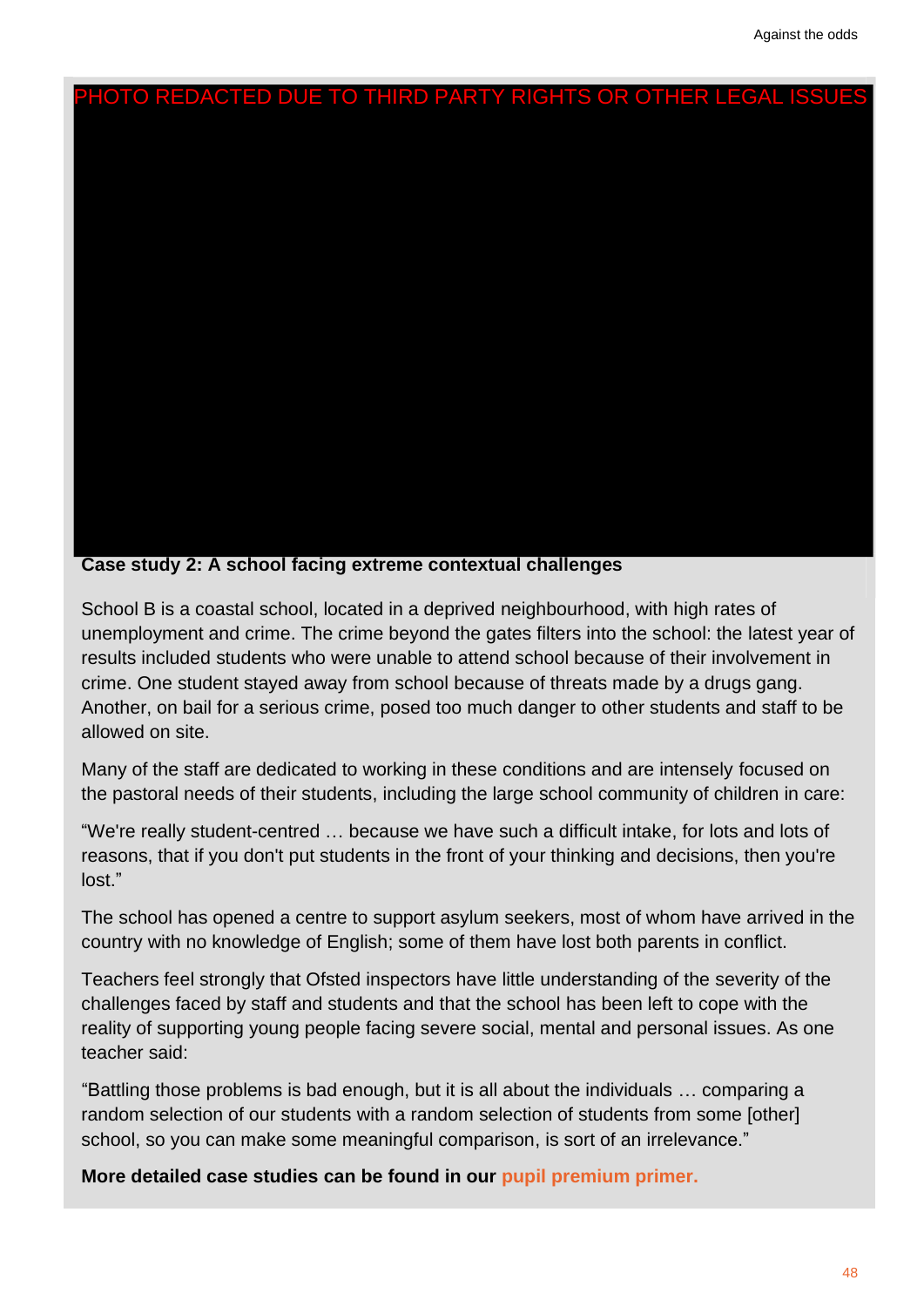## <span id="page-52-0"></span>**The challenges of student mobility**

Student mobility, which is the transfer of a student between two secondary schools, is not evenly spread through the school system. Last year, one of our fieldwork schools received eight new students from other secondary schools, while another smaller school received almost 200. Some schools are dealing with a constant stream of new students and research shows that this is a critical factor in the progress of pupil premium students.<sup>30</sup> This research finding is supported by our fieldwork and survey data.

#### **Student mobility**

Student mobility is the transfer of a student between two secondary schools. School transfer has a negative impact on academic attainment. Pupil premium students are more likely to move secondary schools than their peers

Leaders in schools with extreme mobility rates feel let down and frustrated by other local schools, which they say are reluctant to take new students. We are able to confirm that such attitudes do exist. One leader of an oversubscribed school admitted that their efforts concentrated on excluding certain students, rather than settling new

<sup>30</sup> Claymore, Z. (2019). ['Being present: the power of](https://www.nfer.ac.uk/being-present-the-power-of-attendance-and-stability-for-disadvantaged-pupils/)  [attendance and stability for disadvantaged pupils.'](https://www.nfer.ac.uk/being-present-the-power-of-attendance-and-stability-for-disadvantaged-pupils/)  Slough: NFER. Accessed May 2021.

students in. Another admitted that their school had tried, but failed, to off-roll three students in the previous year.

Schools facing extraordinary levels of student mobility have Year 11 classes in which fewer than half of the students have remained in the school since Year 7. In such circumstances, schools may devise their own methods to account for the effects of mobility in their performance data. As one headteacher, said: "The data doesn't reflect the mobility issues you've got".

It is a time-consuming task, but such schools attempt to give a better reflection and evaluation of their work by considering and comparing the progress of students according to how long they have been in the school. A school's lead teacher for children in care also pointed out that it was insufficient simply to exclude some students from the Progress 8 data. A disproportionate amount of school resources is allocated to these students and the school's work with them needs to be recognised.

These schools are also faced with the additional burden of large numbers of students transferring from other secondary schools. They are more likely to have a stronger focus on the transfer process: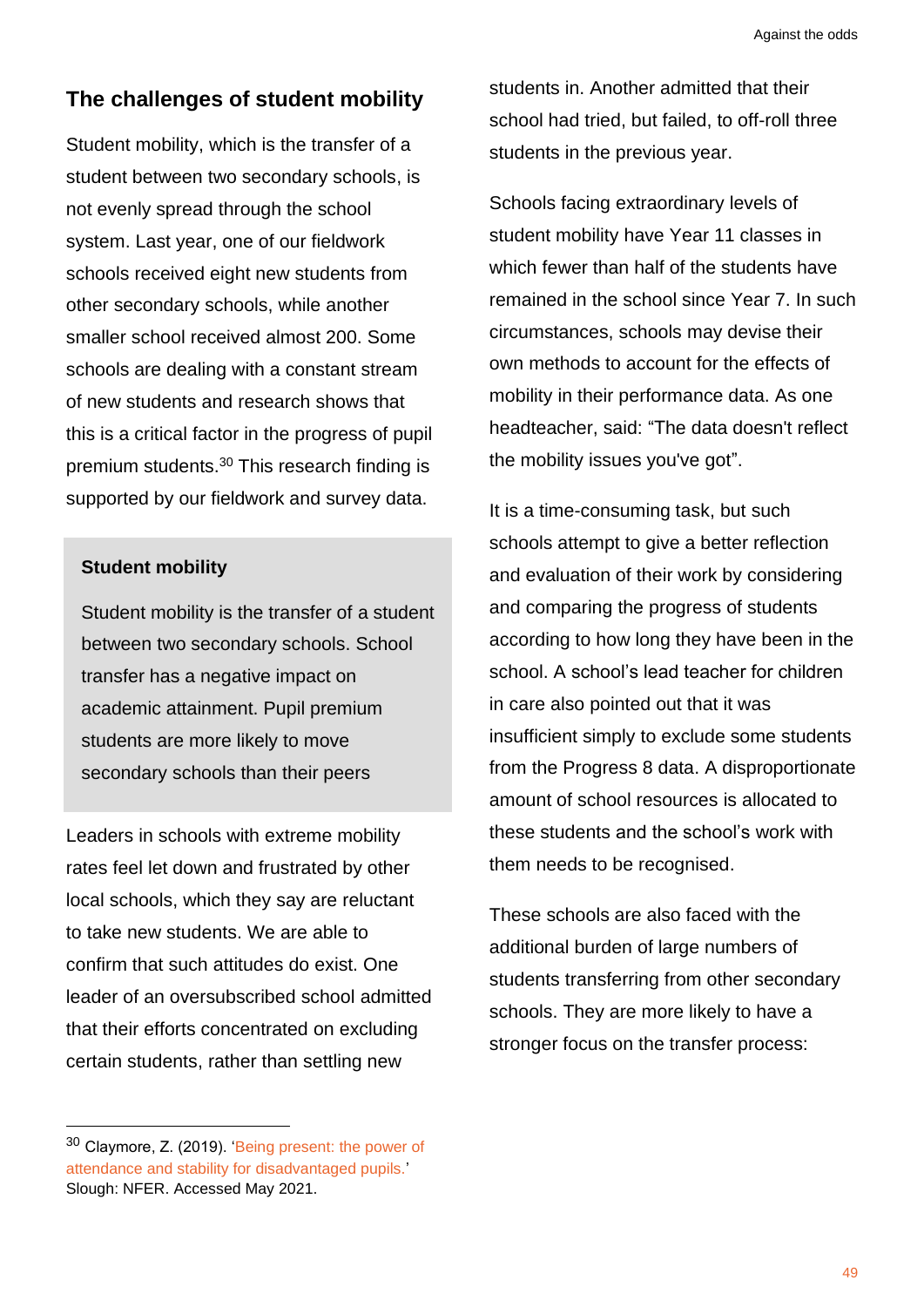pastoral and academic transfer processes take up to a term for students most in need.



More than half of teachers surveyed report that they don't usually receive enough curriculum information when a new pupil transfers from another school

In general, our research shows that effective policies and processes are not in place for transferring students. Our survey reveals that schools in which teachers are confident about support for new students have higher rates of progress for pupil premium students. However, most teachers feel that their school could do more to provide them with more information on newly transferred students. In a series of workshops with school leaders, we discussed the issue of raising the priority of transferring students. As a result, we are proposing that schools receive a higher rate of pupil premium for these students. It was emphasised during these workshops that the money should be timely, and provisos should be in place to

ensure this policy does not encourage exclusions.

## **Recommendation**

The pupil premium criteria should be reviewed to consider whether it can support schools facing high levels of student mobility or persistent absence<sup>28</sup>. For example, schools could receive an additional pupil premium, paid termly, for students transferring from other secondary schools (provided that permanent exclusions do not rise significantly)

# **The importance of student attendance**

Our statistical models indicate that the strongest predictive factor of the progress made by pupil premium students is the school's absence rate:<sup>31</sup>

- schools with lower absence rates have smaller progress gaps
- pupil premium students progress more at schools with lower absence rates

This correlation is regardless of whether they begin with low, medium or high rates of absence.

These findings concur with previous research and we share their interpretation too, that this correlation is most likely to be

stable factor in our statistical models in which multicollinearity had been reduced.

<sup>&</sup>lt;sup>31</sup> Absence is the most predictive factor for which national comparative data is available. It was a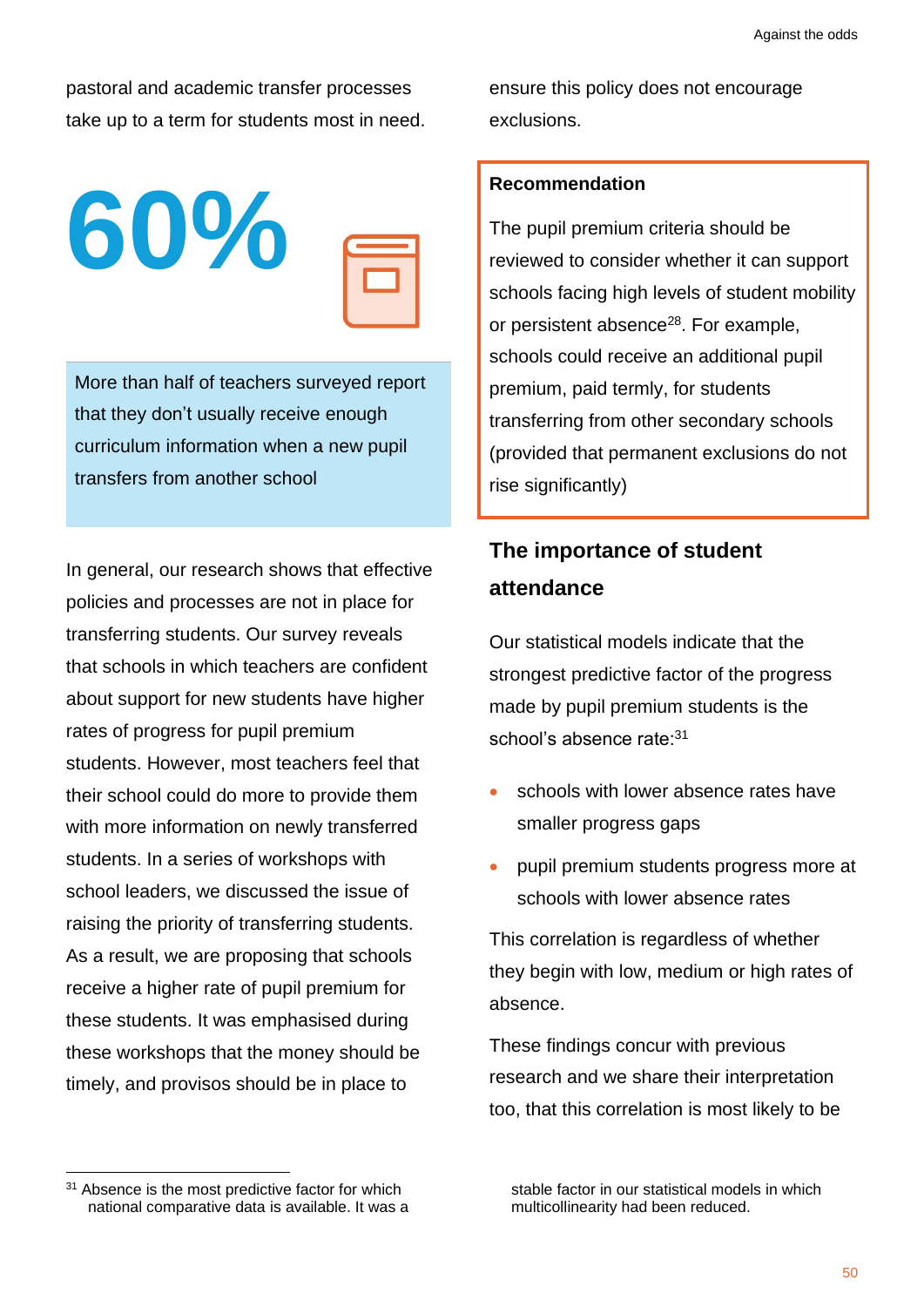causal. This is because there is an intuitive underlying causal mechanism: students not in school are less likely to learn the school curriculum.<sup>32</sup>

The findings are partially supported by our fieldwork, which shows that schools with exceptional *sustained* progress for pupil premium students have lower absence rates (5.6%) than other schools (6.0%). However, there is no statistically significant difference in absence rates between schools with exceptional *improved* progress for pupil premium students (6.1%) and other schools (6.0%).

## **Not all strategies for improving attendance are clearly effective**

Our survey indicates that how schools approach the challenge of improving student attendance is important. Not all strategies are associated with higher progress for pupil premium students:

- a home-centred approach to student attendance (for example meeting parents, making home visits, collecting students from home) is associated with higher progress
- a punitive approach to student attendance (for example giving detentions, sending warning letters,

applying fines) is *not* associated with progress

a reward approach to student attendance (for example holding reward assemblies and giving prizes) is also *not* associated with progress

The positive impact of a home-centred approach is further evidenced in our fieldwork. The school with the most improved attendance (and corresponding progress for pupil premium students) has a home-centred approach, including phone calls home every day to arrange collection of students by the school's minibus.

## **There is still room for improvement**

There was a steady decrease in student absence at secondary schools in England from 7.8% (in 2006-2007) to 5.4% (in 2013- 2014).<sup>33</sup> Since then, student absence has levelled off at around 5%. <sup>34</sup> Our fieldwork indicates that there is a sense in many schools that once they have reached this target, their work is done. At one school, despite its slightly higher-than-average absence rate, a leader stated: "Funnily enough, no, we don't have an attendance issue."

It is also true that although all school leaders we met are aware of the impact of low

<sup>32</sup> Claymore, Z. (2019). ['Being present: the power of](https://www.nfer.ac.uk/being-present-the-power-of-attendance-and-stability-for-disadvantaged-pupils/)  [attendance and stability for disadvantaged pupils.'](https://www.nfer.ac.uk/being-present-the-power-of-attendance-and-stability-for-disadvantaged-pupils/) Slough: NFER. Accessed May 2021.

<sup>33</sup> Department for Education, ['Pupil absence in](https://www.gov.uk/government/statistics/pupil-absence-in-schools-in-england-2018-to-2019)  [schools in England: 2018 to 2019'.](https://www.gov.uk/government/statistics/pupil-absence-in-schools-in-england-2018-to-2019) Accessed May 2021.

<sup>34</sup> Department for Education, ['Pupil absence in](https://www.gov.uk/government/statistics/pupil-absence-in-schools-in-england-2018-to-2019)  [schools in England: 2018 to 2019'.](https://www.gov.uk/government/statistics/pupil-absence-in-schools-in-england-2018-to-2019) Accessed May 2021.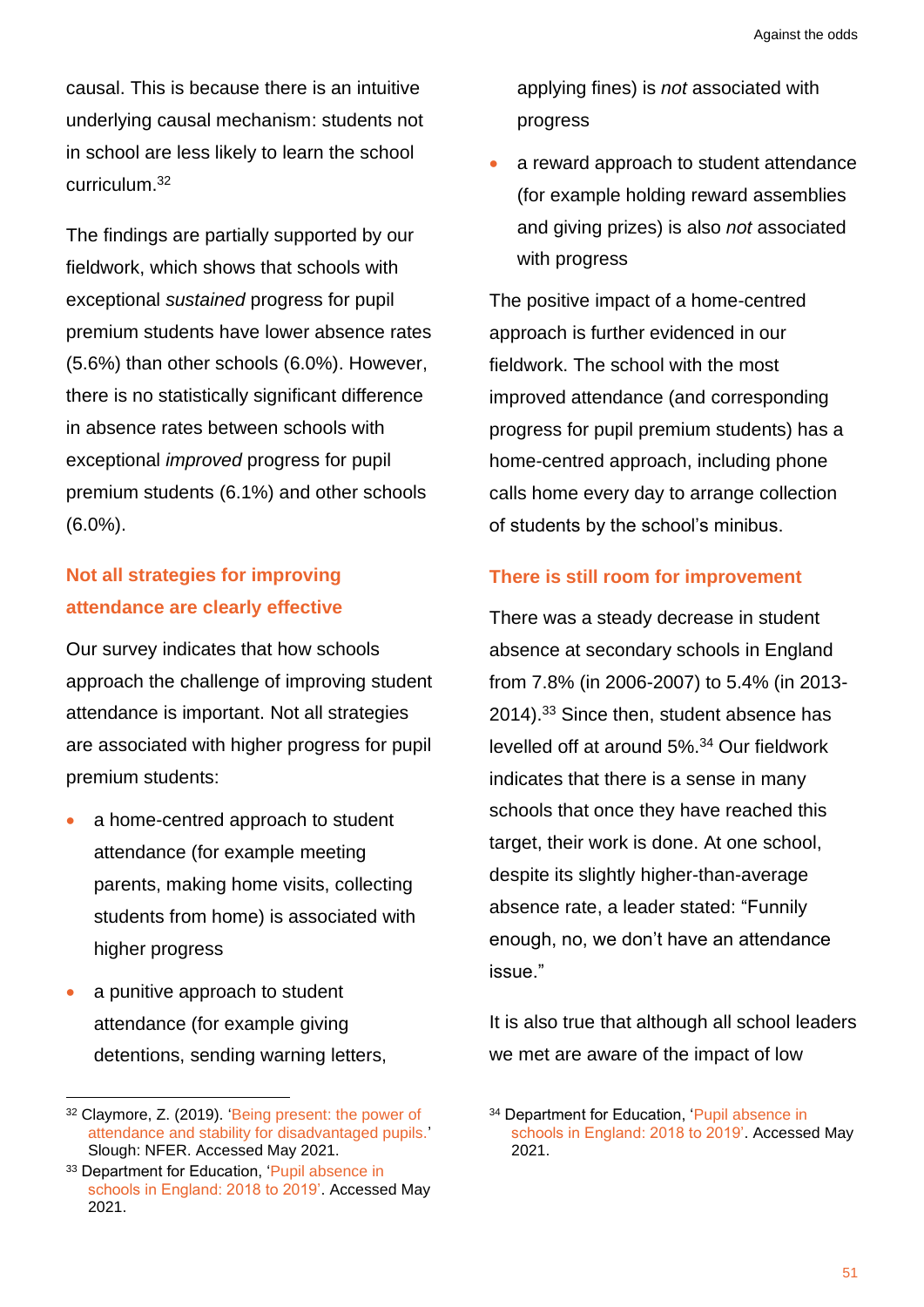attendance, and all schools monitor attendance closely, no school regards it as a central focus of their pupil premium policy. Attendance is also most often cited where schools express a desire for outside help.

#### **Recommendation**

When schools have had little success at reducing the progress gap, they should refocus on a small number of critical, context-specific issues, such as improving the experience of transferring students or reducing student absence

## **Other contextual factors**

As outlined, student attendance is the most stable and significant predictor of our statistical models, and highlighted in the contextual data available about schools at a national level. It accounts for approximately 15-20% of the variance in the progress of pupil premium students.<sup>35</sup> This is supported by our fieldwork.

Other factors associated with the progress of pupil premium students have smaller effect sizes or are not all stable under statistical modelling. Some conflict with the outcomes of our fieldwork.

#### **The ethnic diversity of the school**

The second most predictive factor of pupil premium progress is the ethnic diversity of the school. There are many different markers of a school's diversity, which produce similar results when used in statistical models, all of which are in line with previous research. The following attributes are linked with higher progress for pupil premium students:

- schools with a lower proportion of pupils from White ethnic backgrounds
- schools with higher proportions of students with English as an additional language (EAL)
- schools with higher proportion of pupils from Asian and Chinese ethnic backgrounds

Because these factors are highly associated with each other, statistical models that include them all are unable to identify robustly which is the most relevant factor.

Our fieldwork indicates that the impact of ethnic diversity is even more complex in practice. In some of our schools, having high proportions of EAL students represents a contextual disadvantage. In comparison to schools with hidden resources, whose EAL students are more likely to be bilingual, some schools have high numbers of students who arrives at the school with little or no prior English. Such schools must deploy significant resources to support these students and their families, such as

<sup>&</sup>lt;sup>35</sup> It is not possible to give an exact figure because of collinearity between factors in our models. The range is based on our best models that reduce

this multicollinearity to acceptable levels in different ways.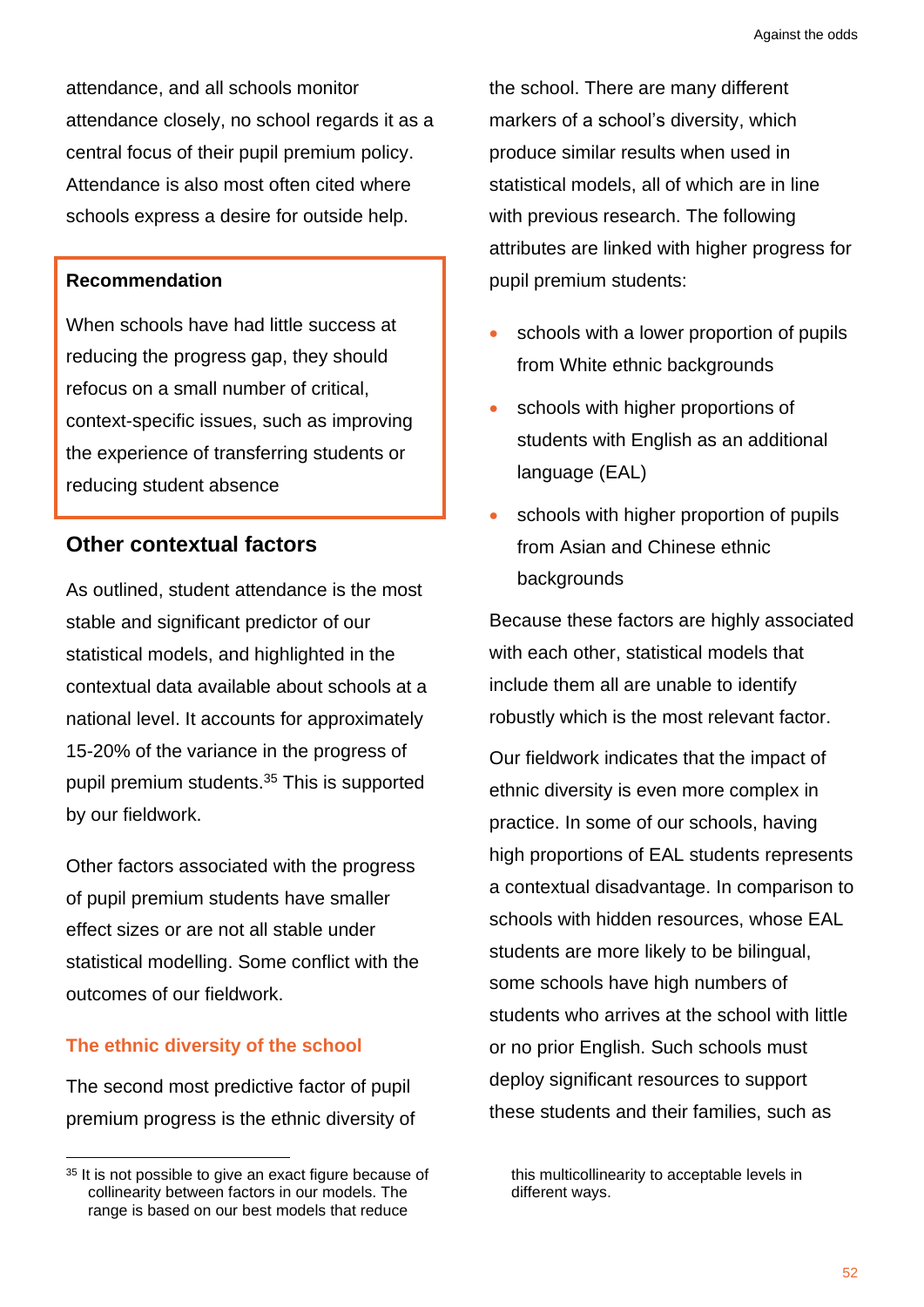translators, support staff to run centres for asylum seekers, and extensive literacy programmes.

One headteacher described how proud he was proud of the diversity within his school; however a rise in the number of students from ethnic backgrounds had impacted negatively on the school's reputation and the choices local families were making regarding where to send their children.

## **The location of the school**

In schools located in certain areas of England (especially the south-east, southwest, east and north-west) the progress of pupil premium students is poorer than in schools in London and the north-east. However, this association is not stable across different statistical models. This means that location is firmly entwined with other factors which cannot be separated by multivariate linear modelling.

The same is true for schools located in rural areas, in which pupil premium students make less progress than schools in urban areas. However, the associations are not stable across different statistical models to the extent that this reduces confidence in the association.

Our fieldwork did not reveal any differences in schools' pupil premium strategies according to their region or location (rural,

urban, coastal). We visited schools with hidden resources in rural and coastal areas, as well as schools facing extreme challenges.

## **The impact of being in a school with lots of other pupil premium students**

On the face of it, when there is a larger proportion of pupil premium students, these students make less progress than their peers. This association reverses, however, in some models. Statistical modelling is unreliable in this case, because the proportion of pupil premium students is highly correlated with many other factors.<sup>36</sup>

The fieldwork indicates that schools where they make exceptional progress are more likely to have either a very small or a very large proportion of pupil premium students. Schools with less extreme proportions (likely to be defined as 'local schools' in our [school](http://educationobservatory.co.uk/pupilpremiumprimer/what-kind-of-school-are-you/)  [typology\)](http://educationobservatory.co.uk/pupilpremiumprimer/what-kind-of-school-are-you/) find it much more difficult to help such students to progress.

In schools with many hidden resources, pupil premium students are more likely to progress well. However, schools facing extreme contextual challenges are more effective in helping these students if they have high numbers of them. Our evidence suggests that the reason for this is a united staff culture which prioritises socioeconomic disadvantage, as the next section outlines.

<sup>36</sup> Statistical models cannot account for other variables that are highly correlated. In this case,

the variance inflation factor (VIF) reached 5 in some models.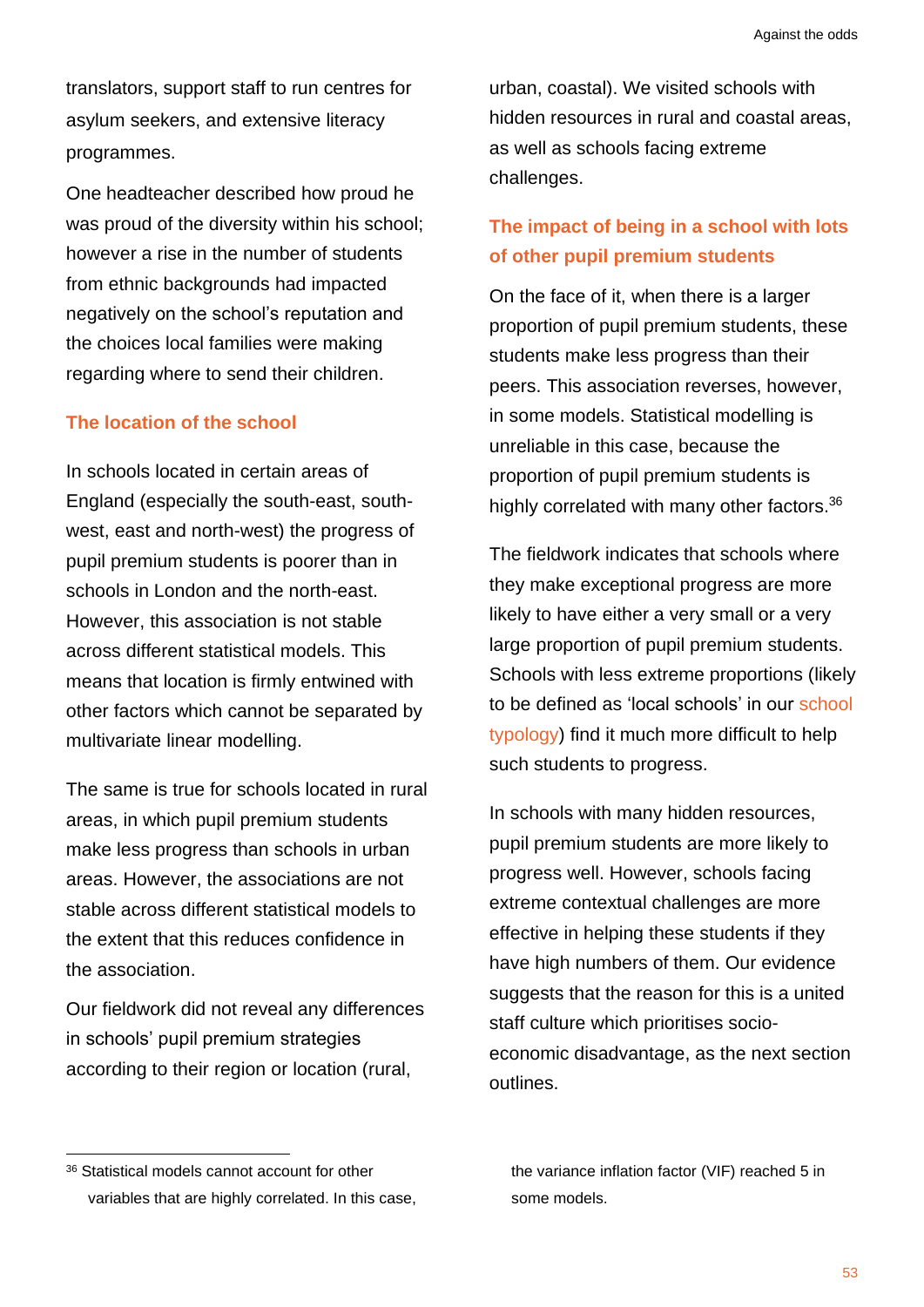# 5. Staff culture matters

Our study emphasises that the success of any pupil premium strategy depends on the school's context and the ways in which that strategy is implemented. We found that elements of school's organisation, notably vertical tutoring and setting arrangements, are strongly associated with the progress of pupil premium students. Significantly, our fieldwork also shows that staff culture is crucial in effectively tackling socio-economic disadvantage. The culture includes the attitudes, capabilities, daily practices and determination of the entire team.

A significant minority of school staff express reservations about the pupil premium; however schools that provide exceptional progress have fewer teachers with these concerns. We also observed that many schools do not consider the impact of their policies on students' wellbeing. Students report that the policies are not always as confidential or effective as teachers believe.

We are unable to identify approaches that could reduce the progress gap in all schools, or even the majority of schools. However our evidence suggests that leaders should consider the attitudes and opinions of both staff and students when forming their pupil premium policy. Our [pupil premium primer](http://educationobservatory.co.uk/pupilpremiumprimer/) provides further details of our suggestions for school leaders who are wondering: "Why doesn't it work here?"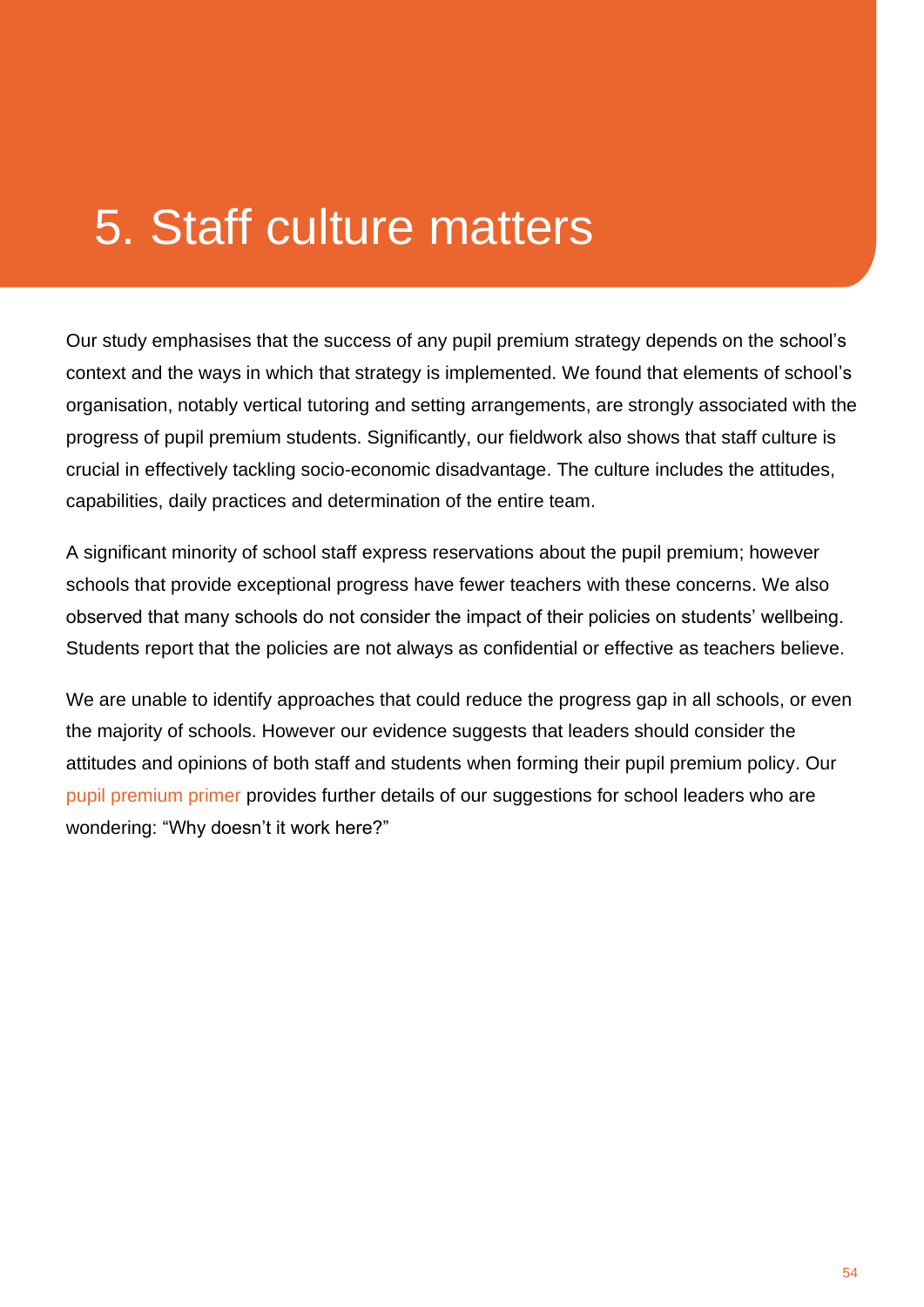## **An approach can have different results in similar contexts**

Our survey did *not* reveal associations between the progress of pupil premium students and the following interventions:

- continued professional development
- pastoral interventions
- extra staffing or teaching assistants
- smaller class sizes
- Year 6 transition arrangements $37$
- taking a monitoring, punitive or reward approach to student absence

There are many potential reasons for the lack of statistical evidence to support a particular intervention. Our fieldwork shows that approaches that worked for some schools were not successful elsewhere. These included:

- appointing pupil premium champions
- taking the 'classic classroom approach'
- establishing nurture groups
- providing study skill lessons

#### **Recommendation**

School leaders should not just consider what pupil premium approaches to implement, but how to implement them effectively in their school context.

<sup>&</sup>lt;sup>37</sup> We investigated the length of transition by Year 6 students, visits to primary schools, summer camps and Year 7 mentoring by older students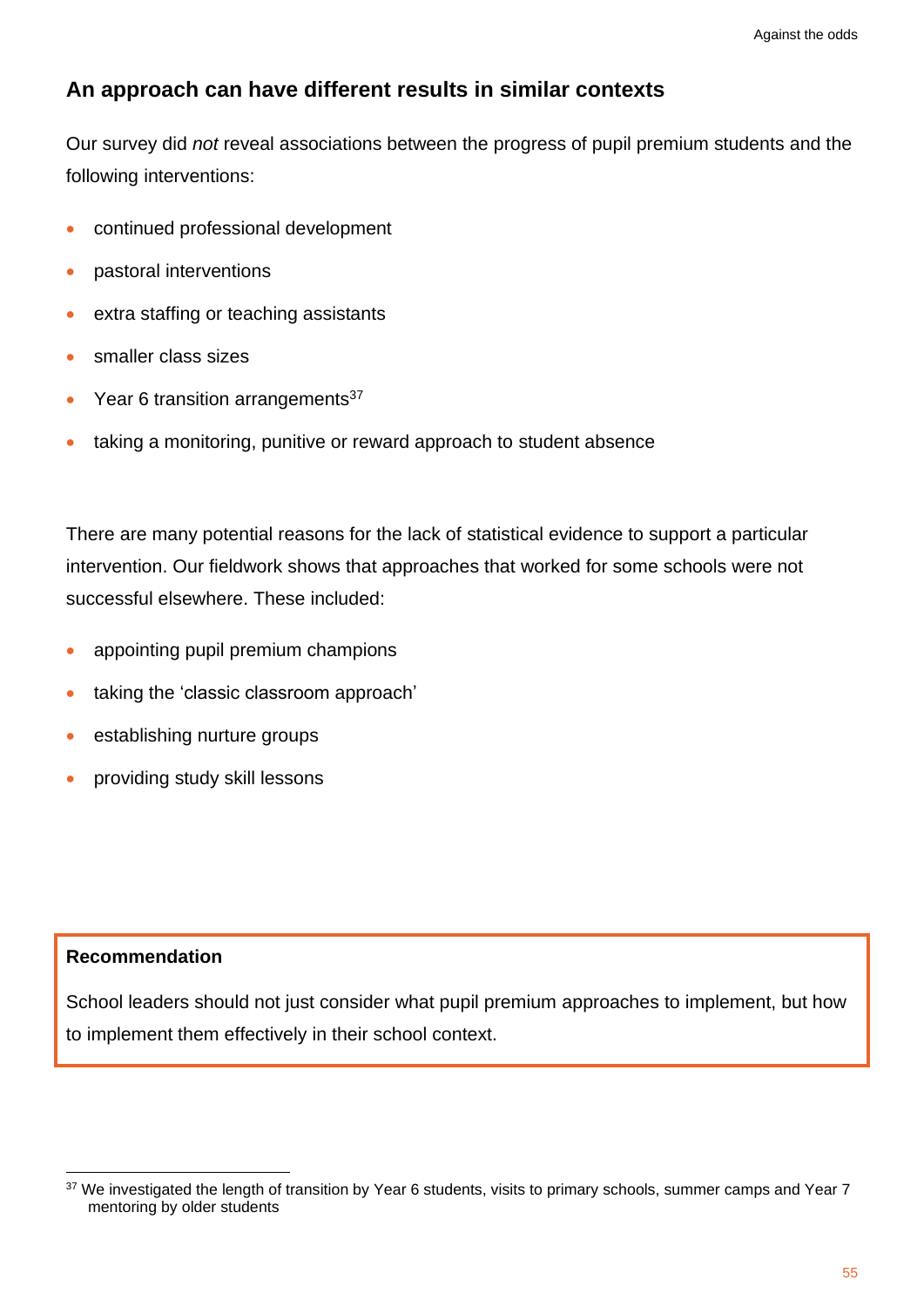

**Comparison of the impact of the 'classic classroom approach'**

Schools P, Q and R are similar in their characteristic data. Also none of them face extreme contextual challenges or have a significant amount of hidden resources.

School P has helped its pupil premium students achieve exceptional progress. In 2018 it achieved a positive progress gap for the second time. The headteacher attributes this to the relentless focus on giving pupil premium students additional attention in the classroom, including interventions such as marking their books first. This increases teachers' awareness of these students and the school has seen improvements in outcomes for all students.

School Q also helps pupil premium students achieve exceptional progress. However, the headteacher disagrees with the strategy of treating students differently and purposefully avoids this:

"I deliberately didn't, when I came in, identify pupil premium kids on your lesson plans or anything else like that, you know, all of those things. We haven't done all those things that the toolkits used to tell you to do, years ago. We just didn't do it."

The school has achieved its positive progress gap over the last two years without using any intervention associated with the 'classic classroom' approach.

Pupil premium students at School R do not achieve exceptional progress. For many years, they achieved lower levels of progress than the national average. In the last two years, the school has implemented interventions for pupil premium students including training staff, creating guides to remind them what to do, and sharing classroom seating plans across the whole school. However, the school's results have not improved and one teacher suggested that they simply weren't working.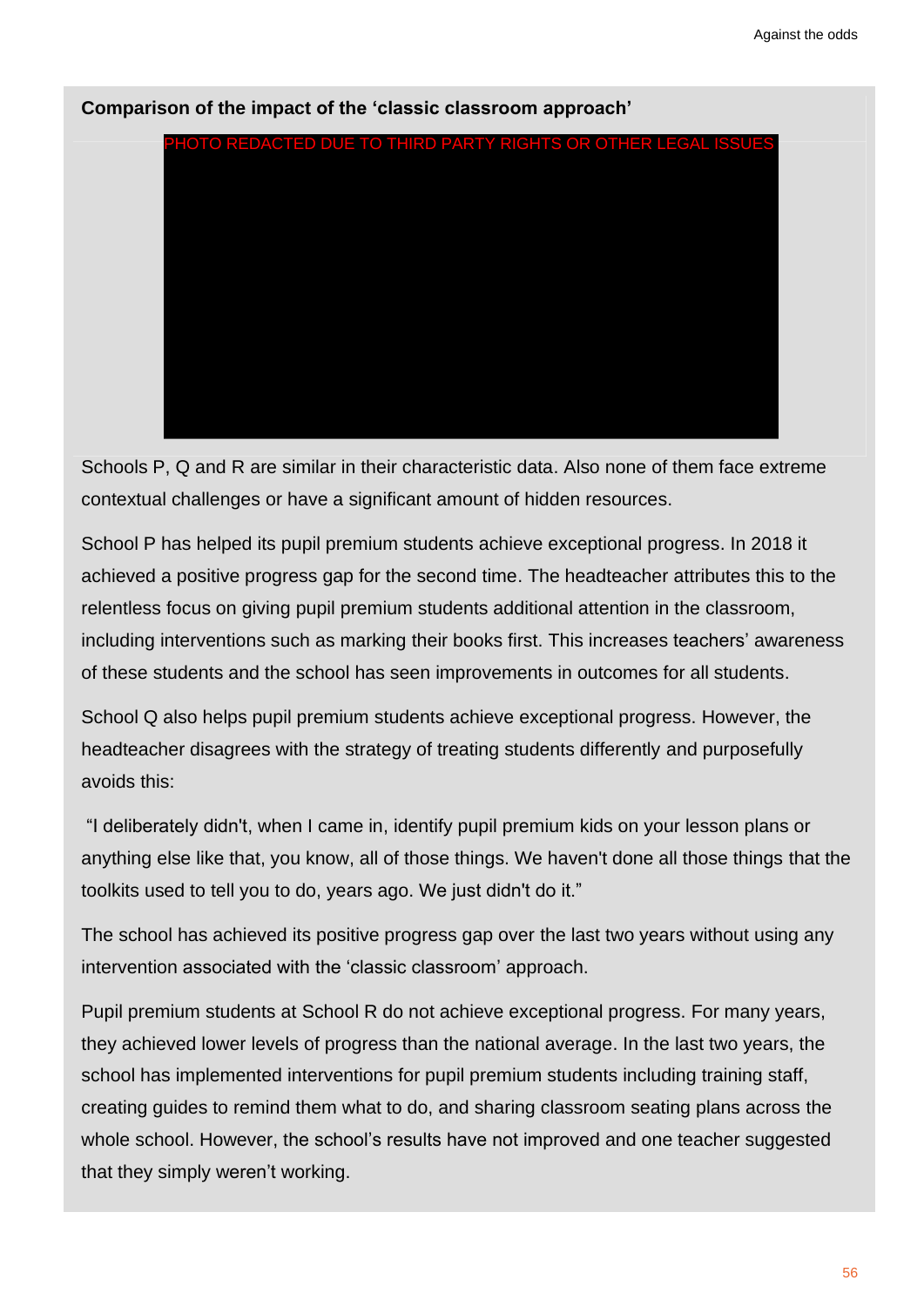# **Common features of the staff culture in successful schools with few hidden resources**

Using estimates from our survey, pupil premium students make exceptional progress in less than 4% of mainstream secondary schools without significant hidden resources. Less than a quarter of these face extreme contextual challenges approximately 30 schools, in our analysis.<sup>38</sup> We conducted fieldwork in six such schools and found that, despite not having a pupil premium strategy in common, there are striking similarities in their ethos and culture:

- support staff feel valued and view the pupil premium policy as a critical part of their role
- pro-active and collaborative data monitoring is undertaken to support frontline staff with curriculum, planning and strategic decisions
- key staff members are deployed in critical positions who demonstrate exceptional determination, positivity, or skills relevant to the circumstances faced by pupil premium students
- school staff agree with the approach of the senior leadership team and are

especially sensitive to the individual needs of pupil premium students

• interventions are frequently adapted to the needs of students and relentless efforts are made to meet these needs

These are features of the staff culture (defined as the attitudes and daily practices of staff), rather than the particular intervention chosen. This does, however, have an impact on the way in which any interventions are implemented.

In comparison, pupil premium leads in schools with large progress gaps reported feeling "lost" and "on an uphill battle".

# **The role of support staff in reducing the progress gap**

In schools that achieve excellent progress, that don't have significant hidden resources, support staff are given key roles addressing socio-economic disadvantage:

"What I love now is children have got a greater relationship with more support staff." (SEN Coordinator)

"We're very much encouraged to be pupil-focused and for support staff to be part of that family." (Teaching assistant)

Staff supporting pupil premium students demonstrate passion for their role and are

challenges. A further 40% do not but are also without hidden resources.

<sup>38</sup> Our estimates are based on the fact that 8% of schools satisfy our criteria for outstanding progress and that around 10% of our fieldwork schools in this category face extreme contextual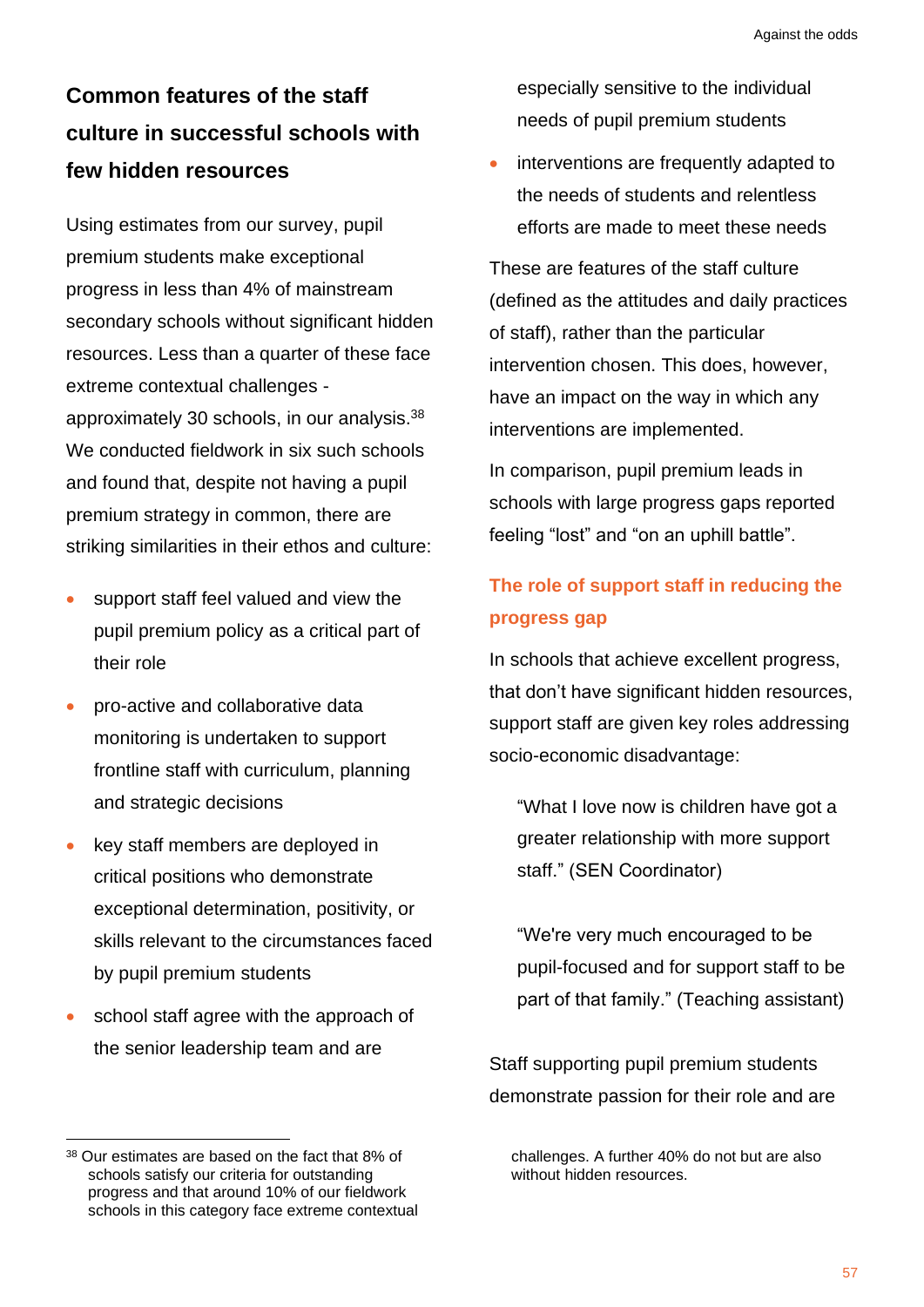deployed in ways that harness their skills. At one school, for example, a teaching assistant who specialises in literacy is available for library drop-in sessions at lunch times. She helps students choose books and supports them with their English homework. The school introduced these

initiatives in response to low levels of literacy identified in their Year 8 pupil premium students.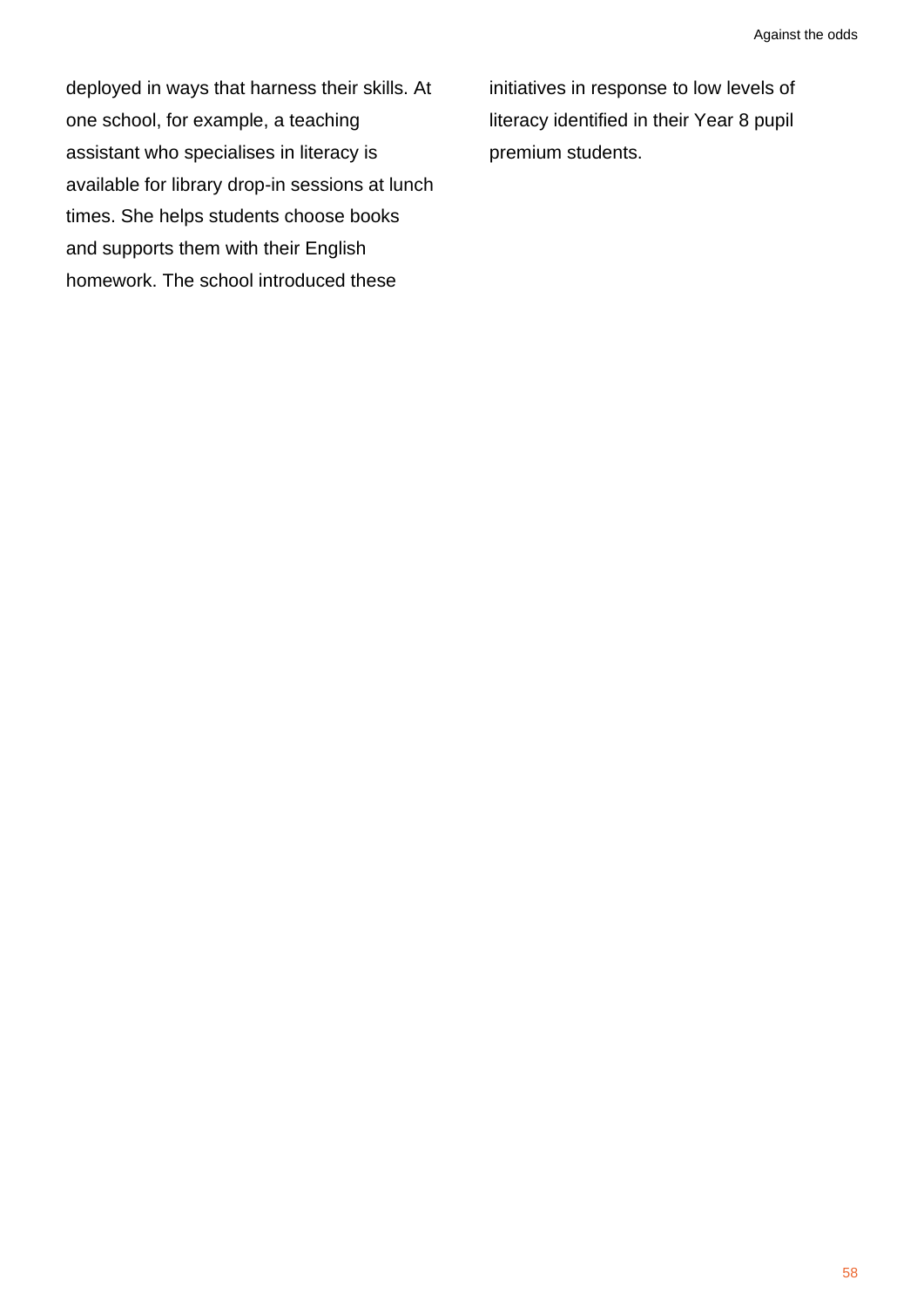#### **Case study 3: Proactive data management**

In School X, a data manager analyses performance data across all subjects, and provides school leaders and teachers with information. Because he has been in the role for four years, he is familiar with trends across subjects and is quick to see, for example, when pupil premium students in a particular class are losing ground to their peers.



Data on student performance is collated three times a year in a collaborative process. Working with the data manager, each curriculum area has developed models of what work from each grade looks like. This creates a store of exemplars which improves the reliability of year-on-year comparisons. The data review compares pupil premium and non-pupil premium students in and across different cohorts, according to predicted grade, gender, subject and classes. It is not used for staff appraisal. The purpose is to provide evidence of impact and pre-empt any issues as early as possible.

**More detailed case studies from this project can be found in our [pupil premium primer.](http://educationobservatory.co.uk/pupilpremiumprimer/)**

## **Deploying key staff in critical positions**

In the majority of schools without significant hidden resources, support staff play an important role in achieving exceptional progress for pupil premium students. These schools are also more likely to have other staff in critical positions with positive views

about the pupil premium; personal experiences of growing up in the area; or of receiving free school meals.

In these schools, teachers with responsibility for the pupil premium do not feel despondent at the challenge before them: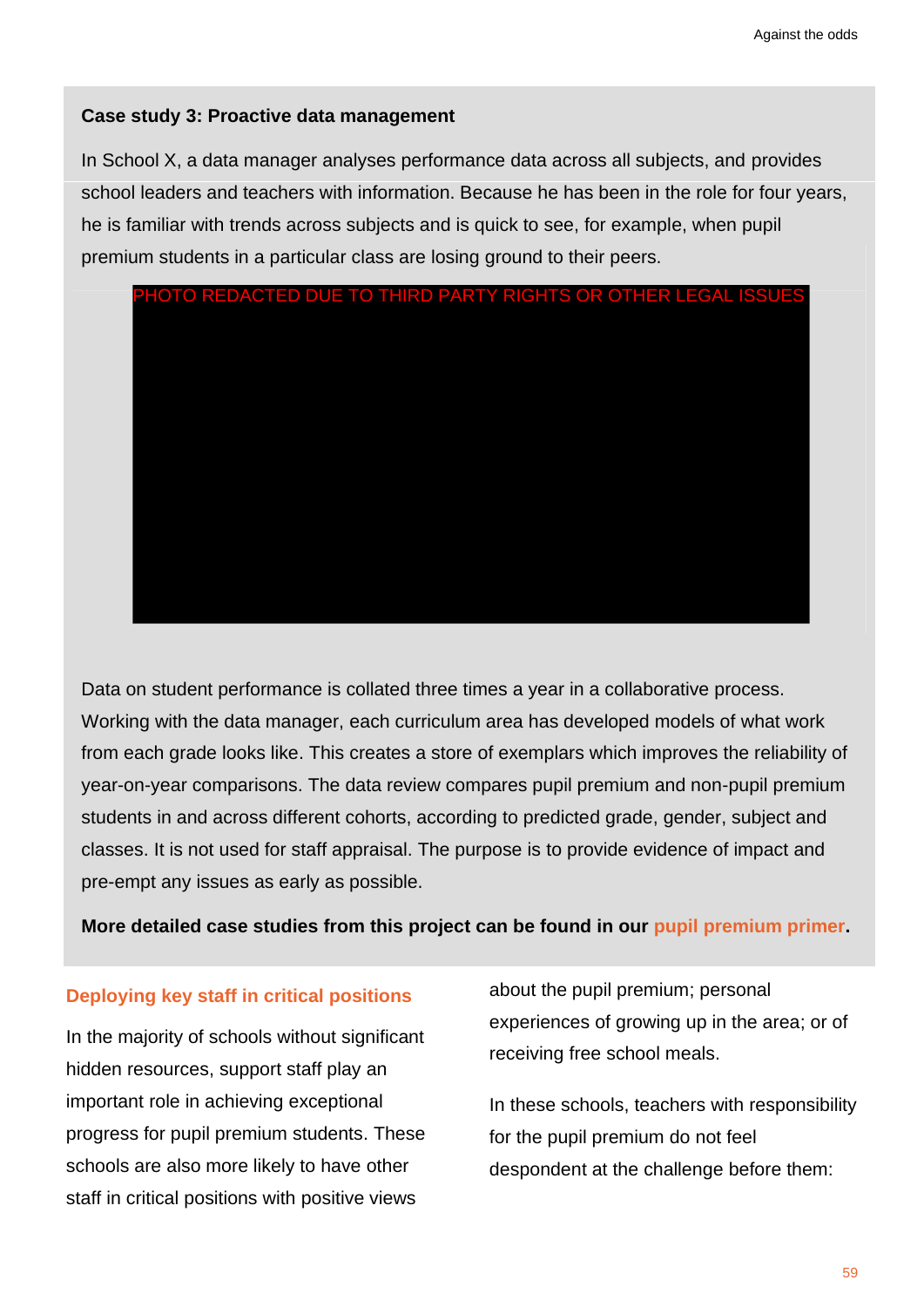"I don't think that … there could ever be enough done to support pupils from disadvantaged backgrounds."

Their positive attitude is also demonstrated in the routine practices of their colleagues, such as sharing relevant information in the staffroom, monitoring data carefully, and constantly adapting initiatives to improve the outcomes. One school moved their parents' evening to the morning when it was poorly attended, another changed its policy to telephone parents instead of emailing them, and a third began translating emails into the languages of their community to improve feedback.

Two schools believe that their progress is highly dependent on an effective pupil premium lead, who creates a positive culture and ethos throughout the school. When one of these schools lost their lead, they say it resulted in declining outcomes for pupil premium students.

In another school, teachers report that the ethos and drive comes from an exceptional headteacher, who has created a united culture on tackling disadvantage. All six staff interviewed here tell a similar story, of being part of a school family and the importance of supporting all students.

As the pupil premium lead puts it: "There's a very strong culture around improving social mobility and social justice."

The students at the school echo these sentiments: one Year 7 student describes how the teachers "feel like a special kind of team".

## **Understanding and tailoring to the needs of pupil premium students**

Schools with hidden resources are most likely to provide pupil premium students with materials that meet their individual needs. Most commonly teachers raise requests for specific resources, such as highlighter pens and shoes. This method relies on the staff knowing students well and some teachers are sceptical that the approach can always identify the most important needs.

In schools with higher proportions of pupil premium students it is more common to provide the same resources to all these young people. Usually, they are given revision textbooks, although some schools provide additional resources in a more tailored and expensive approach. Examples includes providing a bike, paying for a family's Christmas, and giving a student a piloting experience. One school provided every single student with vouchers to spend at their shop. Three schools tailored their resources by asking teachers to 'bid' for pupil premium funds.

Schools with fewer hidden resources are less likely to tailor their *resources* but more likely to tailor their *approach* to pupil premium students. An example of this is the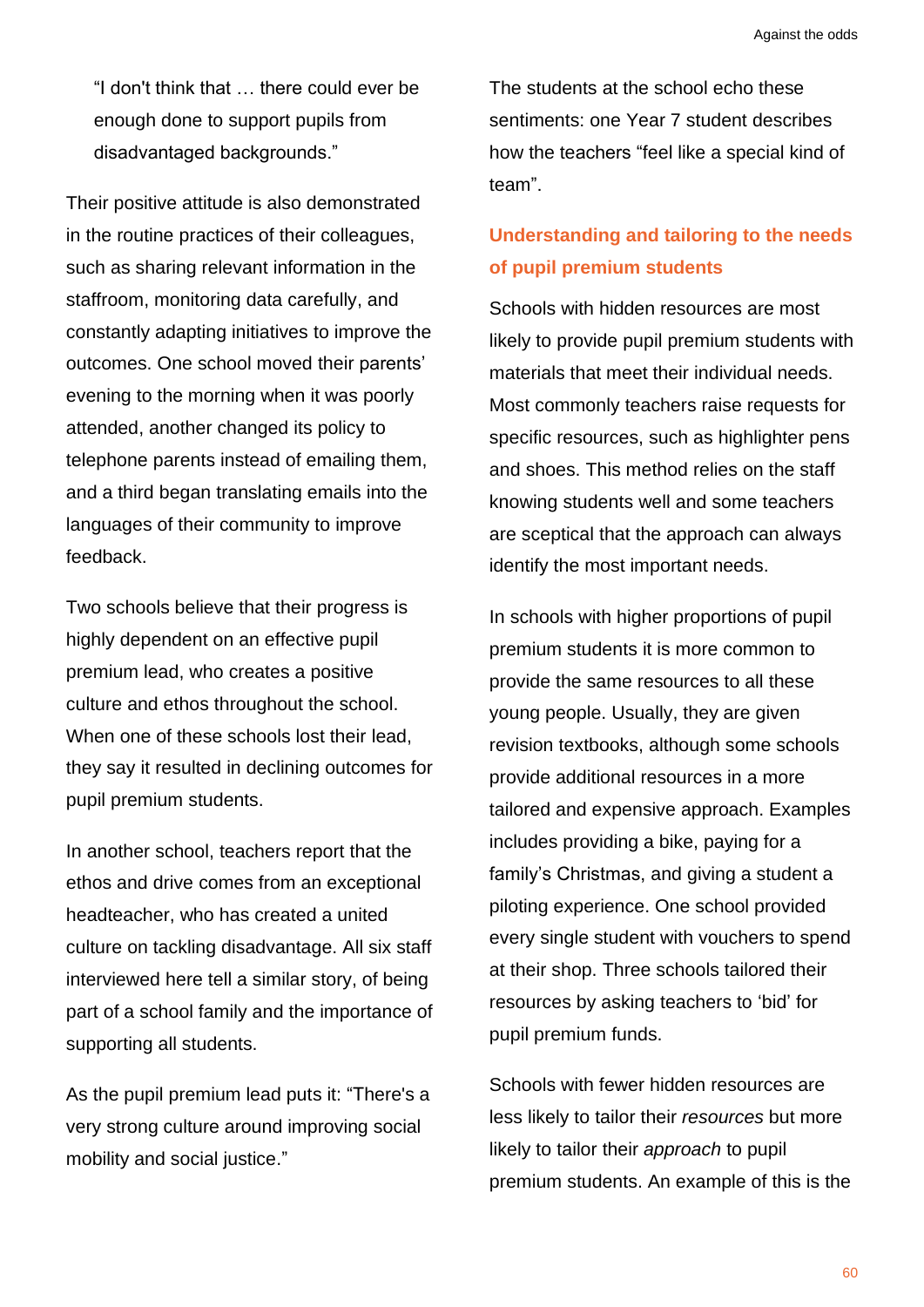design of an alternative sporting curriculum, for a particular cohort of students.

One school where the students achieve exceptional progress provides teacher training on the experiences of pupils living in poverty. Other leaders express the concern that even the most dedicated teachers do not fully understand what their students' lives are like. As one headteacher said:

"I'm very conscious that almost by outcome, teaching is a middle-class profession and we're fairly well paid (could be more well paid). But you move more into the middle classes and perhaps maybe you were never working class and struggling, or maybe you were, but you've forgotten what it's like."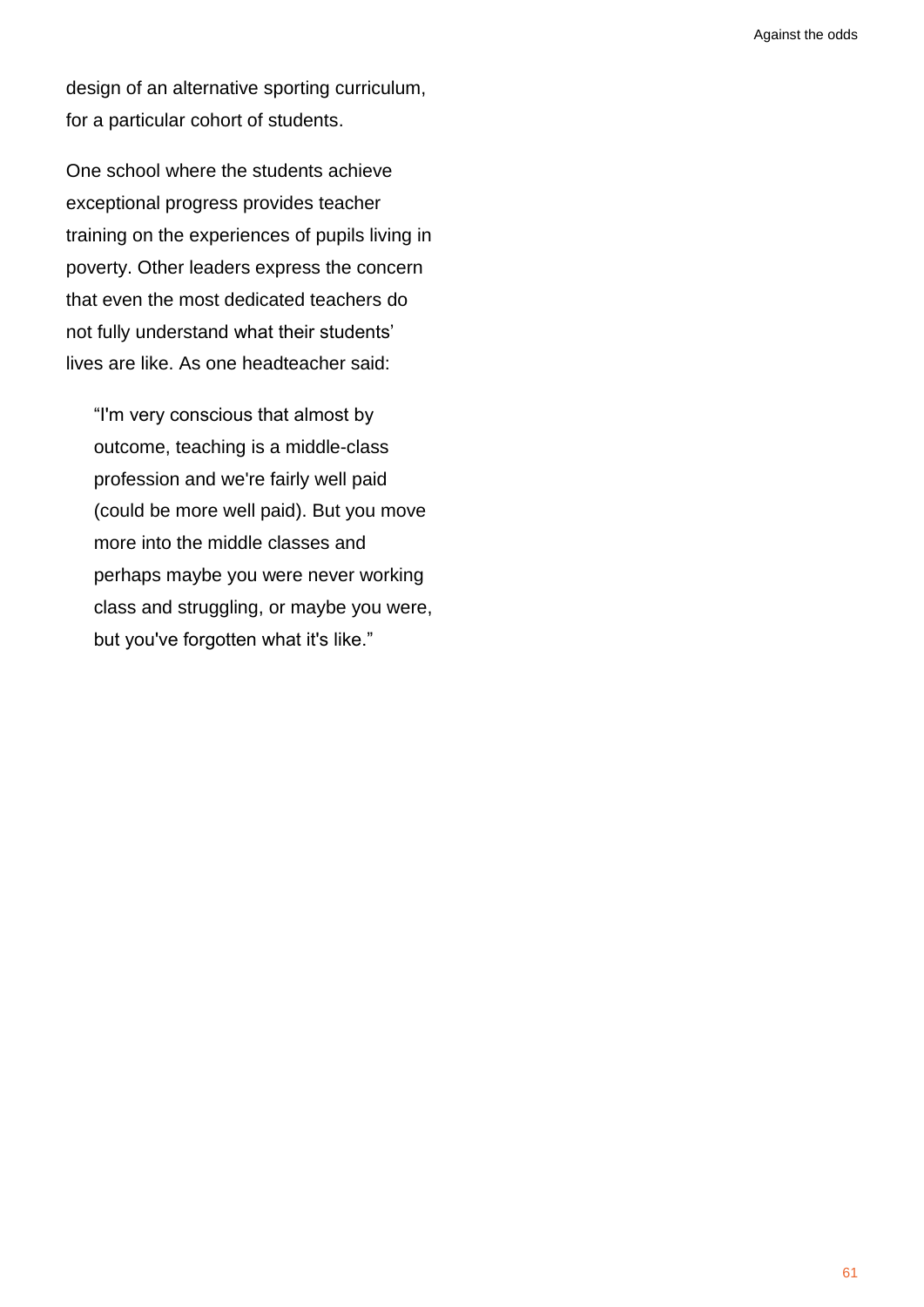## **The impact of vertical tutoring**

Our survey analysis shows that schools using vertical tutoring have a significantly smaller progress gap than other schools.<sup>39</sup> This finding (involving 33 vertical tutoring schools) was replicated by further data collected via social media and website searches, providing a secondary sample of 62 schools. These schools also show a similar higher rate of progress for pupil premium students.

## **What is vertical tutoring?**

This is the organisation of form / tutor groups whereby students from different year groups are mixed together in the same form / tutor group.

Fieldwork also indicates that in schools where vertical tutoring has been a success, teachers say it contributes positively to the culture of the school and particularly supports pupil premium students.

However, our fieldwork also reveals that up to 10% of schools have failed to successfully implement vertical tutoring. Some teachers have had negative experiences of vertical tutoring. In particular, the changeover period can be very challenging, because students and their families often resist the change.

You can read more on our research into vertical tutoring in our [pupil premium primer.](http://educationobservatory.co.uk/pupilpremiumprimer/)

# **Figure 7. Estimates of the use of vertical tutoring<sup>40</sup>**



Horizontal tutoring (Unsuccesfully tried vertical tutoring)

## **Mixed attainment classes**

Our survey shows that teaching Year 7 and 8 students in mixed attainment classes for all subjects is associated with higher progress for all students, but particularly pupil premium students.<sup>41</sup> This data therefore suggests that setting affects pupil premium students more acutely than others. However, the data is not highly reliable

vertical tutoring failures comes from fieldwork in 30 schools.

<sup>41</sup> Schools using mixed attainment classes in Y7 and Y8 have higher Progress 8 scores for pupil premium students (by 0.4) and for non-pupil premium students (by 0.25) – this is from a survey of 285 schools and *p*-value 0.04.

<sup>39</sup> Pupil premium students at schools with vertical tutor groups have higher Progress 8 scores (by 0.1) than at other schools. Non-pupil premium students score similarly. The statistical analysis is from 285 schools, 33 vertical tutoring schools, with *p*=0.05.

<sup>40</sup> Estimate of 12% using vertical tutoring from a survey of 285 schools. The estimate of 10%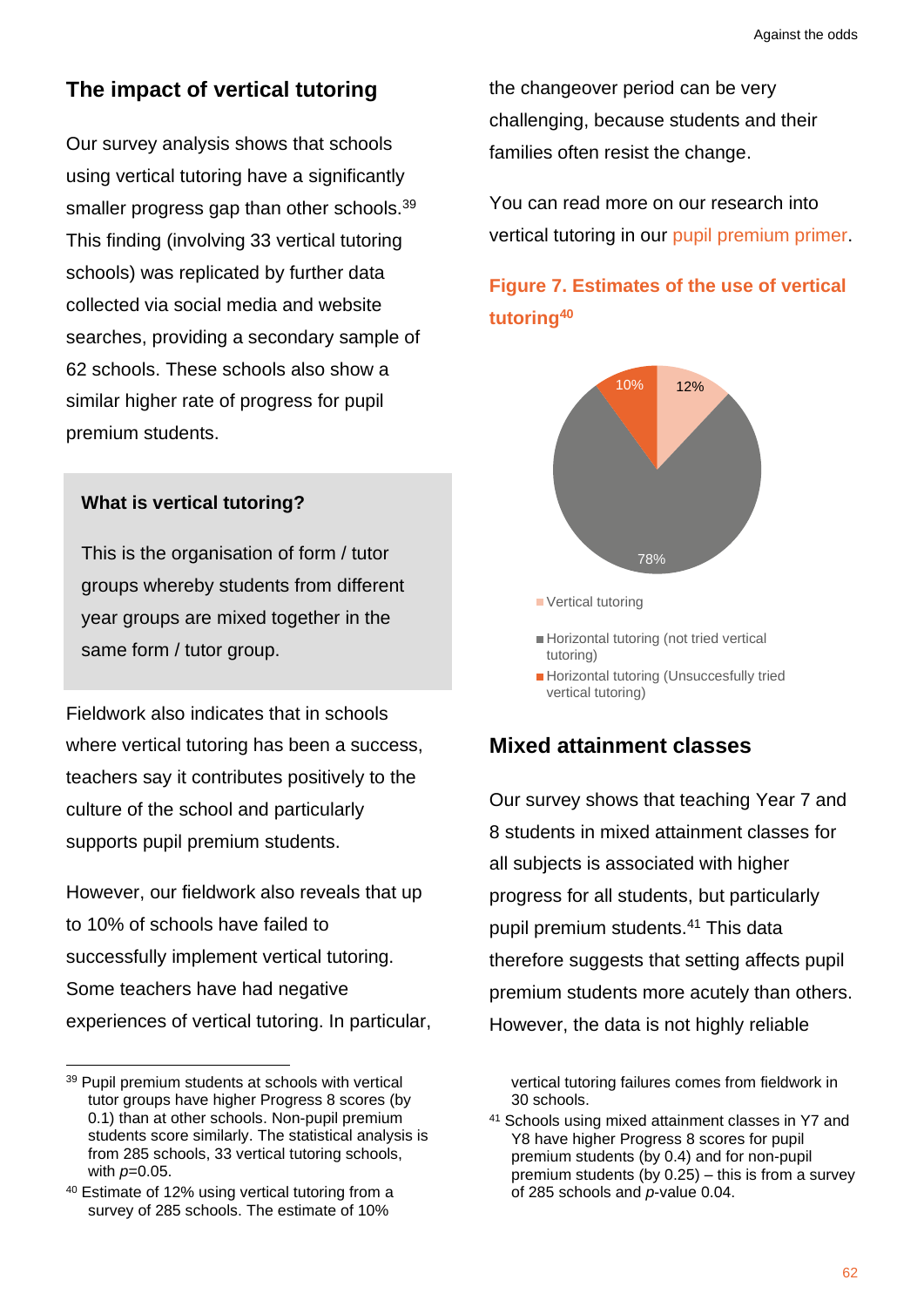because only 80% of teachers agree with each other when describing their school's setting arrangements.

## **The lack of a whole-school approach to setting**

Our survey data indicates that even limited setting (for example, in core subjects) can have a significant negative impact on the outcomes of pupil premium students across all subjects. There may therefore be benefits in adopting a whole-school approach to setting to mitigate the negative impacts of whichever arrangements are chosen.

Our fieldwork reveals, however, that setting is widely neglected in school policy. The uncertainty in the data is primarily caused by teachers being unaware of setting arrangements outside their own department. Some senior leaders also struggle to accurately describe the setting arrangements across their school. For example, in one school the headteacher reported that all Year 7 classes were mixed attainment, but Mathematics and English teachers disagreed. In more than threequarters of our fieldwork schools, setting arrangements are determined at department level.

## **Constraints on departmental setting policy**

What happens in practice in each department is constrained by the opinions of staff, pressures from parents, school

customs, and timetabling pressures. There are therefore many tensions between staff regarding setting arrangements. One teacher explained why he had been "battling" to change the setting arrangements:

"We don't set here until Year 10, and [mixed attainment groups] is something that really I'm not a fan of at all … This idyllic notion that you put a really strong kid with a really weak kid, and you put them working together, and the weak kid comes up and the strong kid feels good: it's not the case. It's nonsense."

As a result of navigating these many constraints, some schools regularly change their setting arrangements, use different arrangements for different cohorts, and employ a variety of 'nurture groups' (for students with lowest attainment) and 'grammar sets' (for students with the highest attainment). This is even in schools with a mixed attainment approach.

We found inconclusive results from the use of nurture groups. In general, the variety of arrangements and opinions expressed mean that we are unable to find associations between setting arrangements, or teachers' attitudes to these arrangements, and the progress of pupil premium students.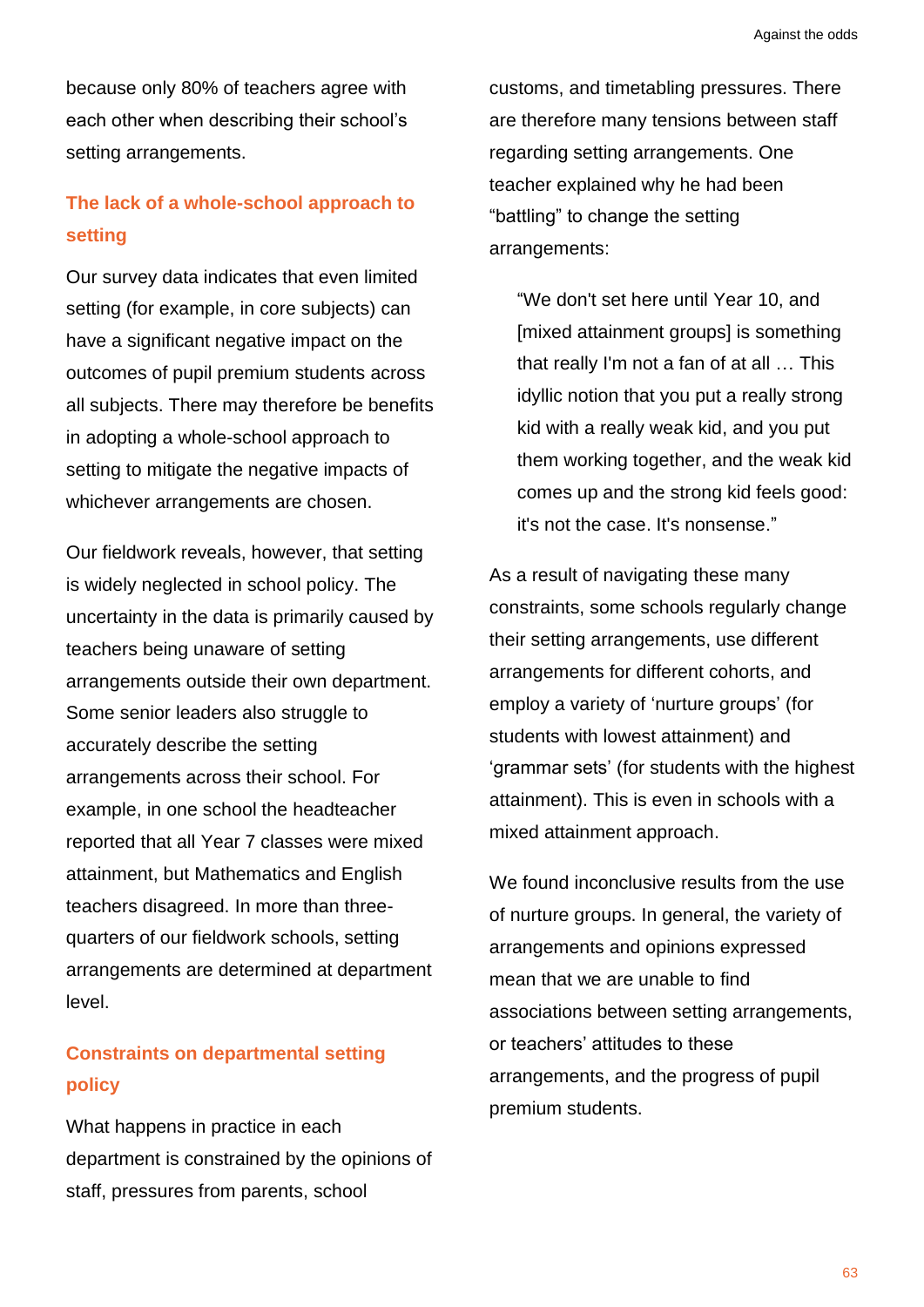## **Students' positive attitudes towards setting**

On the whole, our focus groups with young people reveal very positive attitudes towards the setting arrangements in their particular schools (this is in schools where pupil premium students make exceptional progress). This is not entirely consistent with recent research that emphasises the negative impact of setting on pupil premium students.<sup>42</sup>

It does, however, support the view expressed by some teachers, that students in lower sets are aware that they benefit from smaller class sizes and are happy to receive the additional help. Students are most concerned about being put in the wrong set, as a result of teachers' misapprehensions. Many find setting motivating:

"I think it's good in a sense because you just know where you're working at and they strive you to push further and work harder to where you want to get."

At one school, teachers believe that streaming in Year 7 (instead of setting) is contributing to good outcomes because the students are largely unaware of it. Our survey also indicates that pupil premium students make more progress in schools that stream (rather than set).

A number of schools have taken action to make setting less visible, for example by labelling sets with teachers' initials. At one such school, this has coincided with improved performance for pupil premium students and the change in labelling could partially be responsible for this.

Our findings suggest that future research should not merely compare schools that set with those that do not, but also consider the many strategies that schools can take to mitigate the negative effects of setting. What is clear is that setting is a complicated and neglected area, where teachers, students and school leaders have varying opinions.

## **Recommendation**

<span id="page-67-0"></span>Large-scale, longitudinal research, with schools as active research partners, should be conducted to investigate the impact of school organisation and culture on the wellbeing and achievements of the most disadvantaged students. The analysis should include an examination of vertical tutoring and setting arrangements

## **Staff attitudes to the pupil premium**

The evidence from our study suggests that staff attitudes are an important factor in creating a positive culture to successfully tackle socio-economic disadvantage. The

<sup>42</sup> Francis and others (2017). ['Exploring the relative](https://www.tandfonline.com/doi/abs/10.1080/0305764X.2015.1093095)  [lack of impact of research on ability grouping in](https://www.tandfonline.com/doi/abs/10.1080/0305764X.2015.1093095) 

[England a discourse analytic account.](https://www.tandfonline.com/doi/abs/10.1080/0305764X.2015.1093095)' Accessed May 2021.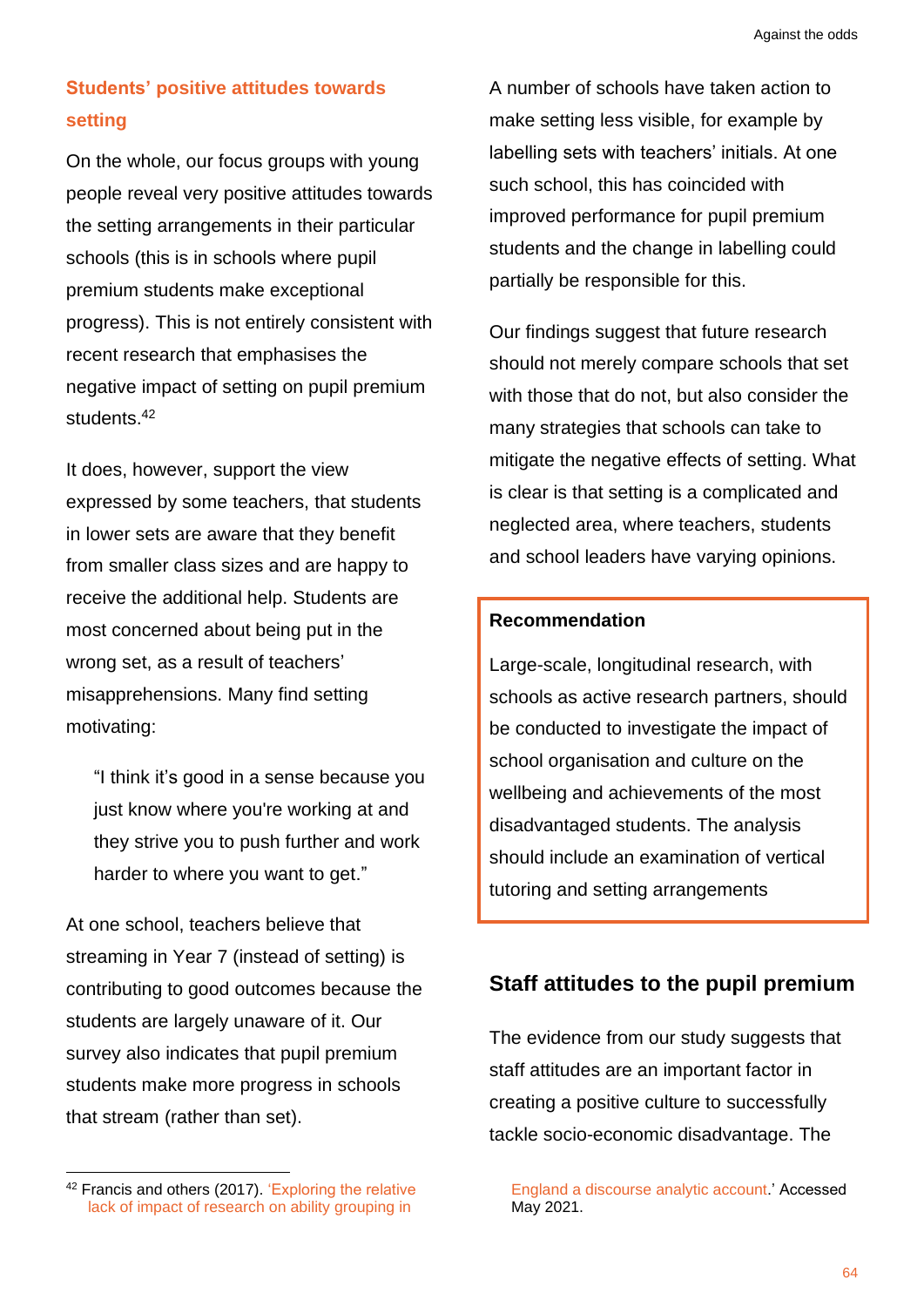school workforce shows various attitudes towards the pupil premium. A minority of teachers have reservations about it, which can be a barrier to successfully implementing approaches. In many cases, these beliefs are very strongly held and in some schools as many as a third of teachers express reservations to the pupil premium. We have classified these attitudes into the following three categories.

## **1. Tackling socio-economic disadvantage via education is "hopeless"**

Some teachers express the belief that the overall aim of the pupil premium is hopeless, because socio-economic divisions cannot be addressed through education:

"The effects of poverty often range beyond the remit of a school. I also think secondary schools have the difficult task of trying to make a difference when the child has already been affected by their circumstances for over eleven years." (Classroom teacher)

"The influence of students' home lives and immediate social groups has a bigger impact than can be undone by a school." (Middle leader)

"Often, the socio-economic factors that are 'stacked against them' possess too much weight for the students' path to be intercepted in the way in which educators aim to." (Classroom teacher)

Our fieldwork suggests that these attitudes are more likely to be found in schools with larger progress gaps. We were able to test this hypothesis by administering our questionnaire to more than 100 staff in two schools. Both schools face extreme challenges and have significant hidden resources. One of the schools has a larger than average progress gap; in the other, pupil premium students are progressing as well as their peers. We found the difference in staff attitudes to be statistically significant: 80% of staff in the school with the zero progress gap agreed with the statement that "schools can make a difference to young people living in poverty", but only 60% did in the less successful school. In both schools, these reservations are more commonly expressed by middle leaders, and least likely by senior leaders.

## **2. Pupil premium is "discriminatory"**

Some teachers feel that the pupil premium is not fair. On two occasions, teachers used the word 'discriminatory' with some hesitancy, aware that they were saying something controversial. One deputy head suggests this belief is widespread at their school:

"Some teachers think the PP strategy is bigger than the … school strategy [for all pupils] and that it is inequitable."

Teachers' own experiences are crucial: one recalls seeing a pupil premium student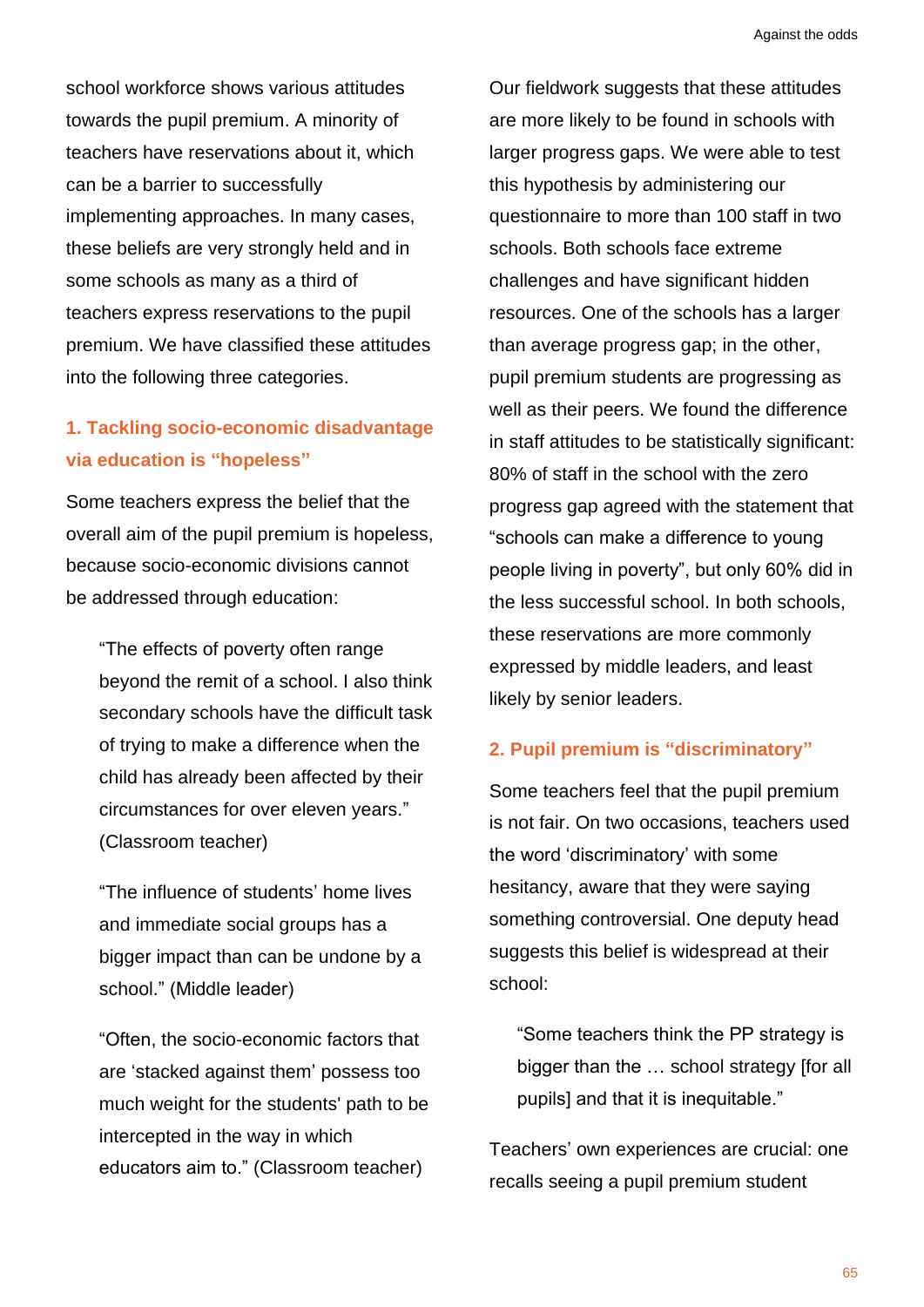being brought to school in a BMW every morning. Another describes the frustration of seeing a student who "desperately wanted help" not being allowed into a GSCE revision session because she was not eligible for the pupil premium. An experience like this "changes how you feel".

Other teachers describe the discomfort with the pupil premium in general:

"I feel very uncomfortable about a strategy which by definition makes some kids more important than others."

"Some students seem to get priority treatment, others are ignored."

In a survey of almost 5,000 secondary school staff (described in more detail in our [pupil premium primer\)](http://educationobservatory.co.uk/pupilpremiumprimer/) we found that 10% feel that the pupil premium is "unfair" or only "slightly fair". Teachers at schools where pupil premium students are not targeted as a group for support, or where there is a high proportion of pupil premium students, are less likely to hold such beliefs.

#### **3. Particular initiatives are ineffective**

Some staff say that although they are not against the pupil premium, they are unconvinced by their school's choice of strategy. The 'classic classroom approach' came under fire most frequently, particularly marking the books of these students first, seating them at the front of the class, funding trips and revision guides:

"Whenever I hear, 'We take them on trips and we buy them books', and you think, you know, where's the imagination? Two hours, once a year, is *not* cultural capital." (Head of department)

These attitudes are expressed by teachers in schools with hidden resources that have varying outcomes for pupil premium students. They are also found in schools in more challenging circumstances where pupil premium students have not made exceptional progress.

In the schools with the smallest progress gaps, teachers are united in their efforts and agree on the school's approach to pupil premium. The classroom teachers reported:

"We have a successful, a whole-school approach, to identifying need."

"Pupil premium students, to my knowledge, are supported well."

Further details on teachers' attitudes can be found in our [pupil premium primer.](http://educationobservatory.co.uk/pupilpremiumprimer/) This includes guidance and a questionnaire on how schools can effectively investigate the attitudes of their staff.

# <span id="page-69-0"></span>**Schools are unaware of the impact of their policies on pupil premium students**

In almost all schools we found that very little effort had been made to find out how pupil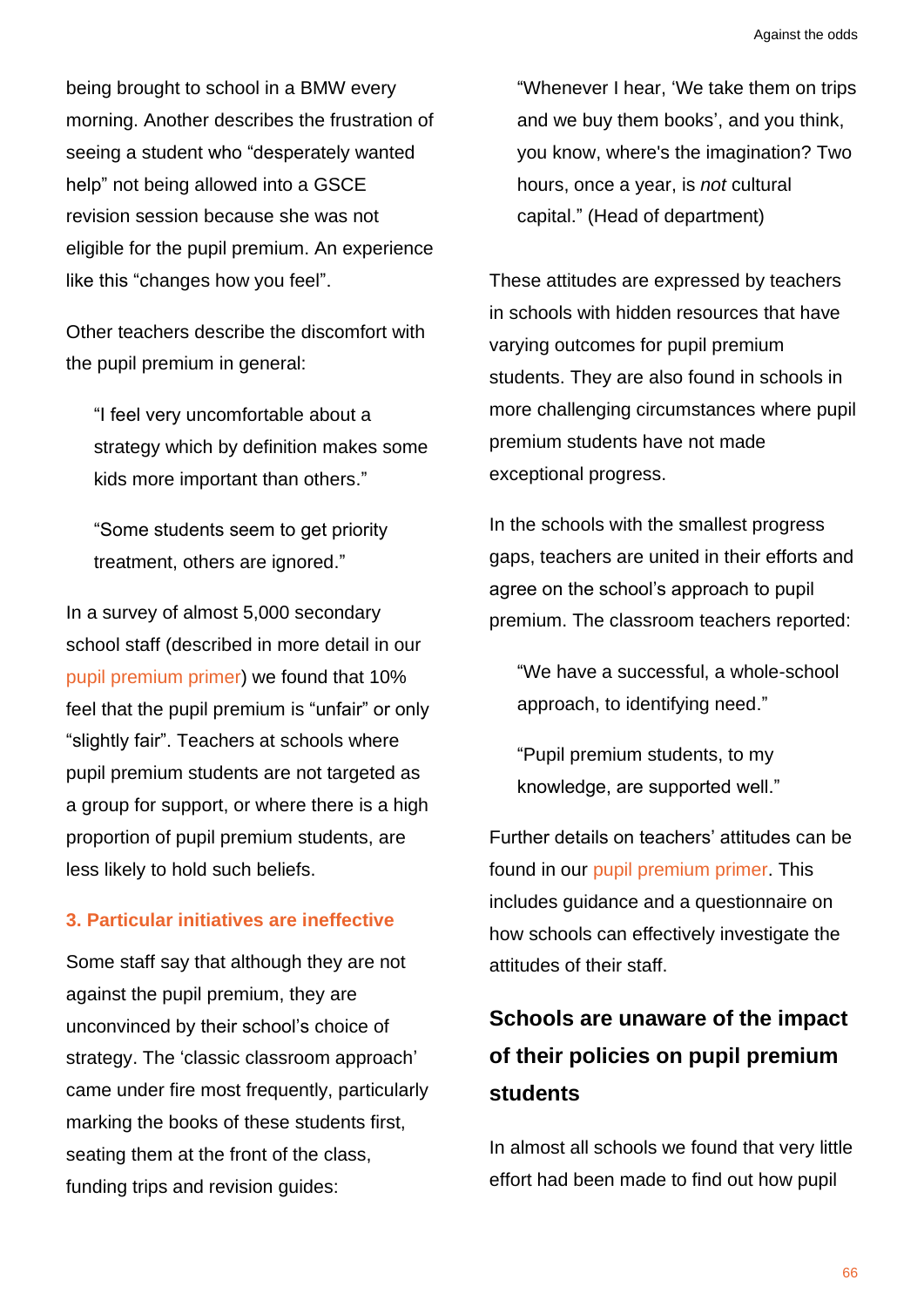premium policies affected the wellbeing of these students. Most schools assume that students are largely unaware of the machinery that is in place behind the scenes to monitor their progress and provide them with additional daily support through questioning, marking and seating plans. They believe students' pupil premium status is confidential, and that there is no stigma attached to being eligible for pupil premium.

Some pupil premium students reported to us that they were indeed unaware of what pupil premium meant in the early years of secondary school. As a result, it was confusing to be handed free equipment or given money back. Students told us that they often asked for explanations, but teachers were reluctant to give them. One sixth-former explained:

"Like the teacher didn't understand it himself … or he just didn't wanna be the one to explain me … He said to me, 'You don't need to pay that.' He was just, 'it's like you're lucky or something.'"

When we asked teachers whether the pupils knew about their status, we found that a few schools, with high proportions of these students, are very open about this:

"We're making a student *want* to be pupil premium: proud of it rather than hiding from it. We don't want it to be a hidden thing, we want it to be promoted."

In the majority of schools however, teachers are unaware of what their students know and are therefore unable to talk to them about it or to say whether their policies have an impact on their wellbeing, self-esteem or sense of belonging.

Students tell us that the pupil premium status is not negative in itself, but that it is important that it is kept confidential, and that its role is explained to them, their peers, and their family:

"It can be quite embarrassing and humiliating…being known like, 'the special one' is what people say." (Year 8 student)

"I feel like [it] should be explained to parents as well, right? Cos when I first told my parents why, they saw it as like a really negative thing. They thought that they were judging them." (Year 12 student)

Our focus groups showed that students do not share the same attitudes and beliefs as staff. Students do not always agree on whether a particular policy is effective or confidential, what is working well at their school, or what is most important. At one school, for example, staff are proud of an initiative to provide pupil premium students with small Christmas gifts, believing this makes them feel important. Conversely, a student describes the process of being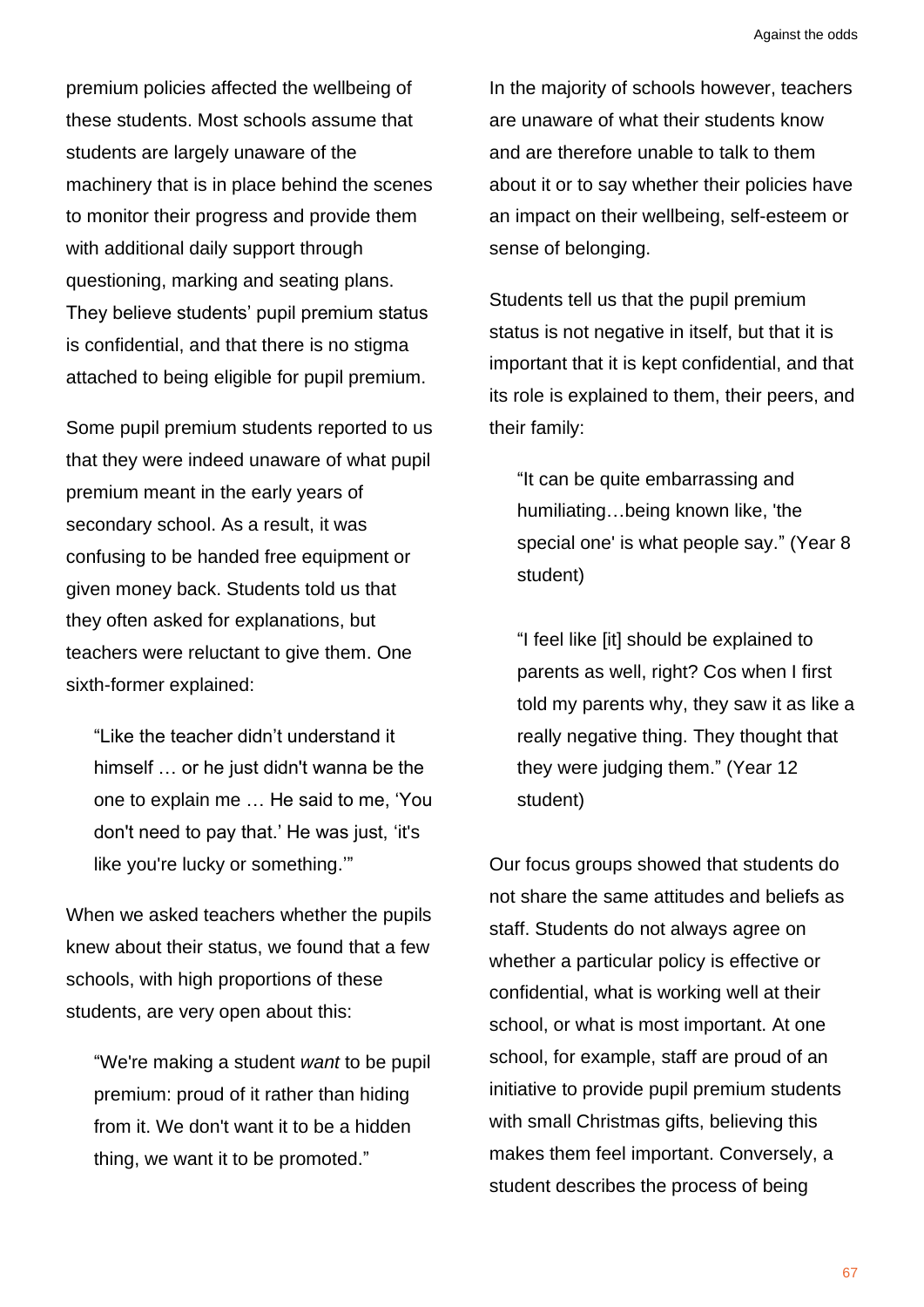called to reception to pick up "a huge package" as "embarrassing".

In general, students are much more focused on the financial aspects of the pupil premium and school life, compared with school staff. The most common topics raised in student focus groups are the cost of food, drinks, school uniform, equipment and the lack of subject choice in their school. Staff are more likely to be concerned with cultural capital and educational support at home. This results in a disconnect between staff and students in some schools. One group of students, for example, said that they had been campaigning for lower canteen prices, but that teachers did not even understand the problem, let alone address it. Traditional methods of listening to the student voice, such as school councils, are not working to bridge the gap: students talk of the difficulties of being selected, the ineffectiveness of these methods, and their dominance by popular students. We have collated a more detailed summary of the comparison between students and staff views in our [pupil](http://educationobservatory.co.uk/pupilpremiumprimer/)  [premium primer.](http://educationobservatory.co.uk/pupilpremiumprimer/)

#### **Recommendation**

School leaders should regularly explore staff attitudes towards the premium, how well their school responds to the needs and circumstances of pupils, and the impact of their policies on students' wellbeing

# **The long-term challenge facing "ordinary" schools**

Our findings regarding staff culture suggest that reducing the progress gap requires a more sustained and long-term effort than is sometimes recognised by teachers and school leaders. It is for this reason that we propose a national award for pupil premium lead teachers to help develop a deeper understanding of socio-economic disadvantage and more consistent approaches to tackling the progress gap.

Because of the nature of this study, we have not been able to follow a school as it builds a positive staff culture regarding the pupil premium. It is therefore not possible for us to say how to create such a culture. Similarly, although we have seen that the success of an initiative depends on the culture and context in which it is implemented, we are unable to provide definitive guidelines regarding how to do this in any particular school. Instead, we have developed [case studies](http://educationobservatory.co.uk/pupilpremiumprimer/) of schools and approaches that address their context and students' circumstances so that we can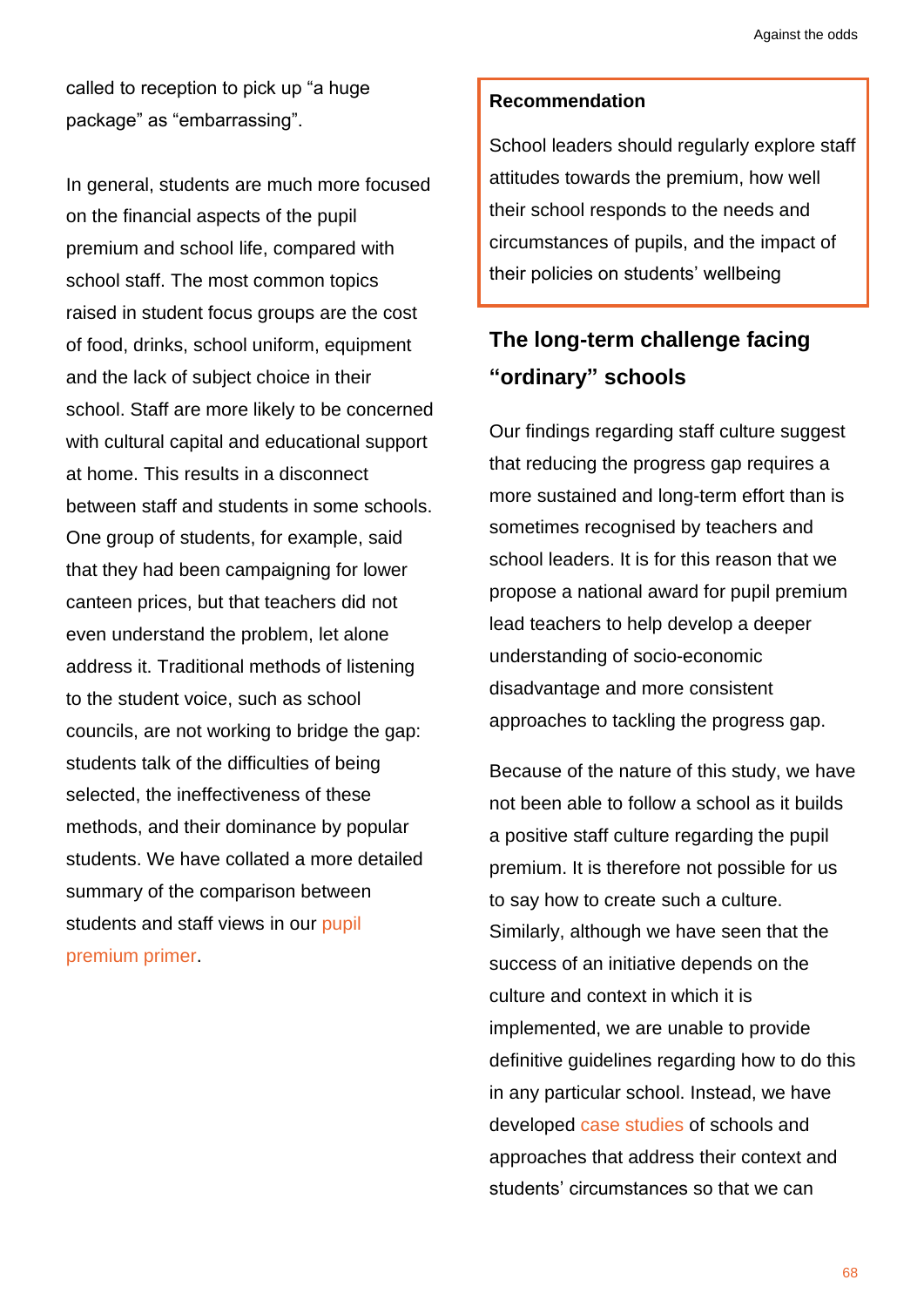provide school leaders with some inspiration and reference points. The purpose is not to give a step-by-step guide of what to do, but to help school leaders create strategies and approaches that are more likely to have an impact in their own context.

The evidence indicates that we can make a difference, but that it is a more challenging and collaborative task than we may have previously supposed.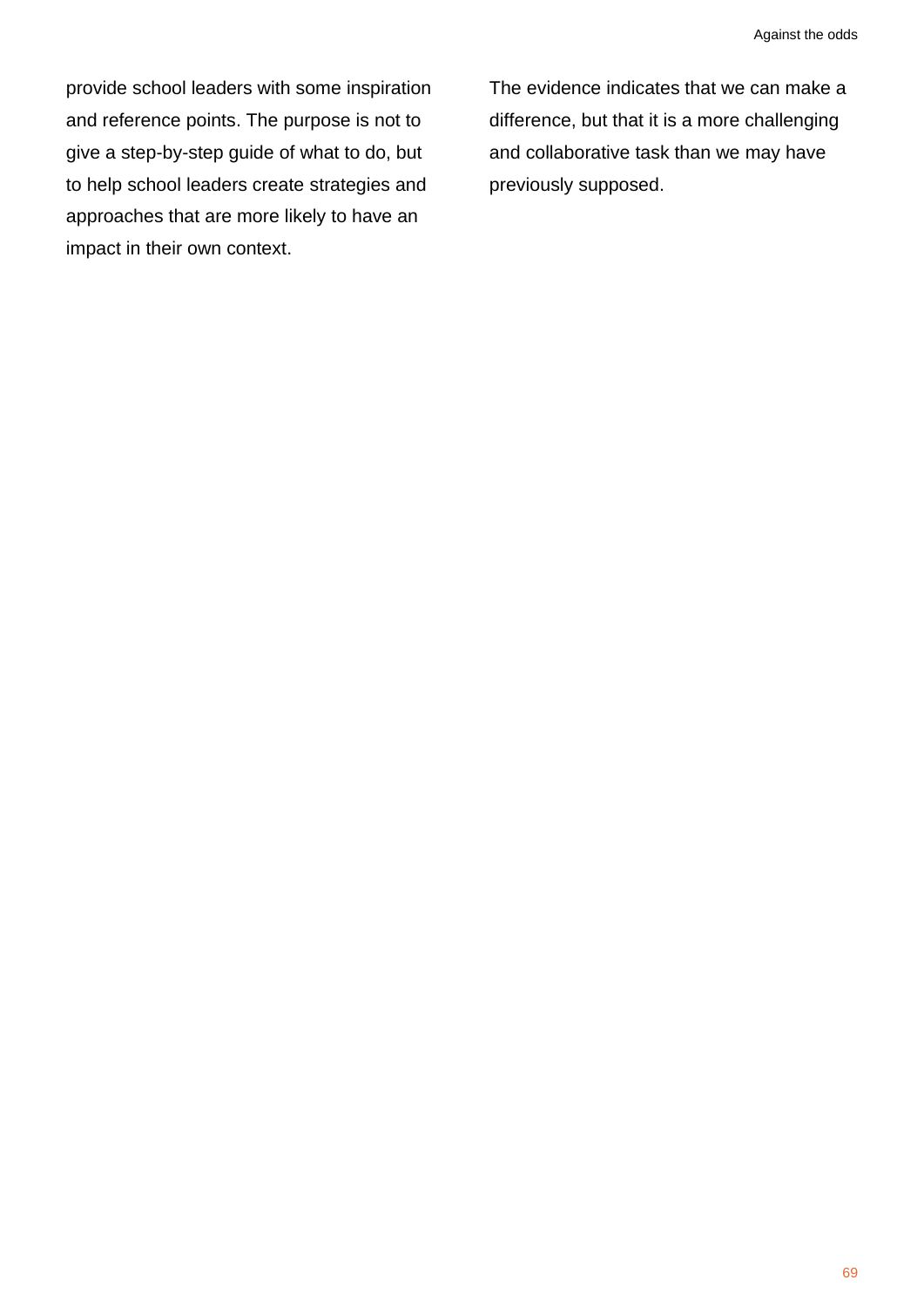## **Glossary**

## **Chapter 1 (Introduction)**

| <b>Pupil premium</b> | A supplementary school fund that is provided to a school for every<br>student on their roll who has received free school meals in the last                                                                                                                                                                                                                                                                                                                                                                                                                                                                                                                      |
|----------------------|-----------------------------------------------------------------------------------------------------------------------------------------------------------------------------------------------------------------------------------------------------------------------------------------------------------------------------------------------------------------------------------------------------------------------------------------------------------------------------------------------------------------------------------------------------------------------------------------------------------------------------------------------------------------|
|                      | six years, is from a military family, or has ever been in care.                                                                                                                                                                                                                                                                                                                                                                                                                                                                                                                                                                                                 |
| Progress 8           | Progress 8 is a score calculated for each student by comparing their<br>GSCE results with the results of peers who achieved a similar level<br>of attainment at the end of primary school. A score of 0 means that<br>a student has achieved similar attainment to their comparable<br>peers.                                                                                                                                                                                                                                                                                                                                                                   |
| <b>Progress gap</b>  | In this report, 'progress gap' refers to the difference between a<br>school's Progress 8 score for its pupil premium students, and the<br>school's Progress 8 score for its non-pupil premium students. A<br>positive progress gap means that pupil premium students have<br>made more progress than their non-pupil premium peers. Unless<br>otherwise specified, this report is concerned with the negative<br>progress gap, which is defined as the disparity between the<br>progress made by pupil premium students compared with the<br>greater progress made by their non-pupil premium peers. The word<br>'negative' may be omitted to avoid repetition. |
|                      |                                                                                                                                                                                                                                                                                                                                                                                                                                                                                                                                                                                                                                                                 |

## **Chapter 2 (Methodology)**

| <b>Cultural capital</b> | A student's cultural capital is the total non-financial assets that the |
|-------------------------|-------------------------------------------------------------------------|
|                         | student has, as a result of their cultural knowledge and experiences.   |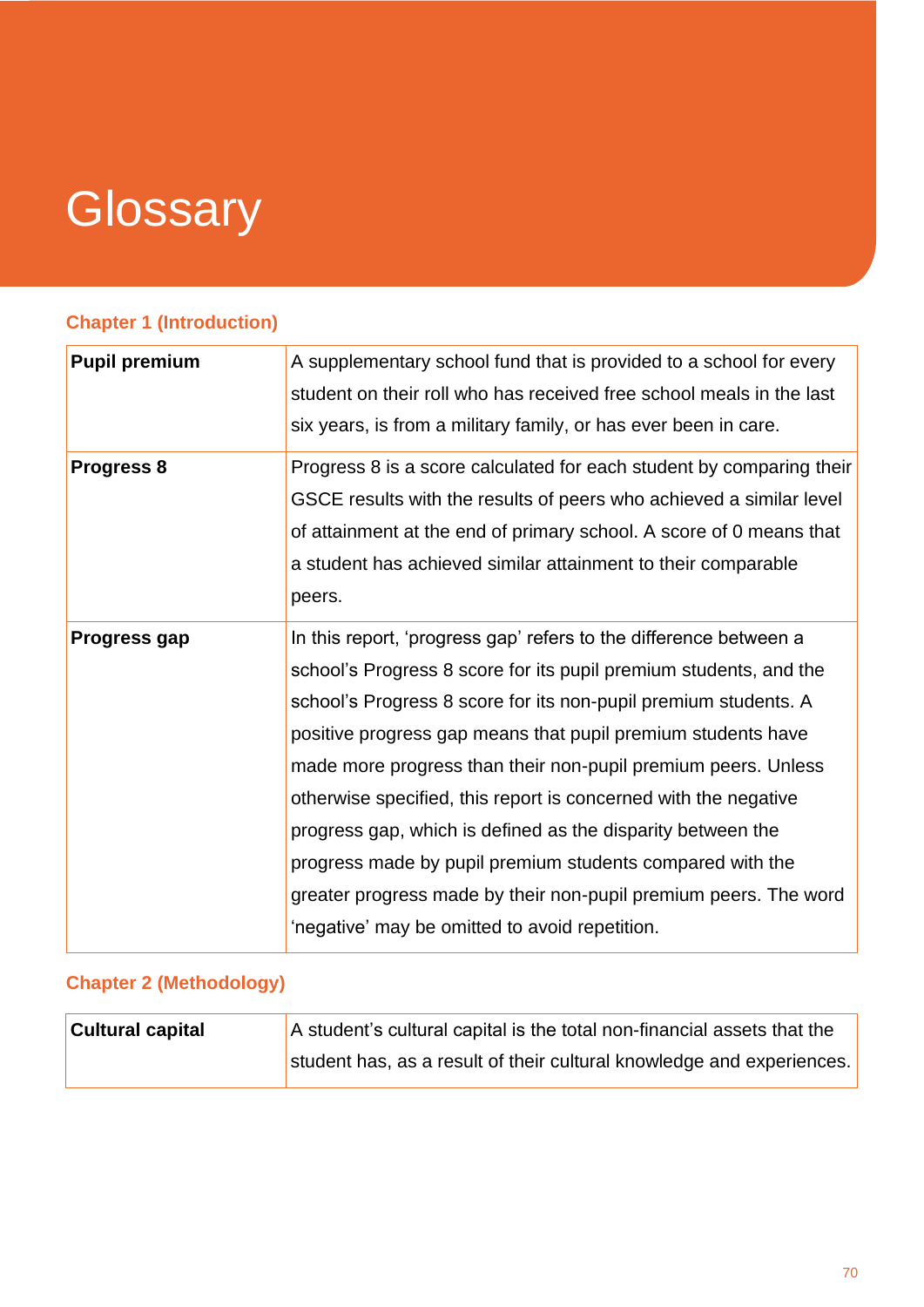| <b>Exceptional improved</b>       | We categorised a school as having exceptional improved                                                                                                                                                                                                                                                                                                                                                                                                                         |
|-----------------------------------|--------------------------------------------------------------------------------------------------------------------------------------------------------------------------------------------------------------------------------------------------------------------------------------------------------------------------------------------------------------------------------------------------------------------------------------------------------------------------------|
| progress                          | progress for pupil premium students if one of the following applied:<br>a) the school had a positive progress gap (in the last two years)<br>and had two consecutive years of improvement to the Progress<br>8 score for pupil premium students (totalling at least 0.3)<br>b) the school's last Progress 8 score for pupil premium students<br>was positive and the school had two consecutive years of<br>improvement to the Progress 8 score for pupil premium<br>students. |
| <b>Exceptional sustained</b>      | We categorised a school as having exceptional sustained                                                                                                                                                                                                                                                                                                                                                                                                                        |
| progress                          | progress for pupil premium students if one of the following applied:<br>a) the school had positive progress gaps for at least two years in a<br>row<br>b) the school had one positive progress gap (in the last three years)<br>and the Progress 8 score for pupil premium students was positive                                                                                                                                                                               |
|                                   | for at least two years in a row.                                                                                                                                                                                                                                                                                                                                                                                                                                               |
| <b>Hidden resource</b><br>schools | Hidden resource schools benefit from additional resources,<br>capacities, and individuals, which are not immediately obvious from<br>standard school data and are not available to all schools. Hidden<br>resources relate to factors such as school ethos and environment.                                                                                                                                                                                                    |
| <b>Local schools</b>              | Local schools have few hidden resources and few extreme<br>challenges. Typically, most students are from the immediate local<br>area and there are no obvious divides in the communities served by<br>the school.                                                                                                                                                                                                                                                              |
| circumstances                     | <b>Schools facing extreme</b> Some school communities face extreme challenges that have an<br>impact on daily life in a school. Examples include knife crime in the<br>local community; high numbers of transferring students; and long-<br>term difficulties in recruiting staff.                                                                                                                                                                                             |
| <b>Two-in-one schools</b>         | Two-in-one schools face extreme challenges as well as having<br>significant hidden resources. Typically, a two-in-one school serves a<br>large proportion of students from very affluent homes, as well as a<br>number of students facing severe socio-economic disadvantage.                                                                                                                                                                                                  |